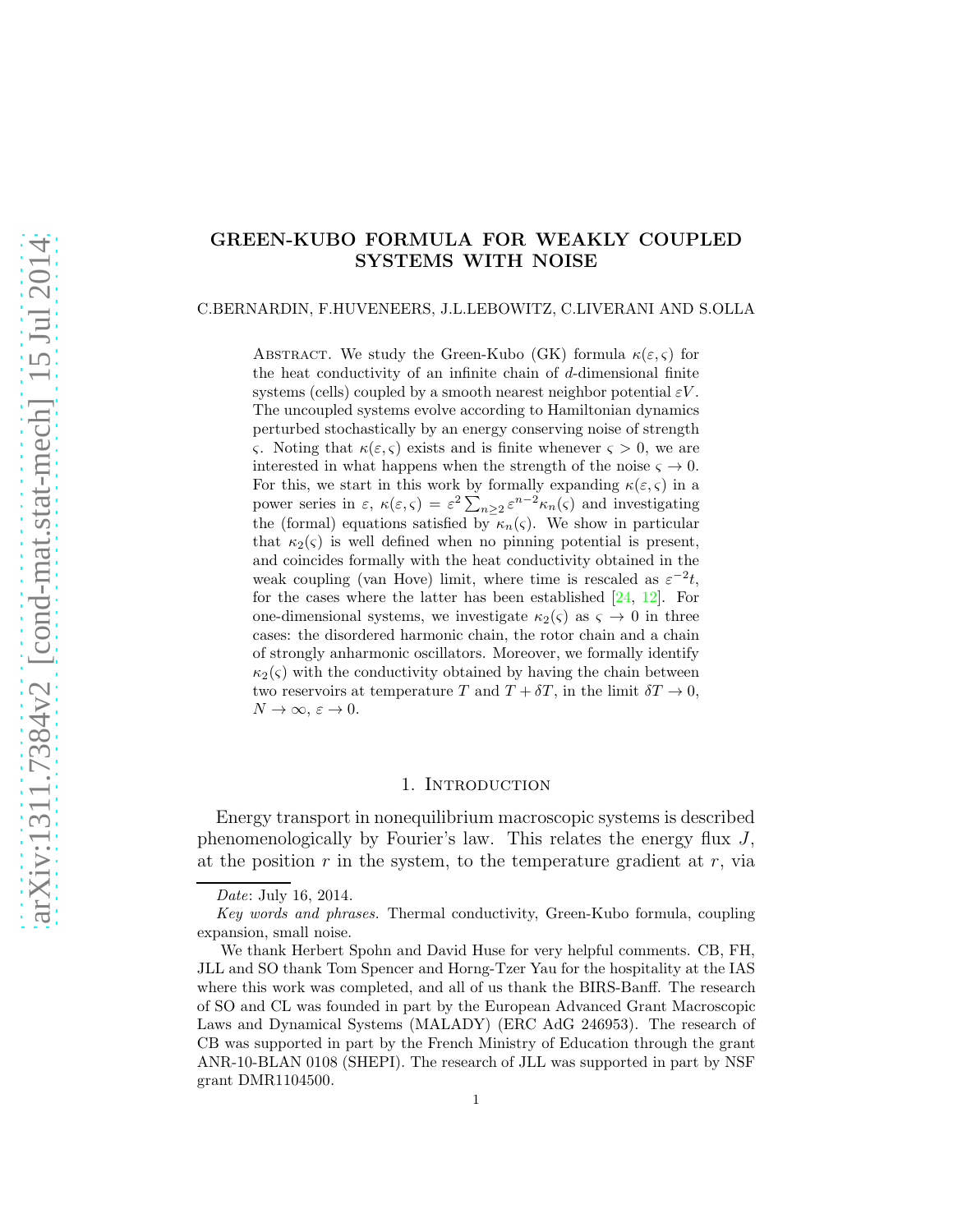$J = -\kappa \nabla T$ . The computation of the thermal conductivity  $\kappa$ , which depends on the temperature and the constitution of the system, from the underlying microscopic dynamics is one of the central mathematical problems in nonequilibrium statistical mechanics (see [\[5\]](#page-40-0)[\[22\]](#page-41-2)[\[9\]](#page-41-3) and references therein).

The Green-Kubo (GK) formula gives a linear response expression for the thermal conductivity. It is defined as the asymptotic space-time variance for the energy currents in an infinite system in equilibrium at temperature  $T = \beta^{-1}$ , evolving according to the appropriate dynamics. It is therefore always nonnegative. For purely Hamiltonian (or quantum) dynamics, there is no proof of convergence of the GK formula (and consequently no proof of Fourier law). One way to overcome this problem is to add a dash of randomness (noise) to the dynamics [\[3\]](#page-40-1). In the present work we explore the resulting GK formula and start an investigation of what happens when the strength of the noise,  $\varsigma$ , goes to zero.

Our basic setup is a chain of coupled systems described in Section 2. Each uncoupled system (to which we will refer as a cell) evolves according to Hamiltonian dynamics (like a billiard, a geodesic flow on a manifold of negative curvature, or an anharmonic oscillator...) perturbed by a dynamical energy preserving noise, with intensity  $\varsigma$ . We will consider cases where the only conserved quantity for the dynamics with  $\varsigma > 0$ , is the energy. The cells are coupled by a smooth nearest neighbor potential  $\varepsilon V$ . We assume that the resulting infinite volume Gibbs measure has a convergent expansion in  $\varepsilon$  for small  $\varepsilon$ . We are interested in the behaviour of the resulting GK formula for  $\kappa(\varepsilon, \varsigma)$  given explicitly by equation [\(3.1\)](#page-7-0) below, for small  $\varsigma$  and  $\varepsilon$  keeping the temperature  $\beta^{-1}$  and other parameters fixed.

We start in Section [3](#page-7-1) by noting that for  $\varsigma > 0$ , the GK formula is well defined and has a finite upper bound [\[3\]](#page-40-1). We do not however have a strictly positive lower bound on  $\kappa(\varepsilon, \varsigma)$  except in some special cases [\[3\]](#page-40-1). We expect however that  $\kappa(\varepsilon,\varsigma) > 0$  whenever  $\varepsilon > 0, \varsigma > 0$ , i.e. there are no (stable) heat insulators. The situation is different when we let  $\varsigma \to 0$ . In that case we have examples where  $\kappa(\varepsilon, \varsigma) \to 0$ (disordered harmonic chains [\[2\]](#page-40-2)), and where  $\kappa(\varepsilon,\varsigma) \to \infty$  (periodic harmonic systems).

To make progress in elucidating the properties of  $\kappa(\varepsilon, \varsigma)$ , when  $\varsigma \to$ 0, we carry out in Section [4](#page-9-0) a purely formal expansion of  $\kappa(\varepsilon, \varsigma)$  in powers of  $\varepsilon$ :  $\kappa(\varepsilon, \varsigma) = \sum_{n \geq 2} \kappa_n(\varsigma) \varepsilon^n$ . This is formal for several reasons, among which is the fact that space-time correlations entering in the GK formula involve non-local functions and depend themselves on  $\varepsilon$ .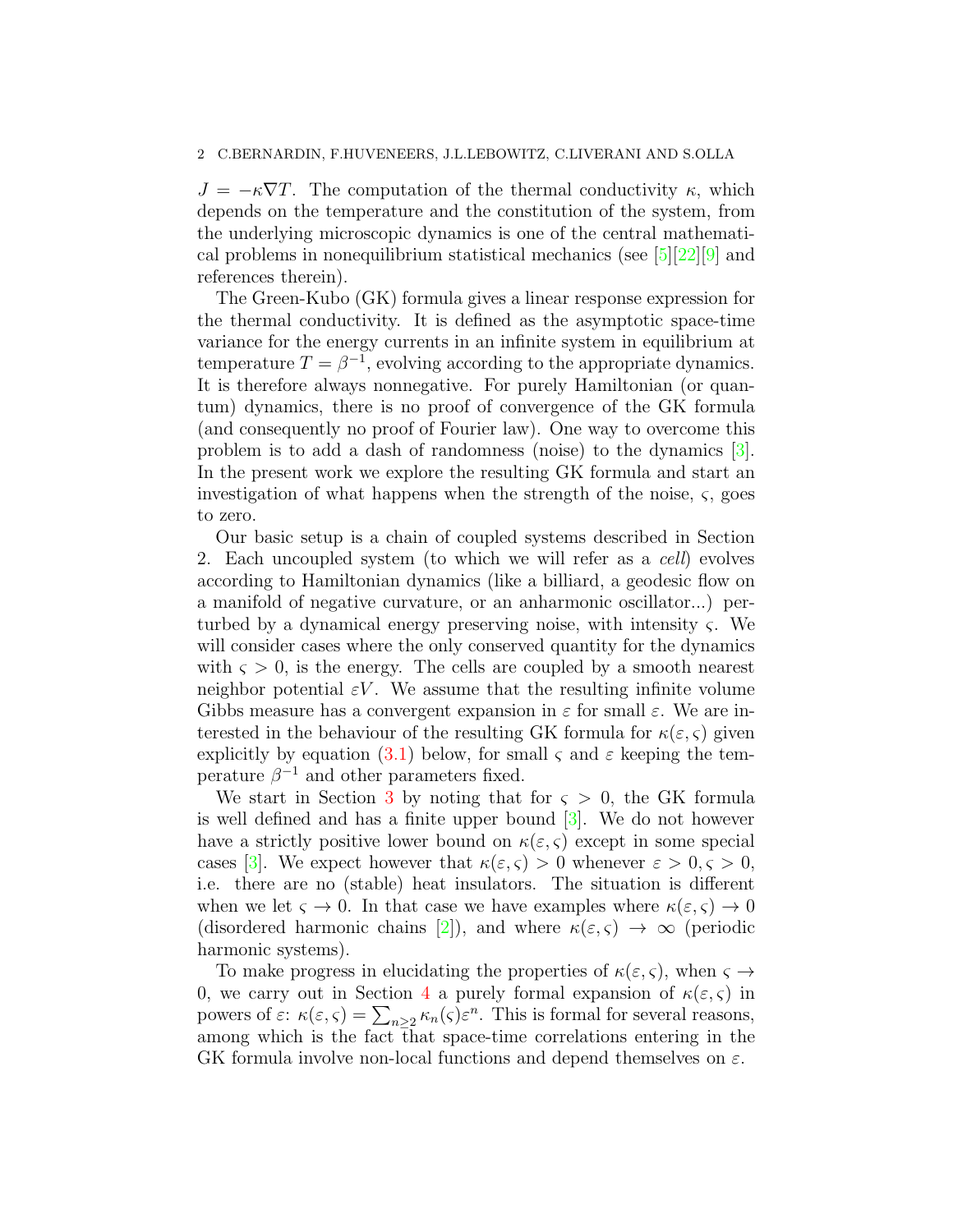This, together with a similar formal expansion in Section [7,](#page-21-0) are the only non rigorous sections of the paper (apart from a technical assumption at the end of Section [5\)](#page-12-0), yet they allow to identify the basic objects of interest.

In Section [5](#page-12-0) we start the study of the objects loosely introduced in Section [4.](#page-9-0) More precisely we show that a formal operator is in fact well defined and is a Markov generator.

We then investigate in Section [6](#page-15-0) the structure of the term  $\kappa_2(\varsigma)$ , which we believe, but do not prove, coincides with the  $\lim_{\varepsilon \to 0} \kappa(\varepsilon, \varsigma)/\varepsilon^2$ . We show in certain cases that  $\kappa_2(\varsigma)$  is finite and strictly positive for  $\varsigma > 0$  by proving that it is equal to the conductivity obtained from a weak coupling limit in which there is a rescaling of time as  $\varepsilon^{-2}t$ (cf. [\[24,](#page-41-0) [25\]](#page-41-4)). We argue further that  $\lim_{\zeta\to 0} \kappa_2(\zeta)$  exists and is closely related to the weak coupling macroscopic conductivity obtained for the purely Hamiltonian dynamics  $\varsigma = 0$  from the beginning. The latter is computed for a geodesic flow on a surface of negative curvature, and is strictly positive  $[12]$ . The rigorous study of the zero noise limit would require the extension to random perturbations of the theory developed for deterministic perturbations in  $[6, 7]$  $[6, 7]$ . A first step in such a direction has been achieved recently by S.Dyatlov and M.Zworski for a noise given by the full Laplace-Beltrami operator [\[33\]](#page-42-0). For the noise considered here a similar result should be possible by arguing as in the discrete time case [\[17\]](#page-41-5).

The identification of  $\kappa_2(\varsigma)$  with the weak coupling limit conductivity (suggested by H. Spohn  $[31]$ , see also  $[18]$ ) gives some hope that the higher order terms, can also be shown to be well defined and studied in the limit  $\varsigma \to 0$ . This could then lead (if nature and mathematics are kind) to a proof of the convergence and positivity of the GK formula for a Hamiltonian system.

We next, formally, show in Section [7](#page-21-0) that we obtain the same  $\kappa_2(\varsigma)$ for the thermal conductivity of an open system: N coupled cells in which cell 1 and cell  $N$  are in contact with Langevin reservoirs at different temperatures, when we let  $N \to \infty$  and the two reservoir temperatures approach to  $\beta^{-1}$ .

Section [8](#page-26-0) is devoted to a detailed study of  $\kappa_2(\varsigma)$  for three examples:

- 1) a chain of coupled pinned anharmonic oscillators;
- 2) a chain of rotors;
- 3) a harmonic chain with random (positive) pinnings.

In all cases we can prove that, generically,  $\limsup_{s\to 0} \kappa_2(s) < +\infty$ , as contrasted with the regular harmonic chain where  $\kappa_2(\varsigma) \to \infty$  when  $\varsigma \rightarrow 0$  [\[1\]](#page-40-5)[\[10\]](#page-41-8). In case 1 we have no lower bound for this limit. In case 2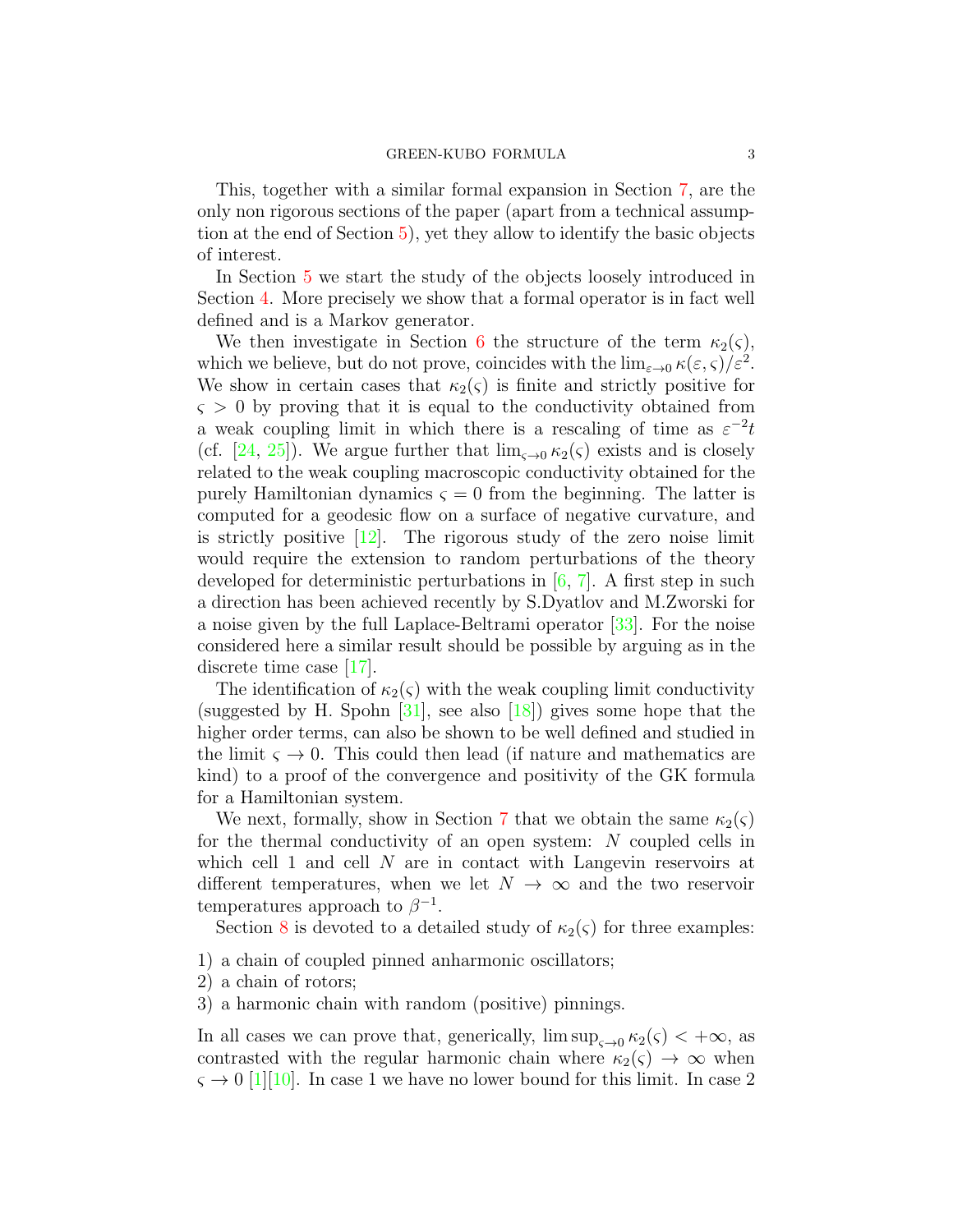we expect but do not prove that  $\kappa_2(\varsigma)$  vanishes as  $\varsigma$  goes to 0. In case 3 we prove that the limit of  $\kappa_2(\varsigma)$  is zero, as it is for the conductivity  $\kappa(\varepsilon, \varsigma)$  $\kappa(\varepsilon, \varsigma)$  $\kappa(\varepsilon, \varsigma)$  of the harmonic chain with random pinning springs ([\[2\]](#page-40-2)), when  $\varsigma \rightarrow 0$ . Phase mixing, due to lack of resonances between frequencies of different cells at different energies, is the relevant ingredient for the finiteness of  $\kappa_2(\varsigma)$  when  $\varsigma \to 0$ .

# 2. The System

2.1. Cell dynamics. We define first the dynamics of a single uncoupled cell. This will be given by a Hamiltonian dynamics generated by

$$
H = p^2/2 + W(q)
$$

where the position q has values in some d-dimensional manifold,  $q \in M$ , and the momentum  $p$  belongs to the cotangent bundle of  $M$ , which can be locally identified with  $\mathbb{R}^d$ . We generally assume that  $W \geq 0$ , and its minimum value is 0. In the case of the dynamics of a billiard,  $W = 0$ and  $M \subset \mathbb{R}^2$  is the corresponding compact set of allowed positions with reflecting condition on the boundary. Another chaotic example is given by M a manifold with negative curvature and  $W = 0$  (cf  $[12]$ . We will also consider cases where  $d = 1$ , that are completely integrable. Of course in the case  $W = 0$ , the manifold M will always be taken compact. If M is not compact, then we ask that  $W(q)$  goes to infinity with  $q$  fast enough.

The Hamiltonian flow in a cell is perturbed by a noise that acts on the velocity, conserving the kinetic energy and thus the internal energy of each cell (as in [\[3\]](#page-40-1)[\[24\]](#page-41-0)). Noises that exchange energy between different cells will not be considered here. Consequently the energy current will be due entirely to the deterministic interaction between the cells.

The time evolved configuration  $\{q(t), p(t)\}\$ is given by a Markov process on the state space  $\Omega = M \times \mathbb{R}^d$ , generated by

$$
L^0 = A^0 + \varsigma S^0
$$

where  $A^0 = p \cdot \partial_q - \nabla W(q) \cdot \partial_p$  is the Liouville operator associated to the Hamiltonian flow and  $S^0$  is the generator of the stochastic perturbation, which acts only on the momentum p and is such that  $S^0|p|^2 = 0$ . Here,  $|\cdot|$  denotes the induced norm in  $\mathbb{R}^d$  and "." the corresponding scalar product.

In dimension 1, we take an operator S that generates at random exponential times a flip on the sign of the velocity:

$$
S^{0} f(q, p) = \frac{1}{2} [f(q, -p) - f(q, p)].
$$
\n(2.1)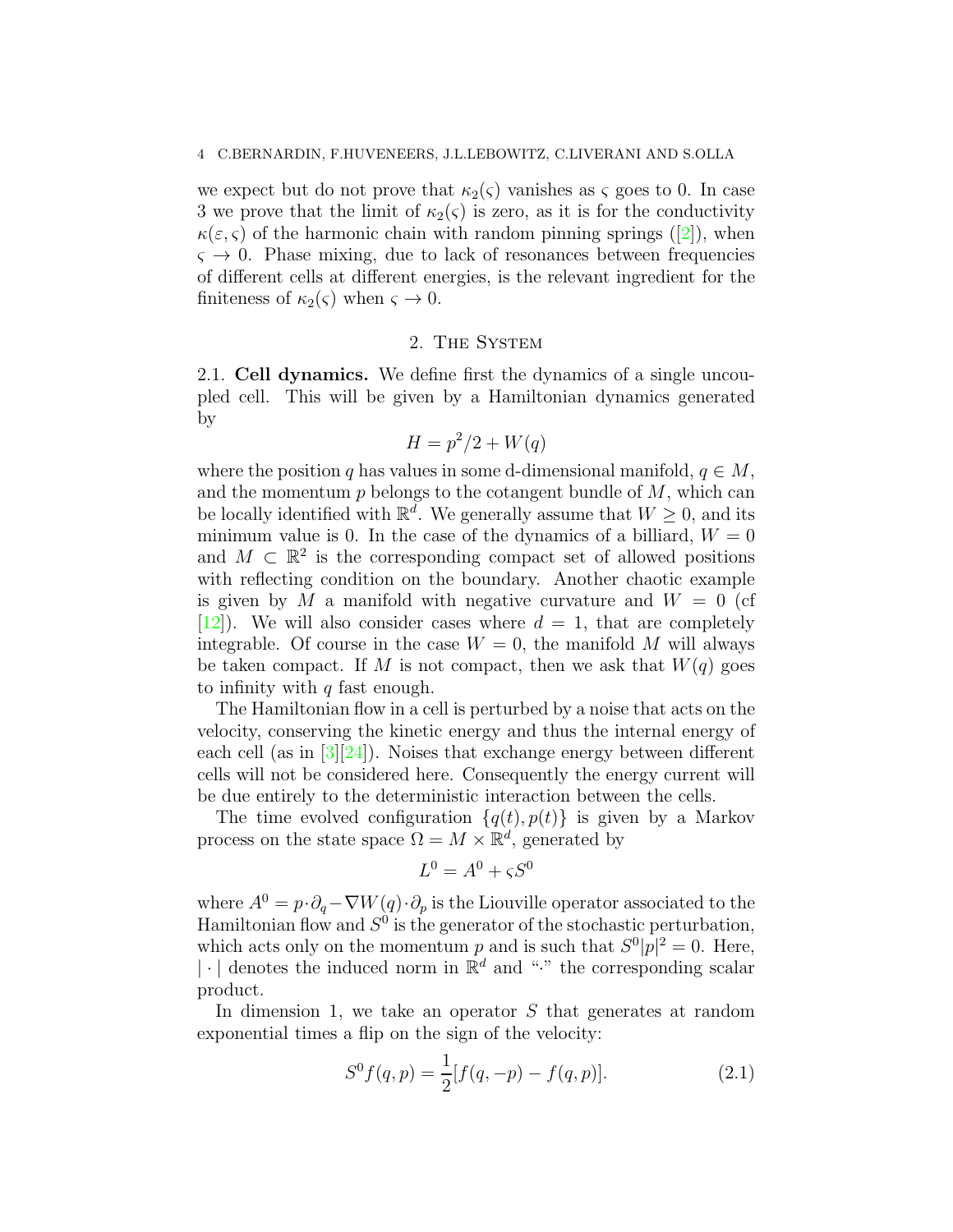More generally we can take in any dimension the random dynamics generated by<sup>1</sup>

$$
S^{0} f(q, p) = \langle f|q, e \rangle - f(q, p) \tag{2.2}
$$

where at exponential times the momentum is renewed by choosing a new momentum with the uniform distribution  $\langle \cdot | q, e \rangle$  on the sphere  ${p \in \mathbb{R}^d$ ;  $|p|^2 = 2(e - W(q))}$ . Alternatively for  $d \geq 2$ , we can choose a continuous noise by just taking for  $S^0$  the Laplacian on the sphere  ${p \in \mathbb{R}^d$ ;  $|p|^2 = 2(e - W(q))}$ , [\[24\]](#page-41-0).

In both cases  $S^0$  has a spectral gap on the subspace of functions such that  $\langle f | q, e \rangle = 0$ . Note that the measures  $\langle \cdot | q, e \rangle$  are all even in the momentum  $p$ .

2.2. Interaction. Consider now the dynamics on  $\Omega^{\mathbb{Z}}$  constituted by infinitely many processes  $\{(\mathbf{q}(t), \mathbf{p}(t))\} := \{q_x(t), p_x(t)\}_{x \in \mathbb{Z}}$  as above, but coupled by a nearest neighbor potential  $\varepsilon V$ . The dynamics is then generated by<sup>2</sup>

<span id="page-4-0"></span>
$$
L_{\varepsilon} = \sum_{x \in \mathbb{Z}} \left[ \varsigma S^x + A^x + \varepsilon \nabla V(q_x - q_{x-1}) \cdot (\partial_{p_{x-1}} - \partial_{p_x}) \right] = L_0 + \varepsilon G \tag{2.3}
$$

where  $L_0 = A + \varsigma S$ ,  $A = \sum_x A^x$ ,  $S = \sum_x S^x$ . Here  $A^x$  and  $S^x$  act as  $A^0$ and  $S^0$  on the x-th component of  $\Omega^{\mathbb{Z}}$  and like the identity on the other components. For simplicity, in general we assume that the interaction potential V is smooth and bounded together with its derivatives. Note however that in the special examples discussed in Section [8](#page-26-0) we will consider also more general cases.

The energy of each cell, which is the sum of the internal energy and of the interaction energy, is defined by

$$
e_x^{\varepsilon} = e_x + \frac{\varepsilon}{2} \left( V(q_{x+1} - q_x) + V(q_x - q_{x-1}) \right). \tag{2.4}
$$

To simplify notation we write  $e_x$  for  $e_x^0 = \frac{|p_x|^2}{2} + W(q_x)$ , the energy of the isolated system x. The dynamics generated by  $L_0$  preserves all the energies  $e_x$ . We denote by  $\mathbf{e} := \{e_x : x \in \mathbb{Z}\}\)$  the collection of the internal energies.

The dynamics generated by  $L_{\varepsilon}$  conserves the total energy. The corresponding energy currents  $\varepsilon j_{x,x+1}$ , defined by the local conservation

<sup>&</sup>lt;sup>1</sup>The notation  $\langle \cdot | \mathcal{F} \rangle$  stands for the conditional expectation with respect to the σ-algebra F. In particular  $\langle \cdot | e \rangle$  is the expectation with respect to the Liouville (microcanonical) measure on the energy surface  $e = H(q, p)$ .

<sup>&</sup>lt;sup>2</sup>Note that, in general, we should write  $V(q_x, q_{x-1})$  as q might not belong to a vector space. We avoid it to simplify notation, see  $[12]$  for details.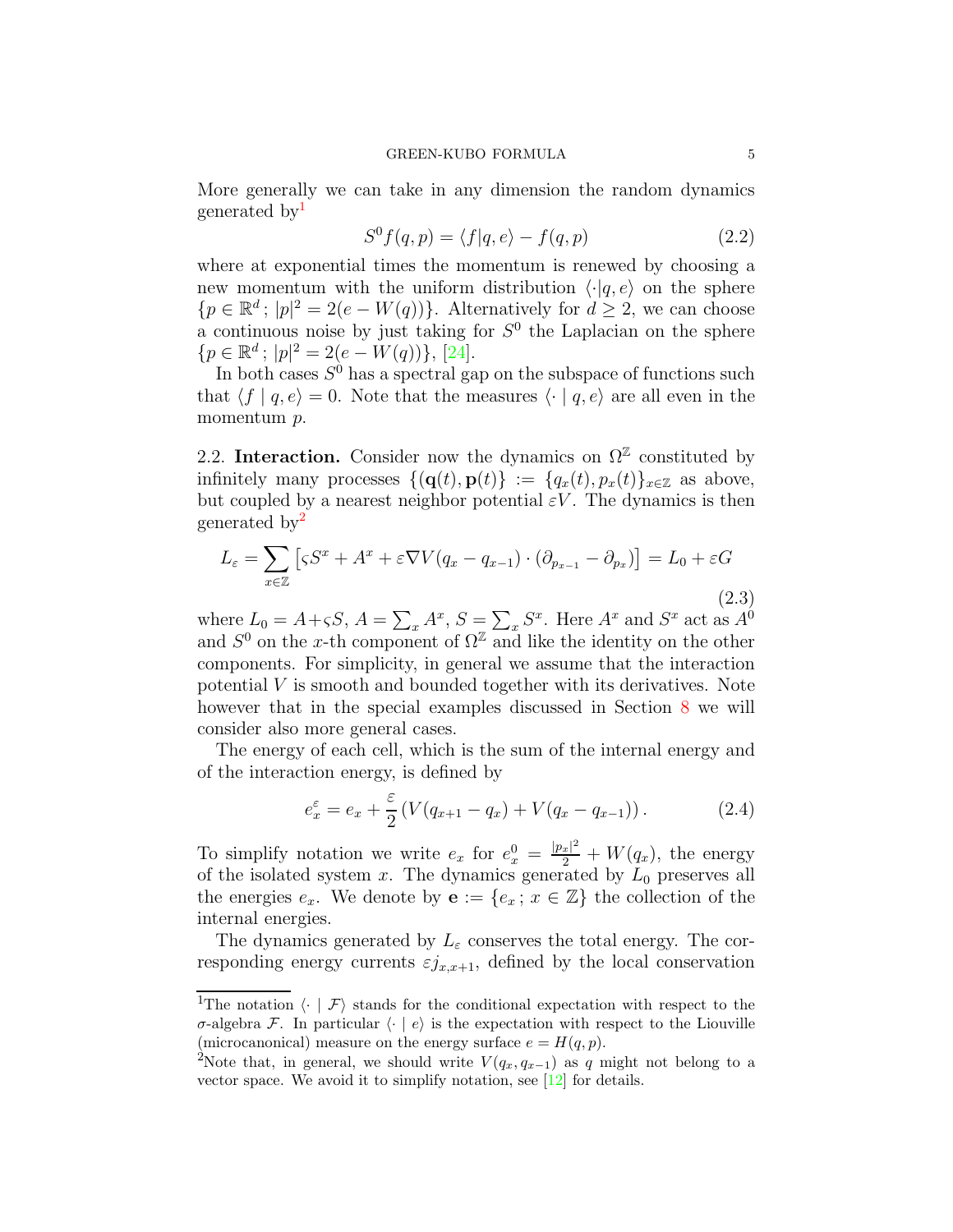law

$$
L_{\varepsilon}e_x^{\varepsilon} = \varepsilon (j_{x-1,x} - j_{x,x+1})
$$

are antisymmetric functions of the p's such that

<span id="page-5-1"></span>
$$
j_{x,x+1} = -\frac{1}{2} (p_x + p_{x+1}) \cdot \nabla V (q_{x+1} - q_x).
$$
 (2.5)

Let us denote by  $\mu_{\beta,\varepsilon} = \langle \cdot \rangle_{\beta,\varepsilon}$  the canonical Gibbs measure at temperature  $\beta^{-1} > 0$  defined by the Dobrushin-Lanford-Ruelle equations, which of course depends on the interaction  $\varepsilon V$ . We shall assume in all the cases considered that  $\mu_{\beta,\varepsilon}$  is analytical in  $\varepsilon$  for sufficiently small  $\varepsilon$ (when applied to local bounded functions). Since we are considering here for simplicity only the one dimensional lattice with nearest neighbor interaction, it follows under great general conditions on V and W that the Gibbs state is unique and has spatial exponential decay of correlations for bounded local functions.

Also we assume that the equilibrium infinite dynamics is well defined, i.e. for a set of initial conditions which has probability measure one with respect to  $\mu_{\beta,\varepsilon}$  (this can be proven by standard techniques as in [\[15,](#page-41-9) [21,](#page-41-10) [26,](#page-41-11) [27\]](#page-41-12) and references therein). This defines a strongly continuous contracting semigroup of  $L^2(\mu_{\beta,\varepsilon})$  with infinitesimal generator  $L_{\varepsilon}$  for which the smooth local functions form a core.

We conclude this section by introducing some basic notation that will be used in the following sections. For any given bounded local functions  $f, g$ , define the semi-inner product

<span id="page-5-0"></span>
$$
\langle\!\langle f, g \rangle\!\rangle_{\beta, \varepsilon} = \sum_{x \in \mathbb{Z}} [\langle \tau_x f, g \rangle_{\beta, \varepsilon} - \langle f \rangle_{\beta, \varepsilon} \langle g \rangle_{\beta, \varepsilon}]. \tag{2.6}
$$

Here  $\tau_x$  is the shift operator by x and  $\langle \cdot, \cdot \rangle_{\beta,\varepsilon}$  the scalar product in  $L^2(\mu_{\beta,\varepsilon})$ . The sum is finite in the case  $\varepsilon = 0$ , and converges for  $\varepsilon > 0$ thanks to the exponential decay of the spatial correlations for local bounded functions, [\[28,](#page-41-13) Proposition 8.34]. Remark that, since the velocities are always distributed independently,  $\langle \langle j_{x,x+1}, j_{x,x+1} \rangle \rangle_{\beta,\varepsilon} < \infty$ .

Denote by  $\mathcal{H}_{\varepsilon} = L^2(\langle\!\langle \cdot, \cdot \rangle\!\rangle_{\beta,\varepsilon})$  the corresponding closure. Observe that if g is local, then  $g \in \mathcal{H}_{\varepsilon}$  is equivalent to  $g \in \mathcal{H}_0$ . In addition, if a local function g belongs to  $L^2(\mu_{\beta,\varepsilon})$  then it belongs to  $\mathcal{H}_{\varepsilon}$ , even though in general  $L^2(\mu_{\beta,\varepsilon}) \not\subset \mathcal{H}_{\varepsilon}$ .

Note that the semigroup  $e^{tL_{\varepsilon}}$  is a contraction semigroup on  $\mathcal{H}_{\varepsilon}$  as well, since, for each local functions  $f$ ,

$$
\langle e^{tL_{\varepsilon}}f, e^{tL_{\varepsilon}}f \rangle \rangle_{\beta,\varepsilon} = \lim_{L \to \infty} \frac{1}{2L+1} \sum_{|x|,|y| \le L} \langle e^{tL_{\varepsilon}} \tau_x f, e^{tL_{\varepsilon}} \tau_y f \rangle_{\beta,\varepsilon} \le \langle \langle f, f \rangle \rangle_{\beta,\varepsilon}
$$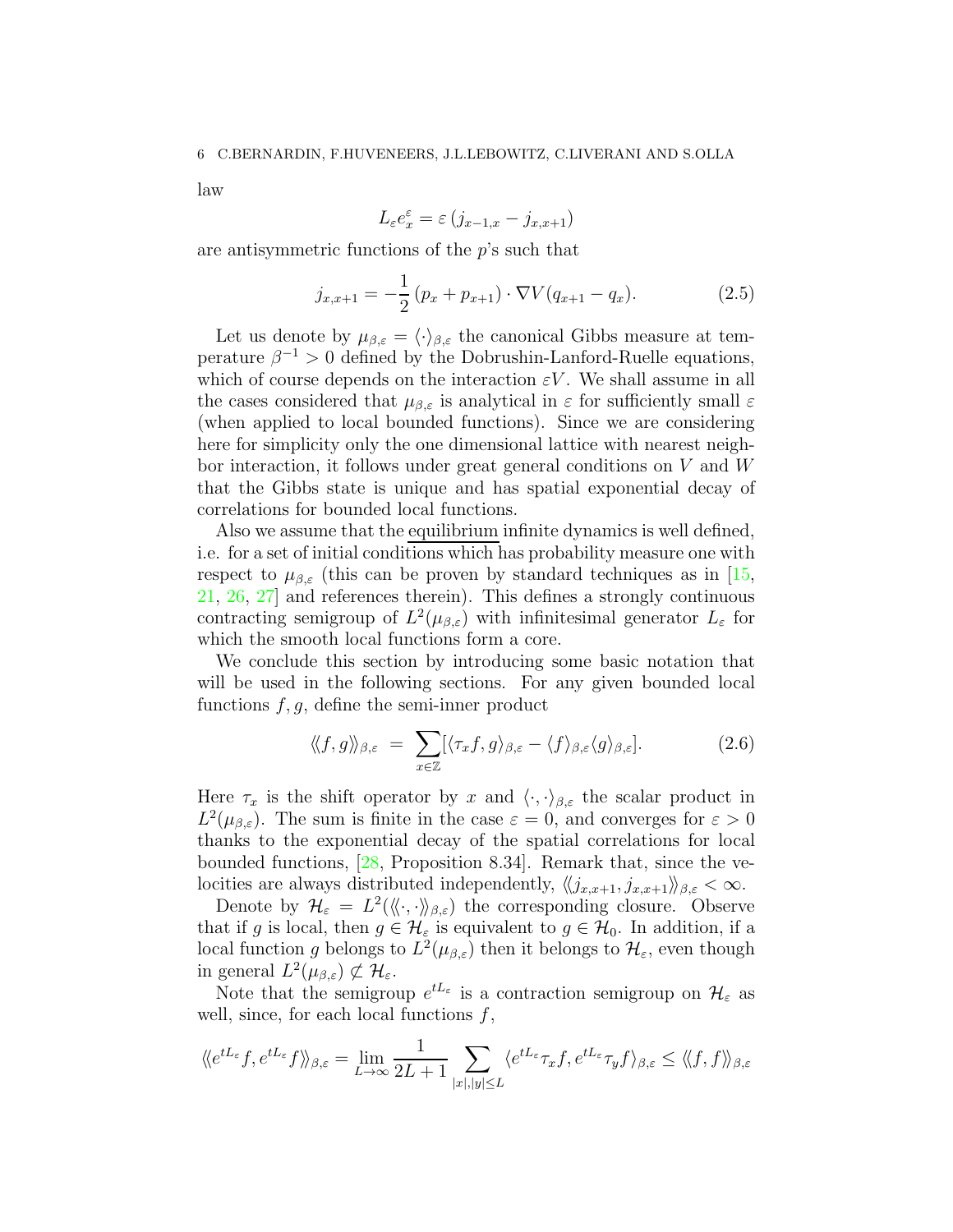where we have used the translation invariance of the semigroup. Also one can easily check that if  $f$  is a local smooth function, then

$$
\langle e^{tL_{\varepsilon}}f - f, e^{tL_{\varepsilon}}f - f \rangle \rangle_{\beta,\varepsilon} \leq t^2 \langle \langle L_{\varepsilon}f, L_{\varepsilon}f \rangle \rangle_{\beta,\varepsilon}
$$

from which it readily follows that  $L_{\varepsilon}$  generates a strongly continuous semigroup on  $\mathcal{H}_{\varepsilon}$  as well.

It is also convenient to define the following semi-inner product

$$
\langle\!\langle f,g\rangle\!\rangle_1 = \langle\!\langle f, (-S)g\rangle\!\rangle_{\beta,\varepsilon}.
$$

Let  $\mathcal{H}^1_{\varepsilon}$  be the associated Hilbert space. We also define the Hilbert space  $\mathcal{H}_{\varepsilon}^{-1}$  via the duality given by the  $\mathcal{H}_{\varepsilon}$  norm, that is

$$
||f||_{-1}^{2} = \sup_{g} \{ 2\langle\langle f, g \rangle\rangle_{\beta,\varepsilon} - \langle\langle g, g \rangle\rangle_{1} \}
$$

where the supremum is taken over local bounded functions  $q$ .

Define the subspace of the antisymmetric functions in the velocities

$$
\mathcal{H}_{\varepsilon}^{a} = \{ f \in \mathcal{H}_{\varepsilon} : f(\mathbf{q}, -\mathbf{p}) = -f(\mathbf{q}, \mathbf{p}) \}.
$$
 (2.7)

where  $\mathbf{q} = \{q_x \in M\}_{x \in \mathbb{Z}}, \mathbf{p} = \{p_x \in \mathbb{R}^d\}_{x \in \mathbb{Z}}$ . Similarly define the subspace of the symmetric functions in **p** as  $\mathcal{H}_{\varepsilon}^s$ . Remark that  $\mathcal{H}_{\varepsilon}^s \perp$  $\mathcal{H}_{\varepsilon}^a$  and  $\mathcal{H}_{\varepsilon}^s \oplus \mathcal{H}_{\varepsilon}^a = \mathcal{H}_{\varepsilon}$ . Let us define  $\mathcal{P}_{\varepsilon}^a$  and  $\mathcal{P}_{\varepsilon}^s$  the corresponding orthogonal projections, whose definition, in fact, depends on  $\varepsilon$  only in a trivial way. Therefore we sometime omit the index  $\varepsilon$  to denote them.

Finally, given a  $\sigma$ -algebra F we will use  $\mathbb{E}_{\beta,\varepsilon}(\cdot \mid \mathcal{F})$ ,  $\mu_{\beta,\varepsilon}(\cdot \mid \mathcal{F})$ or  $\langle \cdot | \mathcal{F} \rangle_{\beta,\varepsilon}$  to designate the conditional expectation. Then, for any function  $f \in L^2(\mu_{\beta,\varepsilon})$ , we define

$$
(\Pi_{\varepsilon}f)(\mathbf{e})=\mu_{\beta,\varepsilon}(f|\mathbf{e}),\quad Q_{\varepsilon}=\mathbb{1}-\Pi_{\varepsilon}.
$$

Note that  $\Pi_{\varepsilon}$  is a projector and is self-adjoint also when seen as an operator acting on  $\mathcal{H}_{\varepsilon}$ , hence it is a well defined operator both on  $L^2(\mu_{\beta,\varepsilon})$  and  $\mathcal{H}_{\varepsilon}$ . We conclude this section with a useful Lemma.

<span id="page-6-0"></span>**Lemma 2.1.** There exists  $\delta > 0$  such that, for each smooth local function f,

$$
\langle f, -Sf \rangle_{\beta, \varepsilon} \ge \delta \langle [f - \langle f | \mathbf{e}, \mathbf{q} \rangle_{\beta, \varepsilon}]^2 \rangle_{\beta, \varepsilon}.
$$

*Proof.* For any local function let  $\psi_f = f - \langle f | e, q \rangle_{\beta,\varepsilon}$ , then

$$
\langle \psi_f^2 \rangle_{\beta, \varepsilon} = \sum_x \left\langle f \left\{ \left\langle f \mid \{e_z, q_z\}_{z \le x} \right\rangle_{\beta, \varepsilon} - \left\langle f \mid \{e_z, q_z\}_{z < x} \right\rangle_{\beta, \varepsilon} \right\} \right\rangle_{\beta, \varepsilon}
$$
\n
$$
\le 2 \sum_x \left\langle \left[ \left\langle f \mid \{e_z, q_z\}_{z \le x} \right\rangle_{\beta, \varepsilon} \right]^2 \right\rangle_{\beta, \varepsilon}.
$$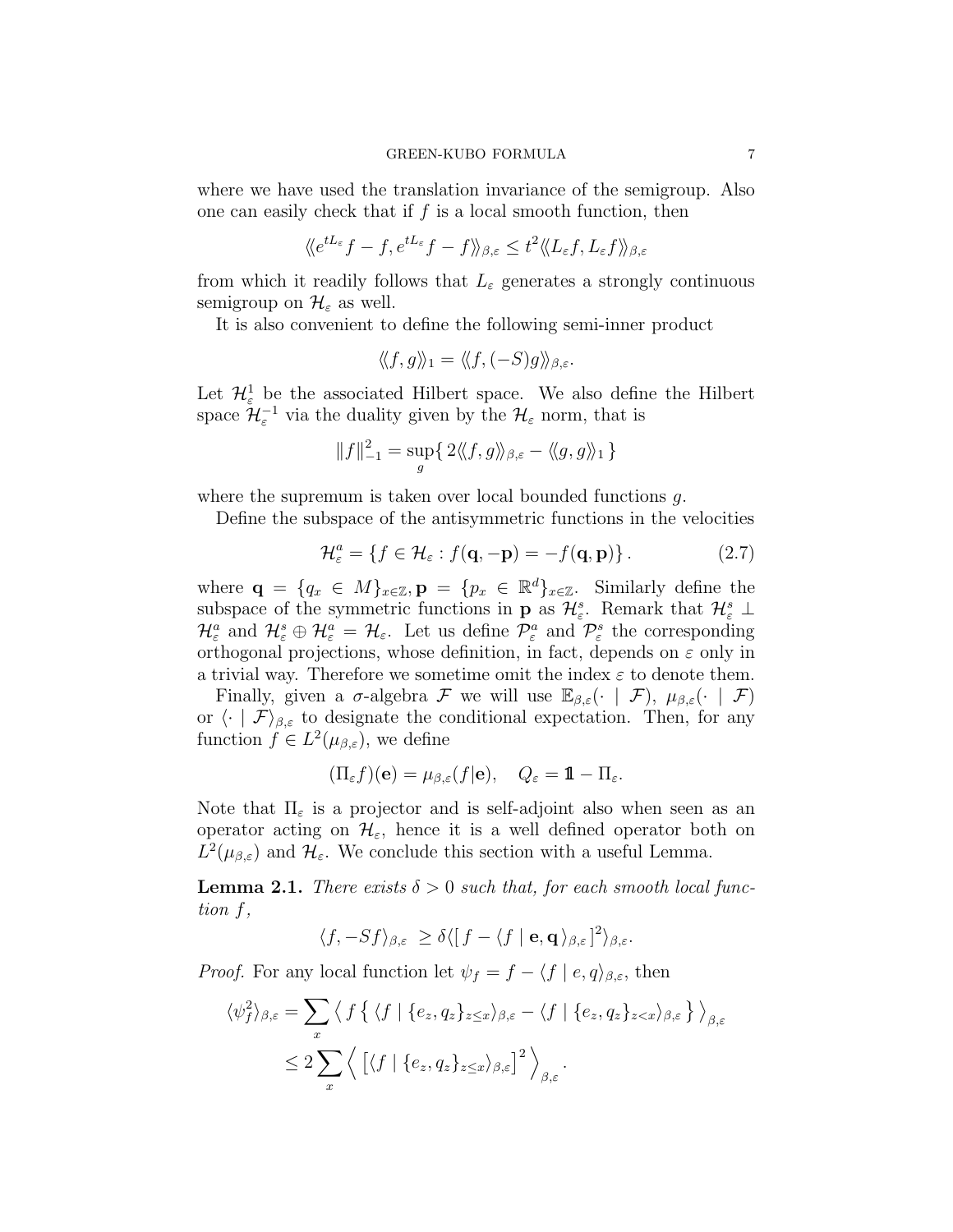# 8 C.BERNARDIN, F.HUVENEERS, J.L.LEBOWITZ, C.LIVERANI AND S.OLLA

Thus, remembering the spectral gap property for each  $S<sup>x</sup>$ , we get that

$$
\langle f, -Sf \rangle_{\beta, \varepsilon} \ge \sum_{x} \langle f, (-S^x)f \rangle_{\beta, \varepsilon} \ge \sum_{x} 2\delta \left\langle \left[ \langle f | \{e_z, q_z\}_{z \neq x} \rangle_{\beta, \varepsilon} \right]^2 \right\rangle_{\beta, \varepsilon}
$$
  
 
$$
\ge \delta \langle \psi_f^2 \rangle_{\beta, \varepsilon}^2.
$$

<span id="page-7-1"></span>If needed, the above result can be extended to a more general class of functions by density.

# 3. The Green-Kubo formula

The argument of Section 5 in [\[3\]](#page-40-1), that will be recalled and extended shortly, gives the convergence of the thermal conductivity defined by the Green-Kubo formula<sup>3</sup>

<span id="page-7-0"></span>
$$
\kappa(\varepsilon,\varsigma) = \beta^2 \varepsilon^2 \int_0^\infty \sum_{x \in \mathbb{Z}} \mathbb{E}_{\beta,\varepsilon} (j_{x,x+1}(t) j_{0,1}(0)) dt.
$$
 (3.1)

Here  $\mathbb{E}_{\beta,\varepsilon}$  indicates the expectation of the infinite dynamics in equilibrium at temperature  $\beta^{-1}$ . The convergence of the integral in [\(3.1\)](#page-7-0) is in fact defined as

<span id="page-7-4"></span>
$$
\lim_{\nu \to 0} \langle \langle j_{0,1}, (\nu - L_{\varepsilon})^{-1} j_{0,1} \rangle \rangle_{\beta, \varepsilon}.
$$
\n(3.2)

Moreover, since the derivatives of  $V$  are assumed to be uniformly bounded, there exists a constant  $C > 0$  such that

<span id="page-7-3"></span>
$$
\sup_{\nu>0} \langle \langle j_{0,1}, (\nu - L_{\varepsilon})^{-1} j_{0,1} \rangle \rangle_{\beta, \varepsilon} \le \frac{C}{\varsigma}.
$$
\n(3.3)

The above facts follow from the next proposition since  $j_{0,1} \in \mathcal{H}_{\varepsilon}^a$  so that

$$
\langle\!\langle j_{0,1},(\nu-L_{\varepsilon})^{-1}j_{0,1}\rangle\!\rangle_{\beta,\varepsilon}=\langle\!\langle j_{0,1},\mathcal{P}_{\varepsilon}^a(\nu-L_{\varepsilon})^{-1}j_{0,1}\rangle\!\rangle_{\beta,\varepsilon}.
$$

<span id="page-7-5"></span>**Proposition 3.1.** Let  $\delta > 0$  be the constant appearing in the statement of Lemma [2.1.](#page-6-0) There exists  $\varepsilon_0$ ,  $C > 0$  such that, for all  $\varepsilon \in [0, \varepsilon_0]$ , there exists a bounded operator  $\mathcal{T}_{\varepsilon}$  from  $\mathcal{H}_{\varepsilon}^{-1}$  to  $\mathcal{H}_{\varepsilon}^{1}$ , with norm bounded by  $\varsigma^{-1}\delta^{-\frac{1}{2}}$ , such that

<span id="page-7-6"></span>
$$
\mathcal{T}_{\varepsilon}g = \lim_{\nu \to 0} \mathcal{P}_{\varepsilon}^{a} (\nu - L_{\varepsilon})^{-1} g.
$$
 (3.4)

Further, for each smooth local function  $h \in \mathcal{H}_0^1 \cap \mathcal{H}_0$  such that  $\mathcal{P}_0^a h = 0$ , we have

<span id="page-7-2"></span>
$$
\mathcal{T}_0 L_0 h = \mathcal{T}_0^* L_0^* h = 0,\tag{3.5}
$$

<sup>&</sup>lt;sup>3</sup>Here and in the following we work in units in which the Boltzmann constant equals one.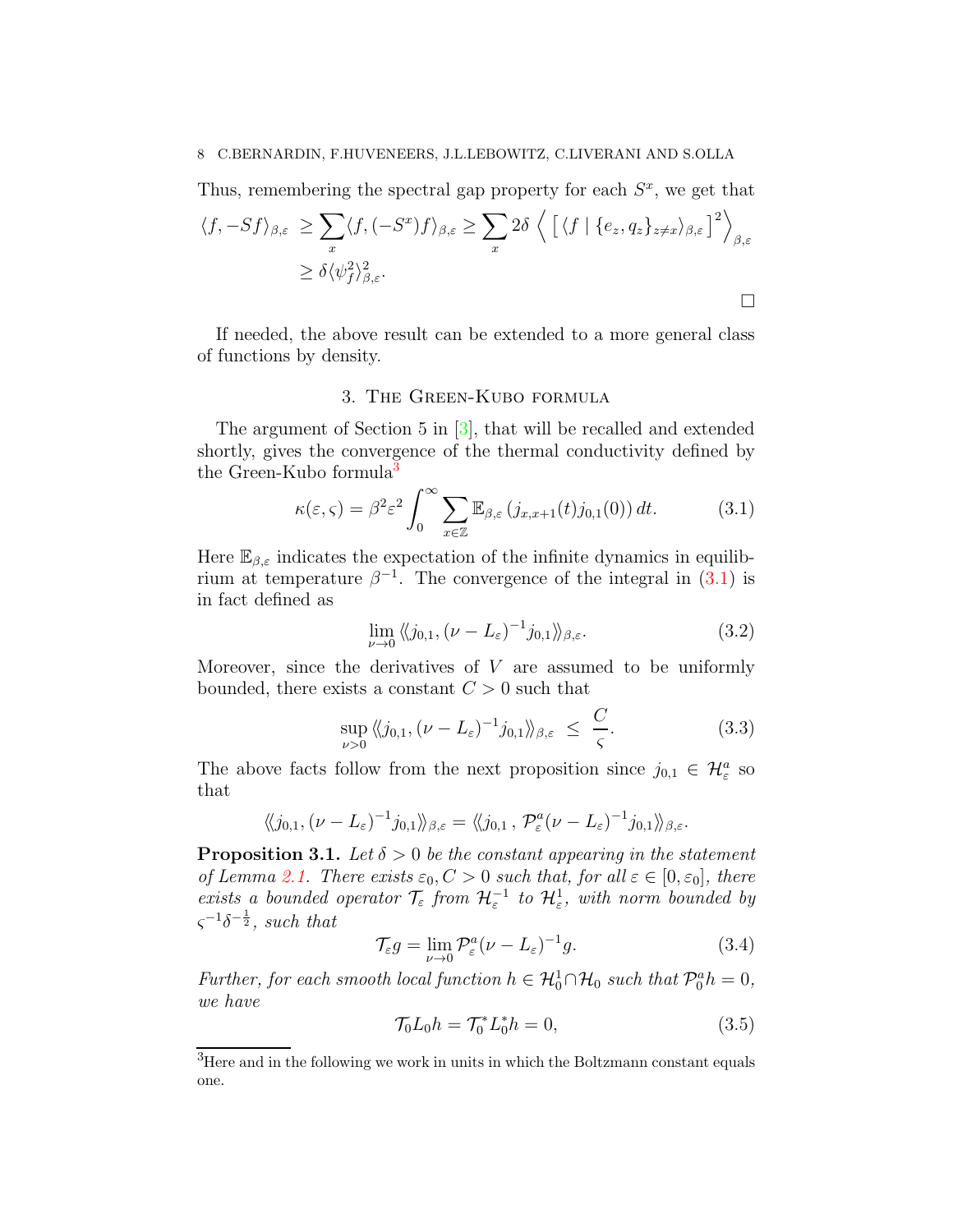where  $L_0^* = -A + \varsigma S$  and  $\mathcal{T}_0^* = \lim_{\nu \to 0} \mathcal{P}_0^a (\nu - L_0^*)^{-1}$  are the adjoint operators of  $L_0$  and  $\mathcal{T}_0$  in  $L^2(\mu_{\beta,0})$ .

*Proof.* We follow a strategy put forward in [\[3\]](#page-40-1).

The first step is to show that S has a spectral gap on  $\mathcal{H}_{\varepsilon}^{a}$ . Let f be a local function such that  $\mathcal{P}_{\varepsilon}^{s}f=0$ , note that this implies  $\langle f | \mathbf{q}, \mathbf{e} \rangle_{\beta, \varepsilon} =$ 0. Set  $F_L = L^{-1/2} \sum_{|y| \le L} \tau_y f$ , and note that  $\mathcal{P}_{\varepsilon}^s F_L = 0$ , then by Lemma [2.1](#page-6-0) we have

$$
\delta \langle F_L^2 \rangle_{\beta,\varepsilon} \le \langle F_L, (-S) F_L \rangle_{\beta,\varepsilon}
$$

Then since, for  $L \to \infty$ , we have that

$$
\langle F_L^2 \rangle_{\beta,\varepsilon} \to \langle \langle f, f \rangle \rangle_{\beta,\varepsilon}, \quad \langle F_L(-S) F_L \rangle_{\beta,\varepsilon} \to \langle \langle f, (-S) f \rangle \rangle_{\beta,\varepsilon},
$$

the spectral gap property follows.

We then study  $\nu f_{\nu} - L_{\varepsilon} f_{\nu} = g$ . Since  $A_{\varepsilon}$  inverts the parity and S preserves it, for each function  $\varphi \in \mathcal{H}_{\varepsilon}$  we set  $\varphi^+ = \mathcal{P}_{\varepsilon}^s \varphi$  and  $\varphi^- = \mathcal{P}_{\varepsilon}^a \varphi$ . We can then write

$$
\nu \langle \langle f_{\mu}^{+}, f_{\nu}^{+} \rangle \rangle_{\beta, \varepsilon} - \langle \langle f_{\mu}^{+}, Af_{\nu}^{-} \rangle \rangle + \varsigma \langle \langle f_{\mu}^{+}, f_{\nu}^{+} \rangle \rangle_{1} = \langle \langle f_{\mu}, g^{+} \rangle \rangle_{\beta, \varepsilon}
$$
  

$$
\mu \langle \langle f_{\nu}^{-}, f_{\mu}^{-} \rangle \rangle_{\beta, \varepsilon} - \langle \langle f_{\nu}^{-}, Af_{\mu}^{+} \rangle \rangle + \varsigma \langle \langle f_{\mu}^{-}, f_{\nu}^{-} \rangle \rangle_{1} = \langle \langle f_{\nu}, g^{-} \rangle \rangle_{\beta, \varepsilon}.
$$
 (3.6)

Summing the above equations we have

<span id="page-8-0"></span>
$$
\nu \langle \langle f_{\mu}^{+}, f_{\nu}^{+} \rangle \rangle + \mu \langle \langle f_{\nu}^{-}, f_{\mu}^{-} \rangle \rangle + \varsigma \langle \langle f_{\mu}, f_{\nu} \rangle \rangle_{1} = \langle \langle f_{\mu}, g^{+} \rangle \rangle_{\beta, \varepsilon} + \langle \langle f_{\nu}, g^{-} \rangle \rangle_{\beta, \varepsilon} \quad (3.7)
$$

Putting  $\mu = \nu$  we get

$$
\nu \langle \langle f_{\nu}^{2} \rangle \rangle_{\beta,\varepsilon} + \varsigma \langle \langle f_{\nu}, f_{\nu} \rangle \rangle_{1} \leq ||f_{\nu}||_{1} ||g||_{-1}.
$$

Hence  $f_{\nu}$  is uniformly bounded in  $\mathcal{H}_{\varepsilon}^1$  and by the spectral gap property so is  $f_{\nu}^-$  in  $\mathcal{H}_{\varepsilon}$ . Moreover,  $\nu f_{\nu}$  converges strongly to 0 in  $\mathcal{H}_{\varepsilon}$ . We can then extract weakly convergent subsequences. Taking first the limit, in  $(3.7), \nu \rightarrow 0$  $(3.7), \nu \rightarrow 0$  and then  $\mu \rightarrow 0$  along one such subsequences (converging to  $f_$ <sup>\*</sup>) we have

$$
\varsigma \langle\!\langle f_*, f_* \rangle\!\rangle_1 = \langle\!\langle f_*, g \rangle\!\rangle_{\beta, \varepsilon}.
$$

Taking again the limit along such subsequence, with  $\mu = \nu$ , we have then

<span id="page-8-1"></span>
$$
\lim_{\nu \to 0} \nu \langle \langle f_{\nu}^{2} \rangle \rangle_{\beta, \varepsilon} = 0. \tag{3.8}
$$

Next, taking the limit along different weakly convergent subsequences (let  $f^*$  be the other limit) we have

$$
\varsigma \langle \langle f_*, f^* \rangle \rangle_1 = \langle \langle f_*, g^+ \rangle \rangle_{\beta, \varepsilon} + \langle \langle f^*, g^- \rangle \rangle_{\beta, \varepsilon}
$$

and, exchanging the role of the two sequences

$$
2\varsigma\langle\langle f_*,f^*\rangle\rangle_1=\langle\langle f_*,g\rangle\rangle_{\beta,\varepsilon}+\langle\langle f^*,g\rangle\rangle_{\beta,\varepsilon}=\varsigma\langle\langle f_*,f_*\rangle\rangle_1+\varsigma\langle\langle f^*,f^*\rangle\rangle_1
$$

which implies  $f_* = f^*$ , that is all the subsequences have the same limit. Finally, arguing similarly to the above, for  $\nu(f_{\nu} - f_{\mu}) + (\nu - \mu)f_{\mu}$  –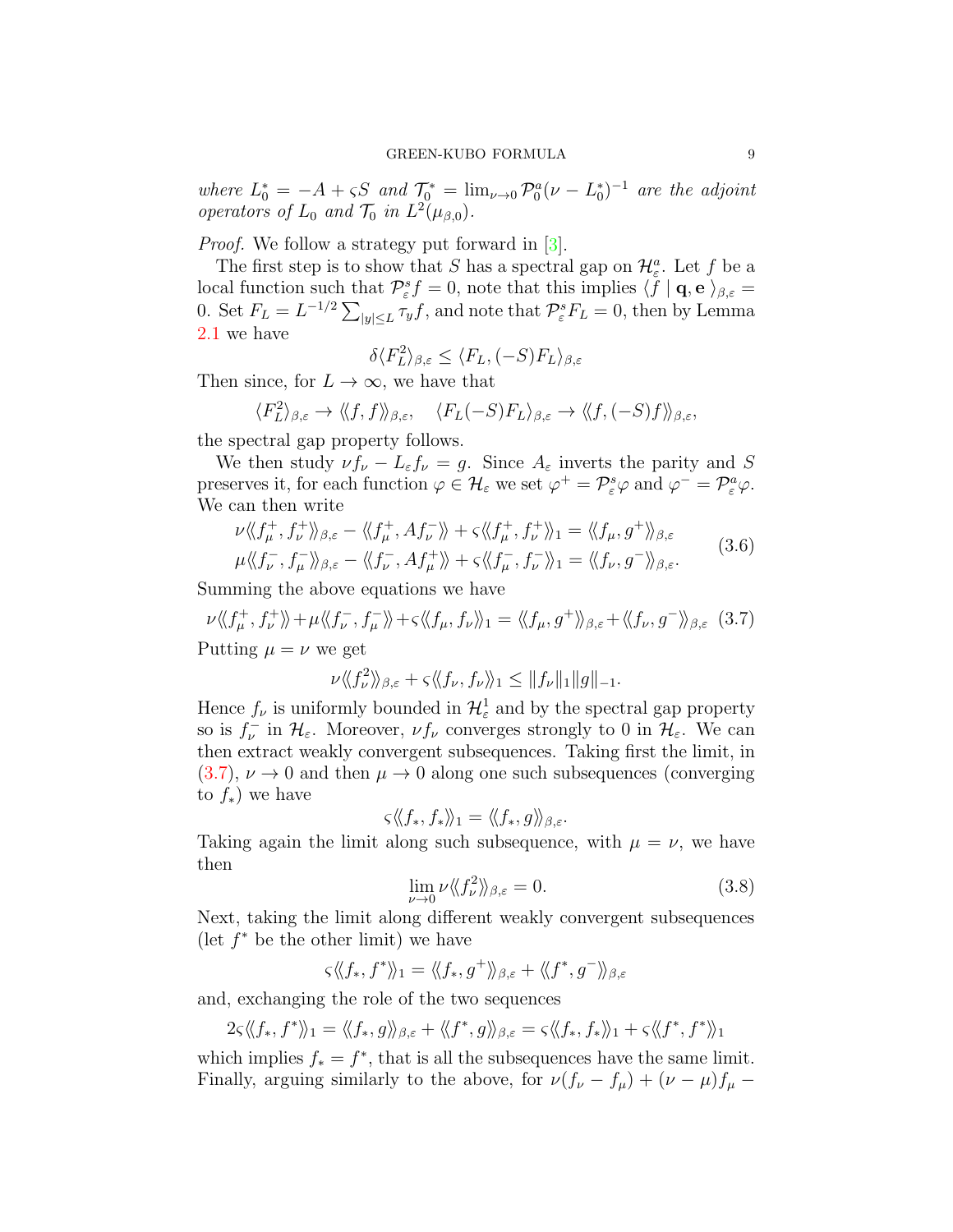$L_{\varepsilon}(f_{\nu} - f_{\mu}) = 0$  we obtain that the convergence takes place in the strong norm.

We are left with the proof of  $(3.5)$ . Note that  $L_0h = Ah + \varsigma Sh$ , then  $Sh \in \mathcal{H}_0^{-1}$  while  $Ah \in \mathcal{H}_0^a \subset \mathcal{H}_0^{-1}$ . We can thus apply the previous consideration to  $g = L_0 h$  and obtain, for each smooth local function  $\varphi\in\mathcal{H}_0,$ 

$$
\langle \langle \varphi, \mathcal{T}_0 g \rangle \rangle_{\beta,0} = \lim_{\nu \to 0} \langle \langle \mathcal{P}_0^a \varphi, (\nu - L_0)^{-1} L_0 h \rangle \rangle_{\beta,0}
$$
  
= -\langle \langle \mathcal{P}\_0^a \varphi, h \rangle \rangle\_{\beta,0} + \lim\_{\nu \to 0} \nu \langle \langle (\nu - L\_0^\*)^{-1} \mathcal{P}\_0^a \varphi, h \rangle \rangle\_{\beta,0}.

Next, note that  $\mathcal{P}_0^a \varphi \in \mathcal{H}_0^{-1}$  and that all the above discussion applies verbatim to the operator  $L_0^*$ , thus [\(3.8\)](#page-8-1) implies that the above limit is zero, hence the claim of the Proposition (the proof for the adjoint being the same).  $\Box$ 

<span id="page-9-4"></span>**Remark 3.2.** Since if  $g \in \mathcal{H}_{\varepsilon}^a$ , by the spectral gap property,  $\delta ||g||_{-1}^2 \leq$  $\langle \langle g^2 \rangle \rangle_{\beta,\varepsilon}$ , it follows that  $\mathcal{T}_{\varepsilon}$  is a bounded operator on  $\mathcal{P}_{\varepsilon}^a \mathcal{H}_{\varepsilon}$ . Also note that by essentially the same proof it is a bounded operator on  $\mathcal{P}_{\varepsilon}^{a}L^{2}$ .

<span id="page-9-0"></span>**Remark 3.3.** Note that the operator  $\mathcal{T}_0$  is a local operator in the sense that if g is a local function then  $\mathcal{T}_0 g$  is also a local function.

4. FORMAL EXPANSION OF  $\kappa(\varepsilon,\varsigma)$ 

It follows from [\(3.3\)](#page-7-3) that  $\kappa(\varepsilon,\varsigma)$  is of order  $\varepsilon^2$ , i.e.

$$
\limsup_{\varepsilon \to 0} \varepsilon^{-2} \kappa(\varepsilon, \varsigma) = \hat{\kappa}_2(\varsigma) < +\infty. \tag{4.1}
$$

<span id="page-9-3"></span>We conjecture that the limit exists and it is given by  $\kappa_2(\varsigma)$ , the lowest term in the formal expansion of  $\kappa(\varepsilon, \varsigma)$  in powers of  $\varepsilon$ :

<span id="page-9-2"></span>
$$
\kappa(\varepsilon, \varsigma) = \sum_{n=2}^{\infty} \varepsilon^n \kappa_n(\varsigma). \tag{4.2}
$$

It turns out that, for calculating the terms in this expansion, it is convenient to choose  $\nu = \varepsilon^2 \lambda$  in [\(3.3\)](#page-7-3), for a  $\lambda > 0$ , and solve the resolvent equation

<span id="page-9-1"></span>
$$
(\lambda \varepsilon^2 - L_{\varepsilon}) u_{\lambda, \varepsilon} = \varepsilon j_{0,1} \tag{4.3}
$$

for the unknown function  $u_{\lambda,\varepsilon}$ . The reason for considering  $\lambda > 0$  is to have well defined solutions also for the infinite system. The factor  $\varepsilon^2$ is the natural scaling in view of the subsequent computations. In fact, in order to see an energy diffusion, we need to look at times of order  $\varepsilon^{-2}$ , as suggested by the weak coupling limit [\[24\]](#page-41-0) [\[12\]](#page-41-1).

We have already remarked that  $\mathcal{P}^a_{\varepsilon}u_{\lambda,\varepsilon}$  converges in  $\mathcal{H}_{\varepsilon}$ , for any fixed  $\varepsilon > 0$ .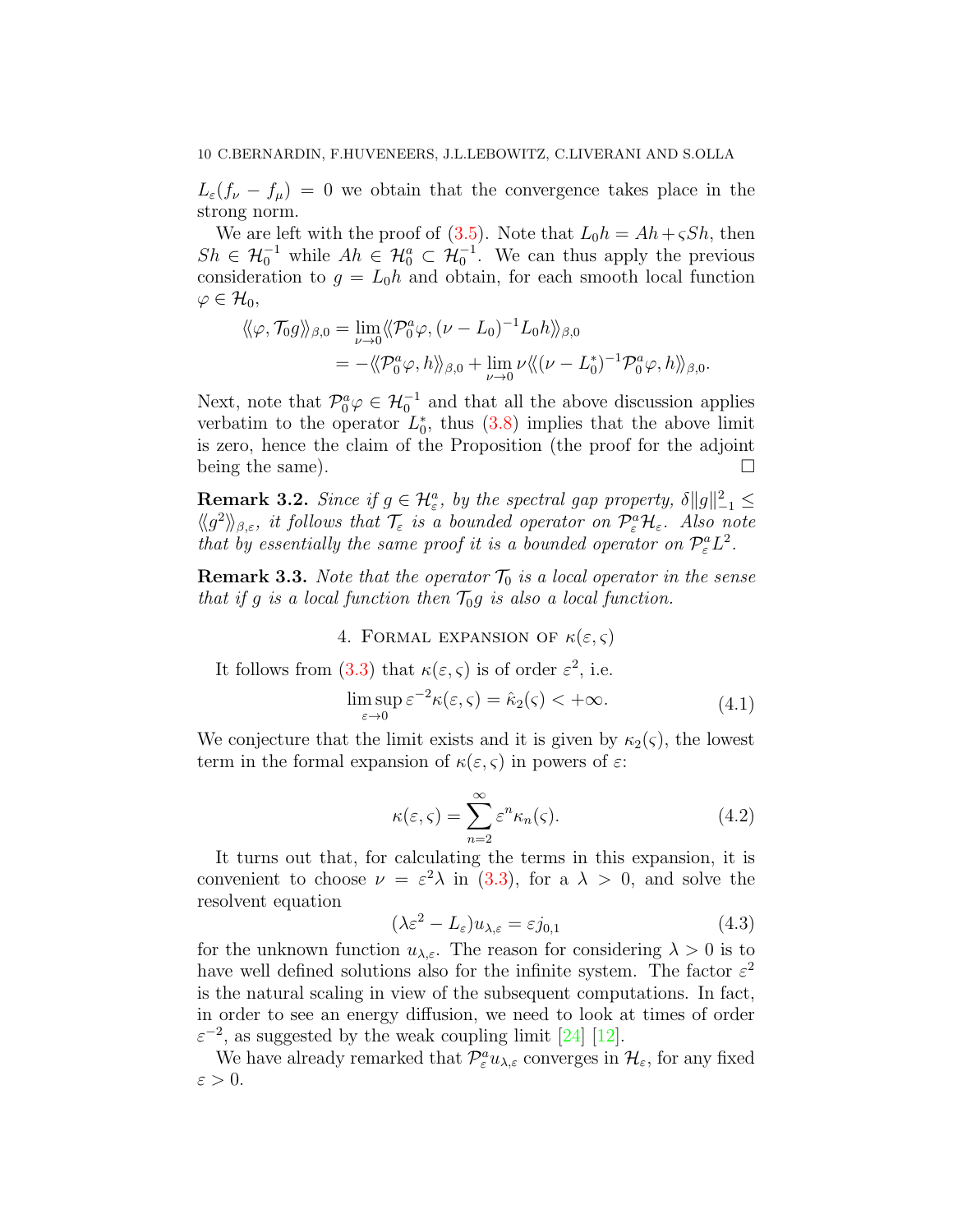Let us formally assume that a solution of  $(4.3)$  is in the form

<span id="page-10-0"></span>
$$
u_{\lambda,\varepsilon} = \sum_{n\geq 0} (v_{\lambda,n} + w_{\lambda,n})\varepsilon^n,\tag{4.4}
$$

where  $\Pi v_{\lambda,n} = Q w_{\lambda,n} = 0$ . Here  $\Pi = \Pi_0$  and  $Q = Q_0$  refer to the uncoupled measure  $\mu_{\beta,0}$ . This should be considered as an ansatz, and the manipulations of the rest of this section are done without worrying about the existence and the local regularity of the functions involved.

Given the expression  $(4.4)$  we can, in principle, use it in  $(3.2)$  to write

$$
\beta^{-2}\kappa(\varepsilon,\varsigma) = \varepsilon^{2} \lim_{\lambda \to 0} \langle\!\langle j_{0,1}, (\lambda \varepsilon^{2} - L_{\varepsilon})^{-1} j_{0,1} \rangle\!\rangle_{\beta,\varepsilon}
$$
  
\n
$$
= \lim_{\lambda \to 0} \sum_{n \ge 0} \varepsilon^{n+1} \langle\!\langle j_{0,1}, v_{\lambda,n} + w_{\lambda,n} \rangle\!\rangle_{\beta,\varepsilon}
$$
  
\n
$$
= \sum_{n \ge 1} \lim_{\lambda \to 0} \varepsilon^{n} \langle\!\langle j_{0,1}, v_{\lambda,n-1} \rangle\!\rangle_{\beta,\varepsilon}
$$
(4.5)

<span id="page-10-1"></span>where we have used the fact that  $\langle\langle j_{0,1}, w_{\lambda,n} \rangle\rangle_{\beta,\varepsilon} = 0$ , by symmetry<sup>4</sup> and we have, arbitrarily, exchanged the limit with the sum.

Note that  $(4.5)$  is not of the type  $(4.2)$  since the terms in the expansion depend themselves on  $\varepsilon$ . To identify the coefficients  $\kappa_n$  we would need to expand in  $\varepsilon$  also the expectations. The existence of such an expansion is not obvious, in spite of the assumption on the Gibbs measure, since we will see that the functions  $v_{\lambda,n}$  are non local. Nevertheless, we conjecture that

$$
\beta^{-2}\kappa(\varepsilon,\varsigma) = \varepsilon^2 \lim_{\lambda \to 0} \langle\langle j_{0,1}, v_{\lambda,1} \rangle\rangle_{\beta,\varepsilon} + o(\varepsilon^2)
$$
  
=  $\varepsilon^2 \lim_{\lambda \to 0} \langle\langle j_{0,1}, v_{\lambda,1} \rangle\rangle_{\beta,0} + o(\varepsilon^2).$  (4.6)

<span id="page-10-2"></span>Recalling [\(4.1\)](#page-9-3) this yields the formula

<span id="page-10-3"></span>
$$
\hat{\kappa}_2(\varsigma) = \kappa_2(\varsigma) = \beta^2 \lim_{\lambda \to 0} \langle \langle j_{0,1}, v_{\lambda,1} \rangle \rangle_{\beta,0}.
$$
\n(4.7)

In fact, in Section [6](#page-15-0) we will prove the second equality of  $(4.6)$  in the special case  $W = 0$ .

Our next task is then to find explicit formulae for  $v_{\lambda,n}$ ,  $w_{\lambda,n}$ . Observe that  $L_0 w_{\lambda,n} = 0$  for all  $n \ge 0$  and that  $\Pi G \mathcal{P}^s = 0$ , since G, defined by

<sup>&</sup>lt;sup>4</sup>We will see that  $w_{\lambda,0} \in \mathcal{H}_{\varepsilon}^s$ , hence  $j_{0,1}w_{\lambda,0}$  is an integrale function antisymmetric in p. For the higher order terms the fact that the expectation is well defined is a conjecture.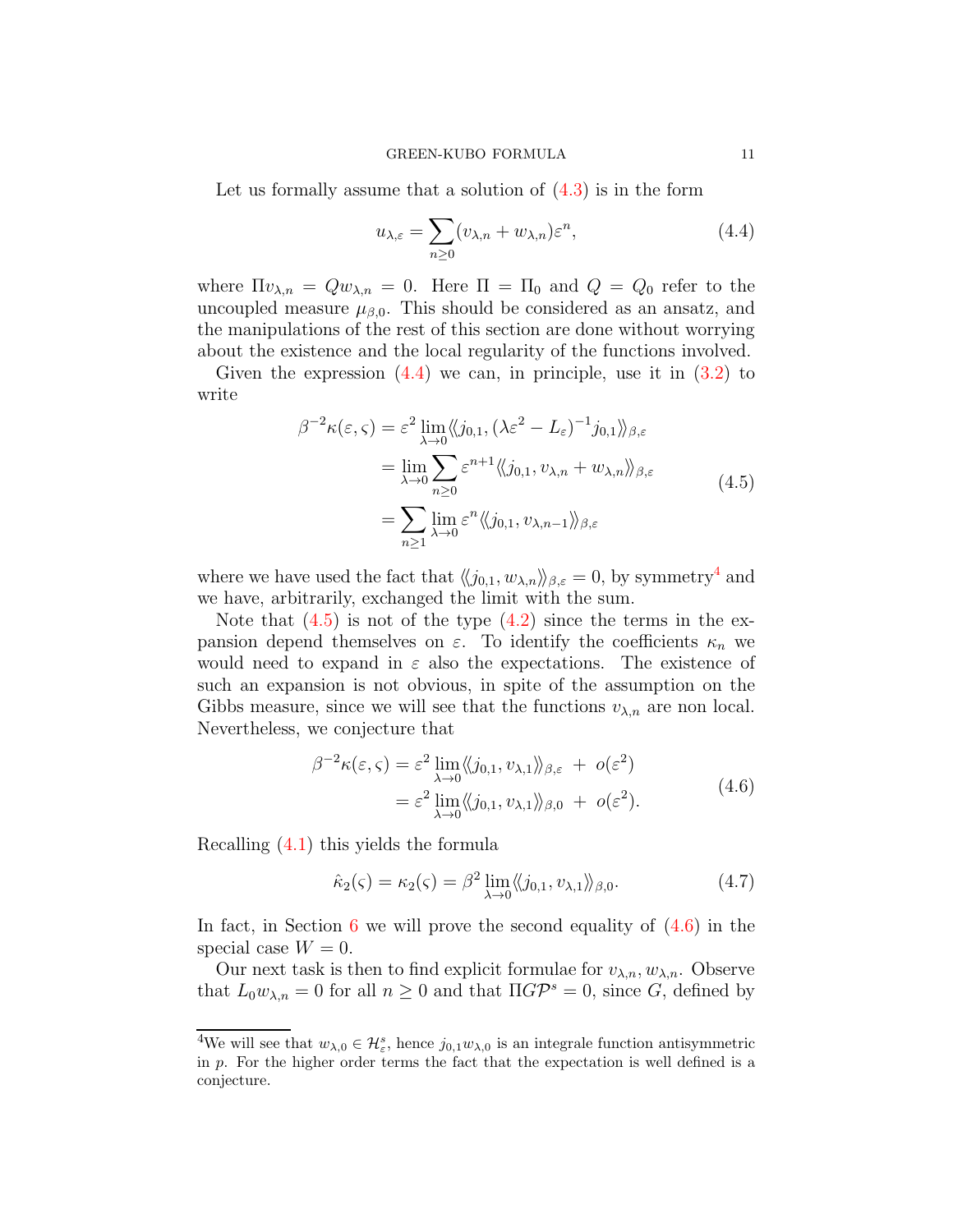[\(2.3\)](#page-4-0), changes the symmetry. Accordingly

<span id="page-11-0"></span>
$$
v_{\lambda,0} = 0
$$
  
-  $L_0 v_{\lambda,1} - G w_{\lambda,0} = j_{0,1}$   

$$
\lambda w_{\lambda,n-2} + \lambda v_{\lambda,n-2} - L_0 v_{\lambda,n} - G v_{\lambda,n-1} - G w_{\lambda,n-1} = 0, \quad n \ge 2.
$$
 (4.8)

Let us consider first the last equation for  $n = 2$ . Note that  $\Pi L_0 = 0$ , thus applying  $\Pi$  we have, together with the second of  $(4.8)$ ,

$$
-L_0 v_{\lambda,1} = j_{0,1} + G w_{\lambda,0}
$$
  
\n
$$
\lambda w_{\lambda,0} = \Pi G v_{\lambda,1}.
$$
\n(4.9)

<span id="page-11-4"></span><span id="page-11-1"></span>Equations [\(4.9\)](#page-11-1) can be written as<sup>5</sup>

$$
\mathcal{P}^{a} v_{\lambda,1} = \mathcal{P}^{a} (-L_0)^{-1} (j_{0,1} + G w_{\lambda,0})
$$
  
\n
$$
\lambda w_{\lambda,0} = \Pi G \mathcal{P}^{a} v_{\lambda,1}.
$$
\n(4.10)

We can then apply  $\Pi G$  to obtain<sup>6</sup>

$$
\Pi G \mathcal{P}^a v_{\lambda,1} = \Pi G \mathcal{P}^a (-L_0)^{-1} [j_{0,1} + G w_{\lambda,0}]
$$

$$
\lambda w_{\lambda,0} = \Pi G \mathcal{P}^a v_{\lambda,1}.
$$

It is then natural to consider the operator

<span id="page-11-2"></span>
$$
\mathcal{L} = \Pi G \mathcal{P}^a (-L_0)^{-1} G \Pi. \tag{4.11}
$$

We will show in Proposition [5.1](#page-13-0) below that the operator  $\mathcal L$  is a generator of a Markov process so that  $(\lambda - \mathcal{L})^{-1}$  is well defined for  $\lambda > 0$ . Hence, we have

$$
w_{\lambda,0} = (\lambda - \mathcal{L})^{-1} \Pi G \mathcal{P}_0^a (-L_0)^{-1} j_{0,1}
$$
  

$$
\mathcal{P}^a v_{\lambda,1} = \mathcal{P}^a (-L_0)^{-1} [j_{0,1} + G w_{\lambda,0}].
$$
 (4.12)

<span id="page-11-3"></span>We can now analyse the case  $n > 2$ . If we apply  $\Pi$  and  $Q$  at the last equation of  $(4.8)$  we obtain

$$
\lambda w_{\lambda,n-2} = \Pi G v_{\lambda,n-1}
$$
  

$$
L_0 v_{\lambda,n} = \lambda v_{\lambda,n-2} - Q G v_{\lambda,n-1} - G w_{\lambda,n-1}.
$$

Arguing as before we have

$$
w_{\lambda,n} = (\lambda - \mathcal{L})^{-1} \Pi G(-L_0)^{-1} \left[ -\lambda v_{\lambda,n-1} + Q G v_{\lambda,n} \right], \qquad n \ge 1
$$
  

$$
v_{\lambda,n+1} = (-L_0)^{-1} \left[ -\lambda v_{\lambda,n-1} + G w_{\lambda,n} + Q G v_{\lambda,n} \right], \qquad n \ge 1.
$$
 (4.13)

<sup>5</sup>The inverse of  $-L_0$  should be understood as the limit of  $(\nu - L_0)^{-1}$ , when  $\nu \to 0$ , in some appropriate topology.

 $6$ Note however that there is no obvious reason why the functions should be in the domain of G. Thus the objects can only be interpreted as distributions. For the moment we do not worry about this issue since we are just doing formal computations.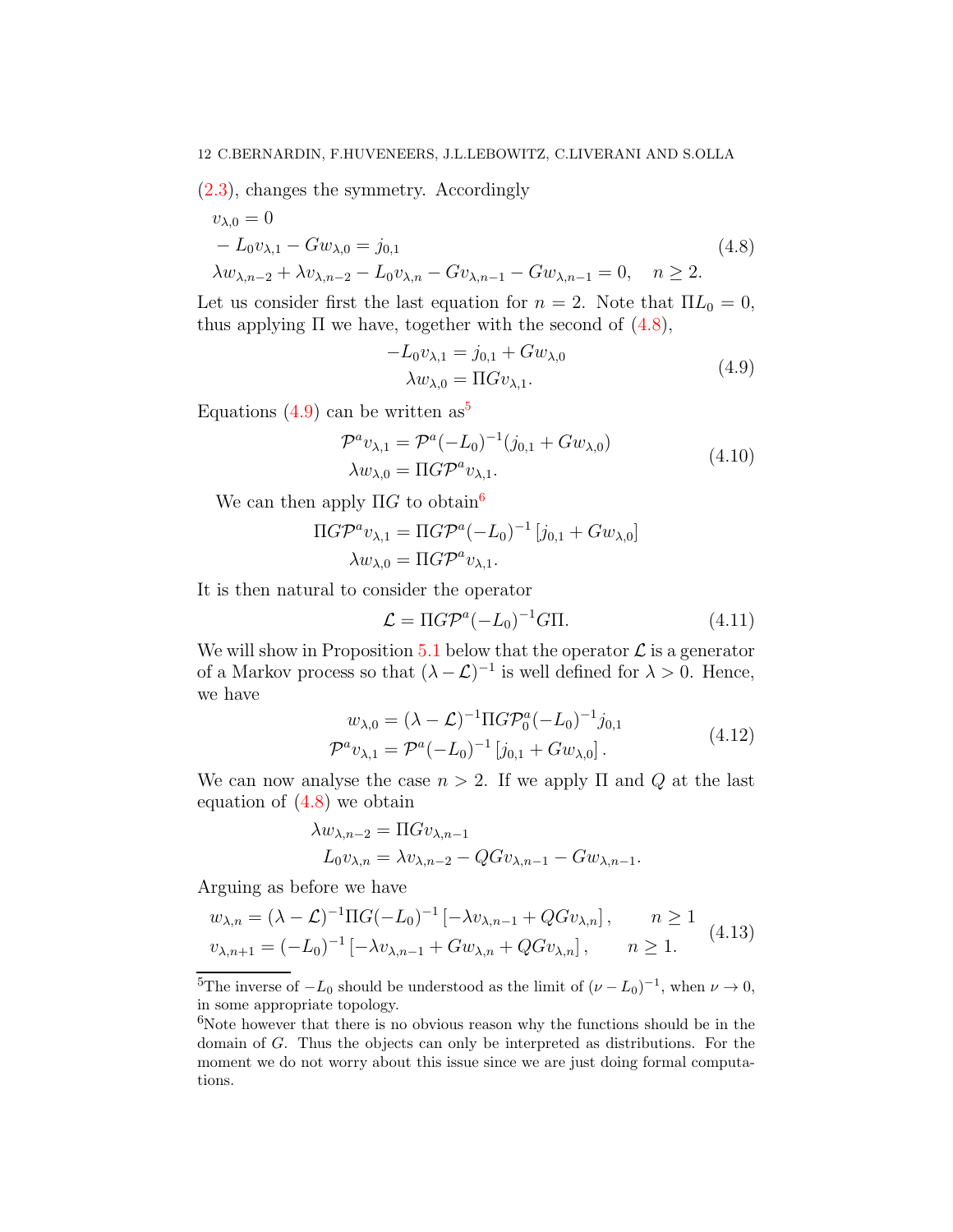In the following we will discuss explicitly only  $\mathcal{P}^a v_{\lambda,1}$  and  $w_{\lambda,0}$ , showing that they are well defined. The study of the higher order terms is harder due to the presence of the  $QGv_{\lambda,n}$  which, on the one hand, depends on the symmetric part of  $v_{\lambda,n}$  (on which we have poor bounds) and, on the other hand, has no obvious reason to be in  $\mathcal{H}^{-1}$  (on which we know how to invert  $L_0$ ). In order to make further progresses one must, at least, extend Proposition [3.1](#page-7-5) to all the functions that have zero average with respect to each microcanonical measure. This, in principle, can be done in specific cases (e.g., see [\[24\]](#page-41-0)) but at the price of dealing with less conventional functional spaces, hence making the argument much more delicate.

### 5. THE OPERATOR  $\mathcal L$

<span id="page-12-0"></span>In this section we rigorously identify the quadratic (Dirichlet) form associated to the operator  $\mathcal{L} = \Pi G \mathcal{T}_0 G \Pi$  defined in [\(4.11\)](#page-11-2).

Let us denote by  $\rho_{\beta}(d\mathbf{e})$  the distribution of the internal energies  $e = \{e_x; x \in \mathbb{Z}\}\$  under the Gibbs measure  $\mu_{\beta,0}$ . It can be written in the form

<span id="page-12-3"></span>
$$
d\rho_{\beta}(\mathbf{e}) = \prod_{x \in \mathbb{Z}} Z_{\beta}^{-1} \exp(-\beta e_x - U(e_x)) de_x \tag{5.1}
$$

for a suitable function U. We denote the formal sum  $\sum_x U(e_x)$  by  $\mathcal{U} := \mathcal{U}(\mathbf{e})$ . We denote also, for a given value of the internal energy  $\tilde{e}_x$ in the cell x, by  $\nu_{\tilde{e}_x}^x$  the microcanonical probability measure in the cell x, i.e. the uniform probability measure on the manifold

$$
\Sigma_{\tilde{e}_x} := \{ (q_x, p_x) \in \Omega \, ; \, e_x(q_x, p_x) = \tilde{e}_x \}.
$$

Note that it is not obvious that the operator is well defined in  $\mathcal{H}_{\varepsilon}$ since we do not know if  $\mathcal{T}_0$  maps the range of G in its domain, yet, by Proposition [3.1,](#page-7-5) it is well defined as an operator from smooth local functions to distributions.

We are going to identify  $\mathcal L$  as the Markov generator of a Ginzburg-Landau dynamics

<span id="page-12-2"></span>
$$
\mathcal{L}_{\text{GL}} = \sum_{x} e^{\mathcal{U}} (\partial_{e_{x+1}} - \partial_{e_x}) \left[ e^{-\mathcal{U}} \gamma^2 (e_x, e_{x+1}) (\partial_{e_{x+1}} - \partial_{e_x}) \right], \qquad (5.2)
$$

where

<span id="page-12-1"></span>
$$
\gamma^{2}(e_{0}, e_{1}) = \int_{\Sigma_{e_{0}} \times \Sigma_{e_{1}}} (j_{0,1} \mathcal{T}_{0} j_{0,1}) d\nu_{e_{0}}^{0} d\nu_{e_{1}}^{1}.
$$
 (5.3)

We recall that  $\mathcal{T}_0$  is defined by  $(3.4)$  and that  $\mathcal{T}_0j_{0,1}$  is a local function. Since  $\nabla V$  is uniformly bounded,  $j_{0,1} \in L^2(\mu_{\beta,0})$  so that  $j_{0,1} \in L^2(\nu_{e_0}^0 \otimes$  $\nu_{e_1}^1$  for almost every  $e_0, e_1$ . Recalling that  $\mathcal{T}_0$  is a bounded operator on  $\mathcal{P}^a L^2$  (see Remark [3.2\)](#page-9-4), we conclude that  $\mathcal{T}_0 j_{0,1} \in L^2(\mu_{\beta,0})$  and thus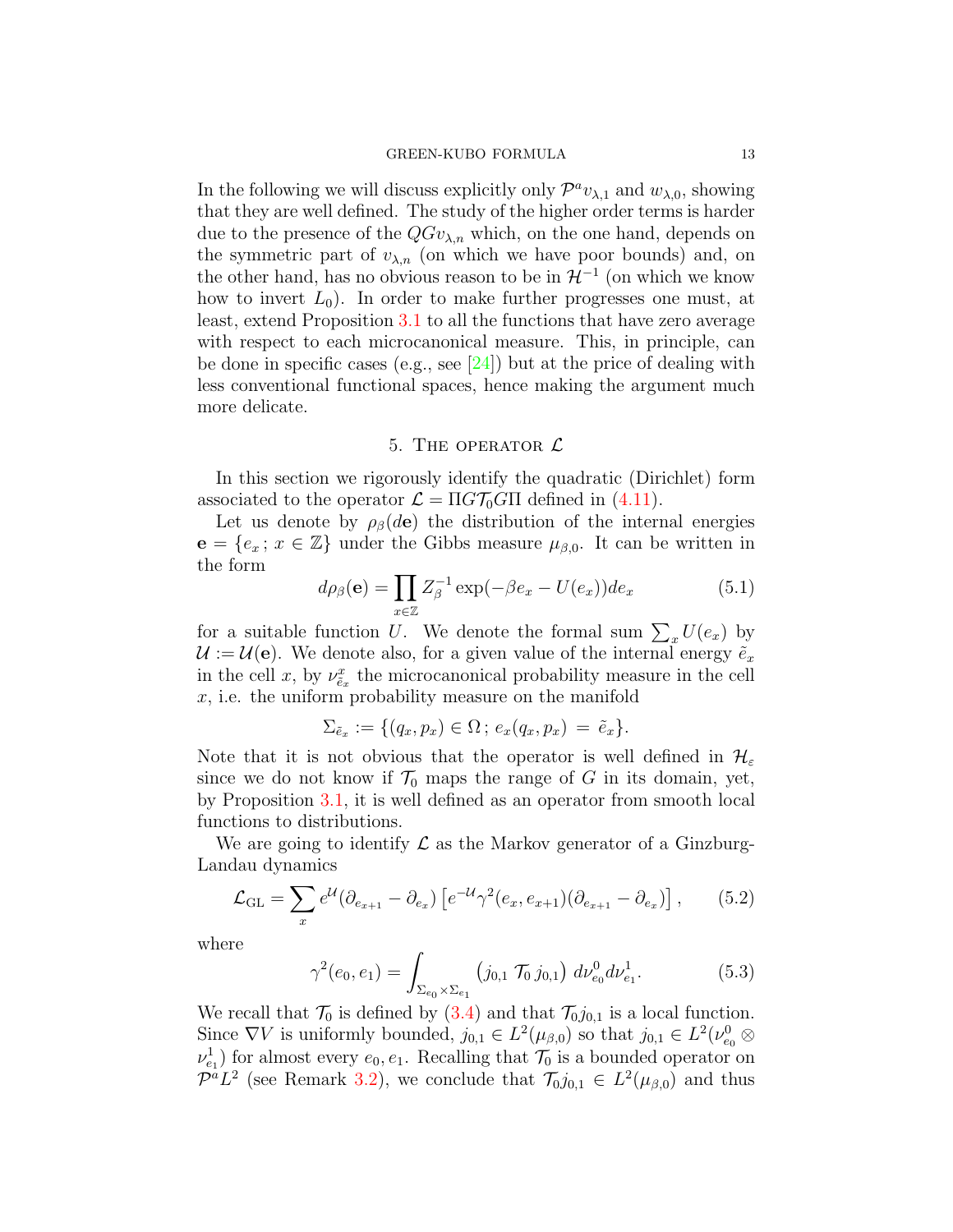that  $\mathcal{T}_0 j_{0,1} \in L^2(\nu_{e_0}^0 \otimes \nu_{e_1}^1)$  for almost every  $e_0, e_1$ . Therefore,  $\gamma^2(e_0, e_1)$ is finite for almost every  $e_0, e_1$  and  $\gamma$  belong both to  $L^2$  and  $\mathcal{H}_{\varepsilon}$ .

Formally the previous formula reads

$$
\gamma^2(e_0, e_1) = \int_0^\infty dt \int_{\Sigma_{e_0} \times \Sigma_{e_1}} j_{0,1} \left( e^{tL_0} j_{0,1} \right) d\nu_{e_0}^0 d\nu_{e_1}^1 \tag{5.4}
$$

where  $e^{tL_0}$  denotes the semigroup of the uncoupled dynamics generated by  $L_0$ .

The operator  $\mathcal{L}_{\text{GL}}$  is well defined only if  $\gamma^2$  has some regularity properties, that are actually proven in specific examples  $[24][12]$  $[24][12]$ . In the generality we consider in this work we can only prove that [\(5.3\)](#page-12-1) is well defined and that the corresponding drift

<span id="page-13-1"></span>
$$
\alpha(e_x, e_{x+1}) = e^{\mathcal{U}(\mathbf{e})} (\partial_{e_{x+1}} - \partial_{e_x}) \left[ e^{-\mathcal{U}(\mathbf{e})} \gamma(e_x, e_{x+1})^2 \right]. \tag{5.5}
$$

is a well defined distribution. So we show that the Dirichlet forms associated to  $\mathcal{L}$  and  $\mathcal{L}_{GL}$  coincide. Then in the cases where  $\gamma^2$  is proven smooth [\(5.2\)](#page-12-2) is well defined and  $\mathcal{L} = \mathcal{L}_{GL}$ . A simple computation shows that

<span id="page-13-3"></span>
$$
\langle g, (-\mathcal{L}_{\text{GL}}) f \rangle \rangle_{\beta,0} = \langle \gamma^2(e_0, e_1) \left[ (\partial_{e_1} - \partial_{e_0}) \Gamma_f \right] \left[ (\partial_{e_1} - \partial_{e_0}) \Gamma_g \right] \rangle_{\beta,0} (5.6)
$$

where for any function f of the energies, we denote by  $\Gamma_f = \sum_x \tau_x f$ (intended as a formal sum).

<span id="page-13-0"></span>**Proposition 5.1.** For each local smooth functions  $f, g$  of the energies only we have

$$
\langle g, (-\mathcal{L})f \rangle \rangle_{\beta,0} = \langle g, (-\mathcal{L}_{\mathrm{GL}})f \rangle \rangle_{\beta,0}.
$$
 (5.7)

In addition,  $\alpha(e_x, e_{x+1}) = \Pi G \mathcal{T}_0 j_{x,x+1}$  is a well defined distribution equal to  $(5.5)$ .

Proof. Let us start by noting that, for each local smooth function f depending only on the energies,

<span id="page-13-2"></span>
$$
Gf = -\sum_{x} \nabla V(q_x - q_{x-1}) \cdot (p_x \partial_{e_x} - p_{x-1} \partial_{e_{x-1}}) f
$$
  
=  $\sum_{x} j_{x-1,x} (\partial_{e_x} - \partial_{e_{x-1}}) f$   
 $- \frac{1}{2} \sum_{x} [L_0 V(q_x - q_{x-1})] (\partial_{e_x} + \partial_{e_{x-1}}) f$  (5.8)  
=  $\sum_{x} j_{x-1,x} (\partial_{e_x} - \partial_{e_{x-1}}) f - L_0 \omega$   
=  $\sum_{x} j_{x-1,x} (\partial_{e_x} - \partial_{e_{x-1}}) f + L_0^* \omega$ ,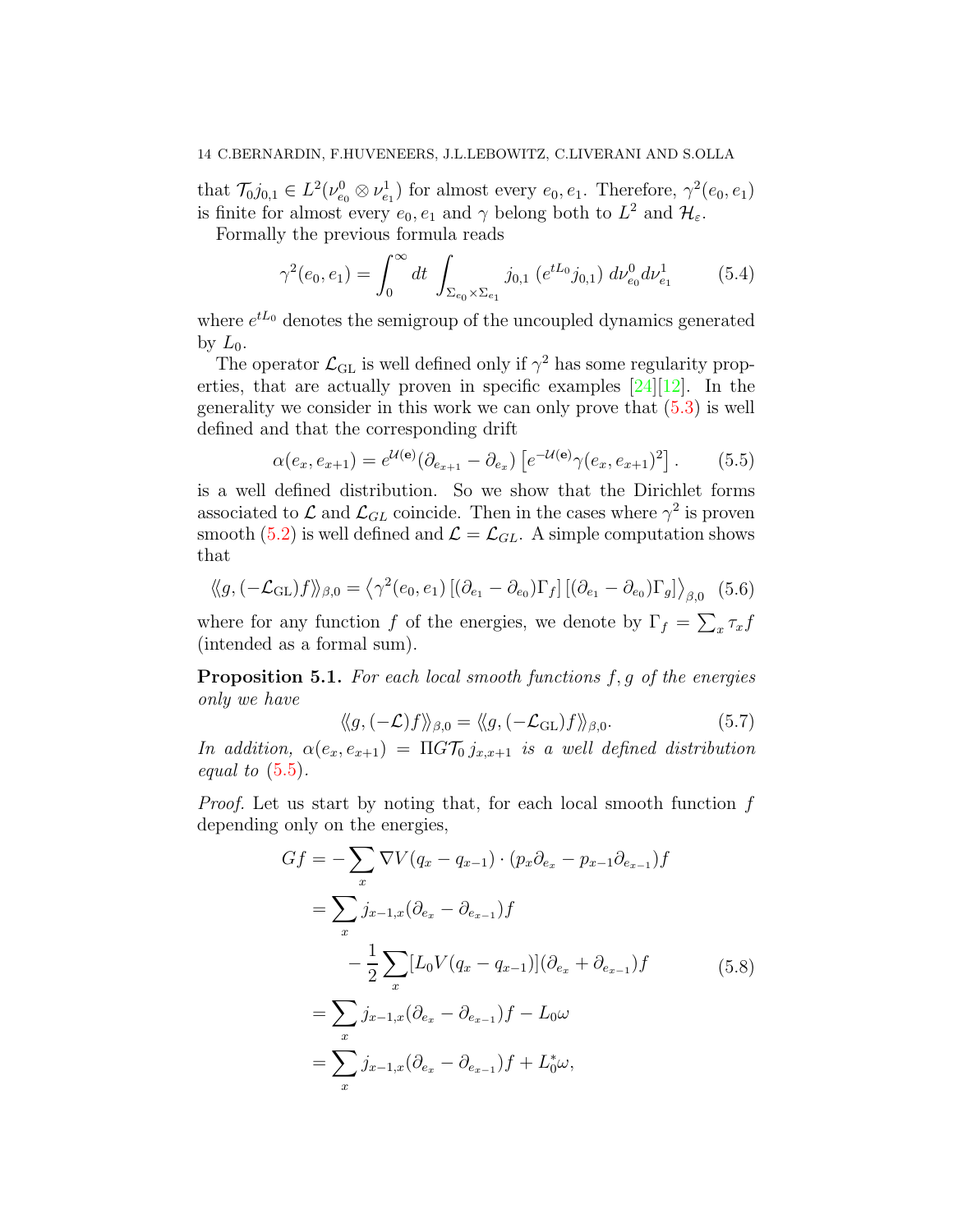where

$$
\omega = \frac{1}{2} \sum_x V(q_x - q_{x-1})(\partial_{e_x} + \partial_{e_{x-1}})f.
$$

Since  $j_{0,1}(\partial_{e_0}-\partial_{e_1})f \in \mathcal{H}_0^{-1}$  and  $\omega \in \mathcal{H}_0 \cap \mathcal{H}^1$  with  $\mathcal{P}^a \omega = 0$ , Proposition [3.1](#page-7-5) implies that  $\mathcal{T}_0 Gf$  is in  $\mathcal{H}_0^a$  and it is equal to

$$
\mathcal{T}_0 G f = \sum_x [\mathcal{T}_0 j_{x-1,x}] (\partial_{e_x} - \partial_{e_{x-1}}) f. \tag{5.9}
$$

<span id="page-14-0"></span>Next, note that the adjoint of  $G_y$  in  $L^2(\mu_{\beta,0})$  is given by

$$
G_y^* = -G_y - \beta \nabla V (q_y - q_{y-1}) \cdot (p_y - p_{y-1})
$$
  
= -G\_y - \beta L\_0 V (q\_y - q\_{y-1}) = -G\_y + \beta L\_0^\* V (q\_y - q\_{y-1}). (5.10)

and that  $G^*_y g \in \mathcal{H}_0^a$ . It follows that the adjoint of  $G = \sum_y G_y$  in  $\mathcal{H}_0$ (that we still denote by  $G^*$ ) is given by

$$
-G + \beta \sum_{y} L_0^* V(q_y - q_{y-1}).
$$

Thus, if  $f, g$  are smooth local functions of the energies only then we have

$$
\langle g, \mathcal{L}f \rangle_{\beta,0} = \langle G^*g, \mathcal{T}_0Gf \rangle_{\beta,0}
$$
  
= - \langle \langle Gg, \mathcal{T}\_0Gf \rangle\_{\beta,0} + \beta \langle \langle \sum\_y L\_0^\* V(q\_y - q\_{y-1})g, \mathcal{T}\_0Gf \rangle\_{\beta,0}  
= - \langle \langle Gg, \mathcal{T}\_0Gf \rangle\_{\beta,0}

where we have used Proposition [3.1](#page-7-5) again.

By using [\(5.9\)](#page-14-0), [\(5.8\)](#page-13-2) and Proposition [3.1](#page-7-5) one last time we get then

$$
\langle g, \mathcal{L}f \rangle_{\beta,0} = -\sum_{x,y} \langle \langle j_{y-1,y}(\partial_{e_y} - \partial_{e_{y-1}})g, \mathcal{T}_0 j_{x-1,x}(\partial_{e_x} - \partial_{e_{x-1}})f \rangle_{\beta,0}
$$

where in the expressions above the sums are restricted to the finite support of the corresponding functions. This can be rewritten as

$$
\langle g, \mathcal{L}f \rangle \rangle_{\beta,0}
$$
  
=  $-\sum_{x,y,z} \langle j_{y+z-1,y+z} \tau_z [(\partial_{e_y} - \partial_{e_{y-1}})g], \mathcal{T}_0 j_{x-1,x} (\partial_{e_x} - \partial_{e_{x-1}})f \rangle_{\beta,0}$ 

Note that  $\mathcal{T}_0j_{x-1,x}$  is a local function depending only on  $p_{x-1}, q_{x-1}, p_x, q_x$ and that we have

$$
\langle j_{y-1,y}\mathcal{T}_0 j_{x-1,x} | \mathbf{e} \rangle_{\beta,0} = \delta_{xy} \gamma^2 (e_{x-1}, e_x),
$$

and consequently we obtain that the Dirichlet form  $\langle g, -\mathcal{L}f \rangle_{\beta,0}$  coincides with the RHS of  $(5.6)$ . Equation  $(5.5)$  is proved by similar  $arguments.$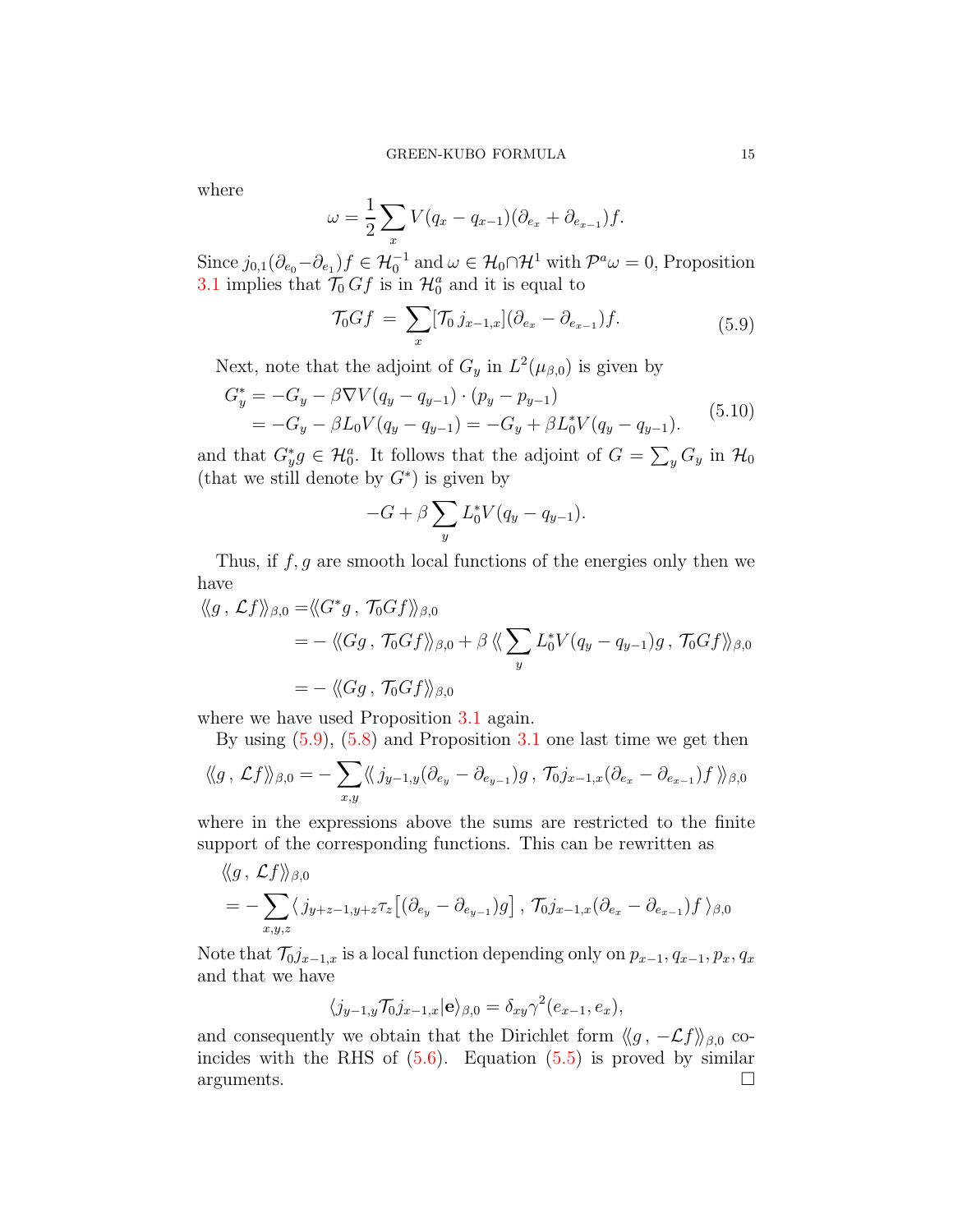We conclude this section by noting that the operator  $\mathcal{L}_{\text{GL}}$  is the generator of a Ginzburg-Landau dynamics which is reversible with respect to  $\rho_{\beta}$ , for any  $\beta > 0$ . It is conservative in the energy  $\sum_{x} e_x$  and the microscopic current corresponding to this conservation law is given by the righthand side of  $(5.5)$ . The corresponding finite size dynamics appears in  $[24, 12]$  $[24, 12]$  as the weak coupling limit of a finite number N (fixed) of cells weakly coupled by a potential  $\epsilon V$  in the limit  $\epsilon \to 0$  when time t is rescaled as  $t\varepsilon^{-2}$ .

<span id="page-15-1"></span>Remark 5.2. It should be possible to apply existing arguments to prove that  $\mathcal{L}_{GL}$ , and hence  $\mathcal{L}$ , is a closed operator also in  $\mathcal{H}_0$  and that the local smooth functions constitute a core of self-adjointness of  $\mathcal L$  in  $\mathcal H_0$ (see [\[14\]](#page-41-14) and  $[30]$ , where this statement is proven for the more difficult model of interacting brownian motions). A proof of this fact exceeds the scopes of the present article, thus in the following we will simply assume it.

The hydrodynamic limit of the Ginzburg-Landau dynamics is then given (in the diffusive scale  $tN^2$ ,  $N \to +\infty$ ), by a heat equation with diffusion coefficient which coincides with  $\kappa_2$  as given by [\(6.20\)](#page-20-0) below  $([32],[25]).$  $([32],[25]).$  $([32],[25]).$  $([32],[25]).$  $([32],[25]).$ 

# 6. THE LOWEST ORDER TERM  $\kappa_2(\varsigma)$

<span id="page-15-0"></span>In this section we restrict our study to the unpinned case  $W = 0$ , obtaining an explicit formula for  $\kappa_2(\varsigma)$ . In particular we prove, for this case, the second equality of [\(4.6\)](#page-10-2). Note however that if one accepts the formula [\(4.7\)](#page-10-3) for  $\kappa_2(\varsigma)$ , then the following arguments, with  $\varepsilon = 0$ , yield an explicit formula for  $\kappa_2(\varsigma)$  in quite some generality.

We assume also in the following that  $\gamma_{0,1}^{-1} \in L^2(\mu_{\varepsilon,\beta})$ , such an assumption is verified in all the examples discussed in this paper. Also we assume that  $\gamma^2$  is smooth, as proven in the examples considered in [\[24\]](#page-41-0) and [\[12\]](#page-41-1). Thus we have  $\mathcal{L} = \mathcal{L}_{\text{GL}}$ .

Observe that by the definition of  $\rho_\beta$  (given by [\(5.1\)](#page-12-3)), if f depends only on the energies, we have  $\langle f \rangle_{\beta,0} = \rho_{\beta}(f)$ . In the following we will denote by  $\langle \cdot \rangle_{\beta}$  the integration with respect to  $\rho_{\beta}$ . Moreover the semi-inner product  $\langle \langle \cdot, \cdot \rangle \rangle_{\beta}$  corresponding to  $\langle \cdot \rangle_{\beta}$  is defined as in [\(2.6\)](#page-5-0).

To simplify notation, we denote  $\gamma(e_x, e_{x+1})$  (resp.  $\alpha(e_x, e_{x+1})$ ) by  $\gamma_{x,x+1}$  (resp.  $\alpha_{x,x+1}$ ) and  $w_{\lambda,0}$  by  $w_{\lambda}$ . Define the operator  $D_{x,x+1}$  =  $\gamma_{x,x+1}(\partial_{e_{x+1}} - \partial_{e_x}),$  then the adjoint, with respect to  $\rho_{\beta}$ , is given by

$$
D_{x,x+1}^{*} = -e^{-\mathcal{U}}(\partial_{e_{x+1}} - \partial_{e_x})e^{\mathcal{U}}\gamma_{x,x+1}
$$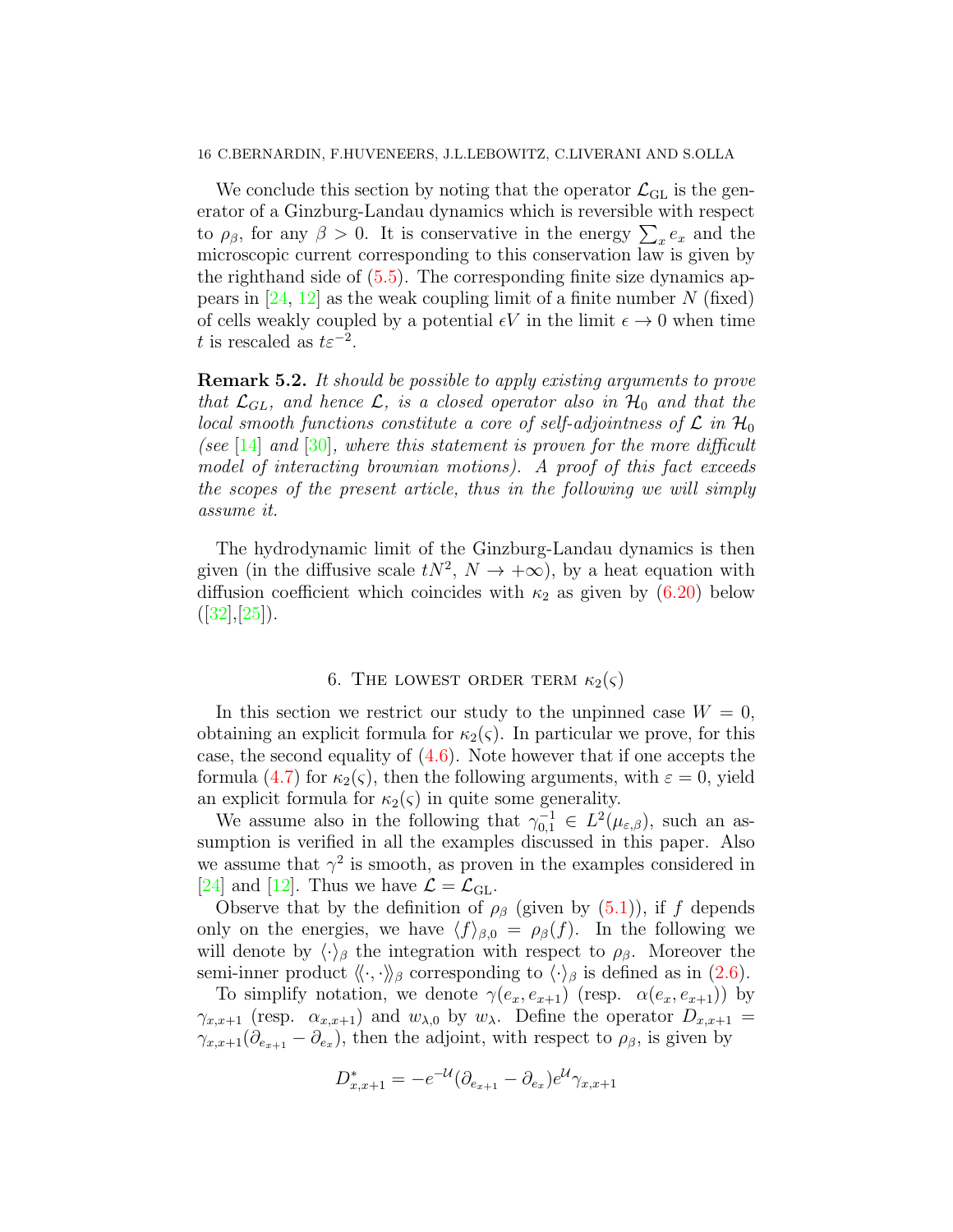and consequently  $\mathcal{L} = \sum_{x} D_{x,x+1}^* D_{x,x+1}$ . First note that for any  $\lambda > 0$ , we have by  $(4.12)$ 

<span id="page-16-0"></span>
$$
\lambda w_{\lambda} - \mathcal{L}w_{\lambda} = \alpha_{0,1} = D_{0,1}^{*} \gamma_{0,1}.
$$
\n
$$
(6.1)
$$

This resolvent equation, which involves only functions of the energies, has a well defined solution  $w_{\lambda} \in \mathcal{H}_0$  for any  $\lambda > 0$ .

For each smooth local functions  $f, g$ , relation [\(5.6\)](#page-13-3) imply

$$
\langle\langle f, -\mathcal{L}g \rangle\rangle_{\beta} = \langle \gamma_{0,1}^{2} \left[ (\partial_{e_1} - \partial_{e_0}) \Gamma_f \right] \left[ (\partial_{e_1} - \partial_{e_0}) \Gamma_g \right] \rangle_{\beta}
$$
  
=  $\langle (D_{0,1} \Gamma_f) (D_{0,1} \Gamma_g) \rangle_{\beta}$ ,  $\langle\langle f, \alpha \rangle\rangle_{\beta} = -\langle \gamma_{0,1} D_{0,1} \Gamma_f \rangle_{\beta}$ . (6.2)

Since  $w_{\lambda}$  is in the domain of  $\mathcal{L}$ , by Remark [5.2](#page-15-1) and equation [\(6.1\)](#page-16-0) we have

$$
\lambda \langle \langle w_{\lambda}, w_{\lambda} \rangle \rangle_{\beta} + \langle (D_{0,1} \Gamma_{w_{\lambda}})^2 \rangle_{\beta} = - \langle \gamma_{0,1} D_{0,1} \Gamma_{w_{\lambda}} \rangle_{\beta} \tag{6.3}
$$

thus by Schwarz inequality

$$
\lambda \langle \langle w_{\lambda}, w_{\lambda} \rangle \rangle_{\beta} + \langle (D_{0,1} \Gamma_{w_{\lambda}})^2 \rangle_{\beta} \leq \langle \gamma_{0,1}^2 \rangle_{\beta}^{1/2} \langle (D_{0,1} \Gamma_{w_{\lambda}})^2 \rangle_{\beta}^{1/2}
$$

and this gives the bounds

$$
\lambda \langle\langle w_{\lambda}, w_{\lambda} \rangle\rangle_{\beta} \leq \langle \gamma_{0,1}^2 \rangle_{\beta}, \qquad \langle (D_{0,1} \Gamma_{w_{\lambda}})^2 \rangle_{\beta} \leq \langle \gamma_{0,1}^2 \rangle_{\beta}. \qquad (6.4)
$$

The standard Kipnis-Varadhan argument([\[19\]](#page-41-16), [\[20\]](#page-41-17) chapter 1) then gives

$$
\lim_{\lambda \to 0} \lambda \langle\!\langle w_\lambda, w_\lambda \rangle\!\rangle_\beta = 0.
$$

Italso follows form the same argument  $([19], [20]$  $([19], [20]$  $([19], [20]$  $([19], [20]$  Chapter 1) that  $D_{0,1}\Gamma_{w_{\lambda}}$  converges strongly in  $L^2(\rho_{\beta})$  to a limit that we denote with  $\eta$ and that satisfies the relation

$$
\left\langle \eta^2\right\rangle_{\beta} = - \left\langle \gamma_{0,1} \eta \right\rangle_{\beta}.
$$

Before continuing we need a small technical Lemma.

<span id="page-16-1"></span>Lemma 6.1. Consider the linear functional defined on smooth local functions g of the energies by

$$
\ell_{\varepsilon}(g) = \langle\!\langle j_{0,1}, \mathcal{T}_0 G g \rangle\!\rangle_{\beta, \varepsilon}.\tag{6.5}
$$

 $I f \gamma^{-1} \in L^2(\mu_{\beta,\varepsilon})$ , then  $\ell_{\varepsilon}$  can be continuously extended to the domain of  $\mathcal{L}$ .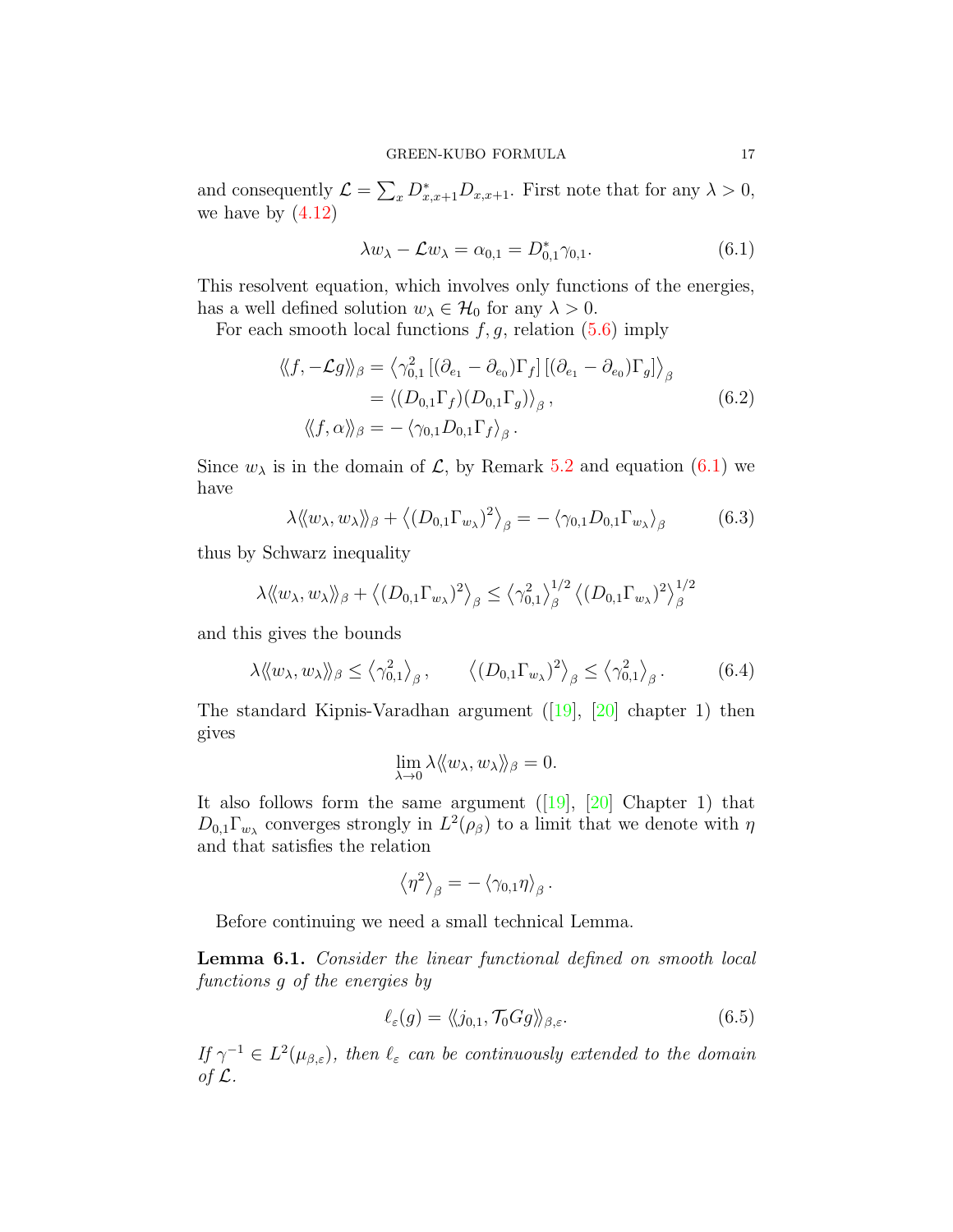*Proof.* To start with, note that  $\ell_{\varepsilon}$  is well defined since  $Gg$  is local and in  $\mathcal{H}_{\varepsilon}^{a}$  for  $\varepsilon > 0$ . Moreover,  $\mathcal{T}_{0}Gg$  is a local function. By using  $(5.9)$  we compute

$$
\langle\langle j_{0,1}, \mathcal{T}_0 G g \rangle\rangle_{\beta, \varepsilon} = \sum_z \langle j_{z, z+1}, \mathcal{T}_0 G g \rangle_{\beta, \varepsilon}
$$
  
\n
$$
= \sum_{z, x} \langle j_{z, z+1} [\mathcal{T}_0 j_{x, x+1}] (\partial_{e_{x+1}} - \partial_{e_x}) g \rangle_{\beta, \varepsilon}
$$
  
\n
$$
= \sum_{y=-1,0,1} \sum_x \langle j_{x+y, x+y+1} [\mathcal{T}_0 j_{x, x+1}] (\partial_{e_{x+1}} - \partial_{e_x}) g \rangle_{\beta, \varepsilon}
$$
  
\n
$$
= \sum_{y=-1,0,1} \langle j_{y,y+1} [\mathcal{T}_0 j_{0,1}] (\partial_{e_1} - \partial_{e_0}) \Gamma_g \rangle_{\beta, \varepsilon}
$$
  
\n
$$
= \sum_{y=-1,0,1} \langle j_{y,y+1} \mathcal{T}_0 j_{0,1} \ D_{0,1} \Gamma_g \rangle_{\beta, \varepsilon}.
$$

That can be bounded by

$$
\sum_{y=-1,0,1} \langle \langle j_{y,y+1} \mathcal{T}_0 j_{0,1} | \mathbf{e} \rangle_{\beta,\varepsilon}^2 \gamma_{0,1}^{-2} \rangle_{\beta,\varepsilon}^{1/2} \langle (D_{0,1} \Gamma_g)^2 \rangle_{\beta,\varepsilon}^{1/2}.
$$

Since we assumed here that there is no pinning potential, we have that energies are function of the only velocities and

$$
\left\langle (D_{0,1}\Gamma_g)^2 \right\rangle_{\beta,\varepsilon} = \left\langle (D_{0,1}\Gamma_g)^2 \right\rangle_{\beta,0} = \left\langle g, (-\mathcal{L})g \right\rangle_{\beta,0}.
$$

Since we assumed that the smooth local function are a core for  $\mathcal L$ (see Remark [5.2\)](#page-15-1), it follows that  $\ell_{\varepsilon}$  can be extended to any non-local function of the energies g that belongs to the domain of  $\mathcal{L}$ .

Notice that, using [\(4.10\)](#page-11-4), Proposition [3.1](#page-7-5) and Lemma [6.1](#page-16-1)

$$
\langle\langle j_{0,1}, v_{\lambda,1} \rangle\rangle_{\beta,\varepsilon} = \langle\langle j_{0,1}, \mathcal{P}^a v_{\lambda,1} \rangle\rangle_{\beta,\varepsilon} \n= \langle\langle j_{0,1}, \mathcal{T}_0 j_{0,1} \rangle\rangle_{\beta,\varepsilon} + \langle\langle j_{0,1}, \mathcal{T}_0 G w_\lambda \rangle\rangle_{\beta,\varepsilon}.
$$
\n(6.6)

Thus, by the first line of  $(4.6)$ ,  $\kappa_2(\varsigma)$  is given by

<span id="page-17-0"></span>
$$
\beta^{-2}\kappa_2(\varsigma) = \lim_{\varepsilon \to 0} \lim_{\lambda \to 0} \left\{ \langle\langle j_{0,1}, \mathcal{T}_0 j_{0,1} \rangle\rangle_{\beta,\varepsilon} + \langle\langle j_{0,1}, \mathcal{T}_0 G w_\lambda \rangle\rangle_{\beta,\varepsilon} \right\}.
$$
 (6.7)

Next, we will use the above formula for  $\kappa_2(\varsigma)$  for a rigorous study of the lowest order term. The first step consists to make sense, for  $\varepsilon > 0$ and  $\lambda > 0$  fixed, of the two terms involved.

To compute the limit of the second term of the RHS of [\(6.7\)](#page-17-0) it is convenient to use the following Lemma. Observe first that if  $g$  is a smooth local function depending only on the energies then  $j_{0,1}g$  is an antisymmetric function and  $\mathcal{T}_0(j_{0,1}g) = (\mathcal{T}_0j_{0,1})g$ .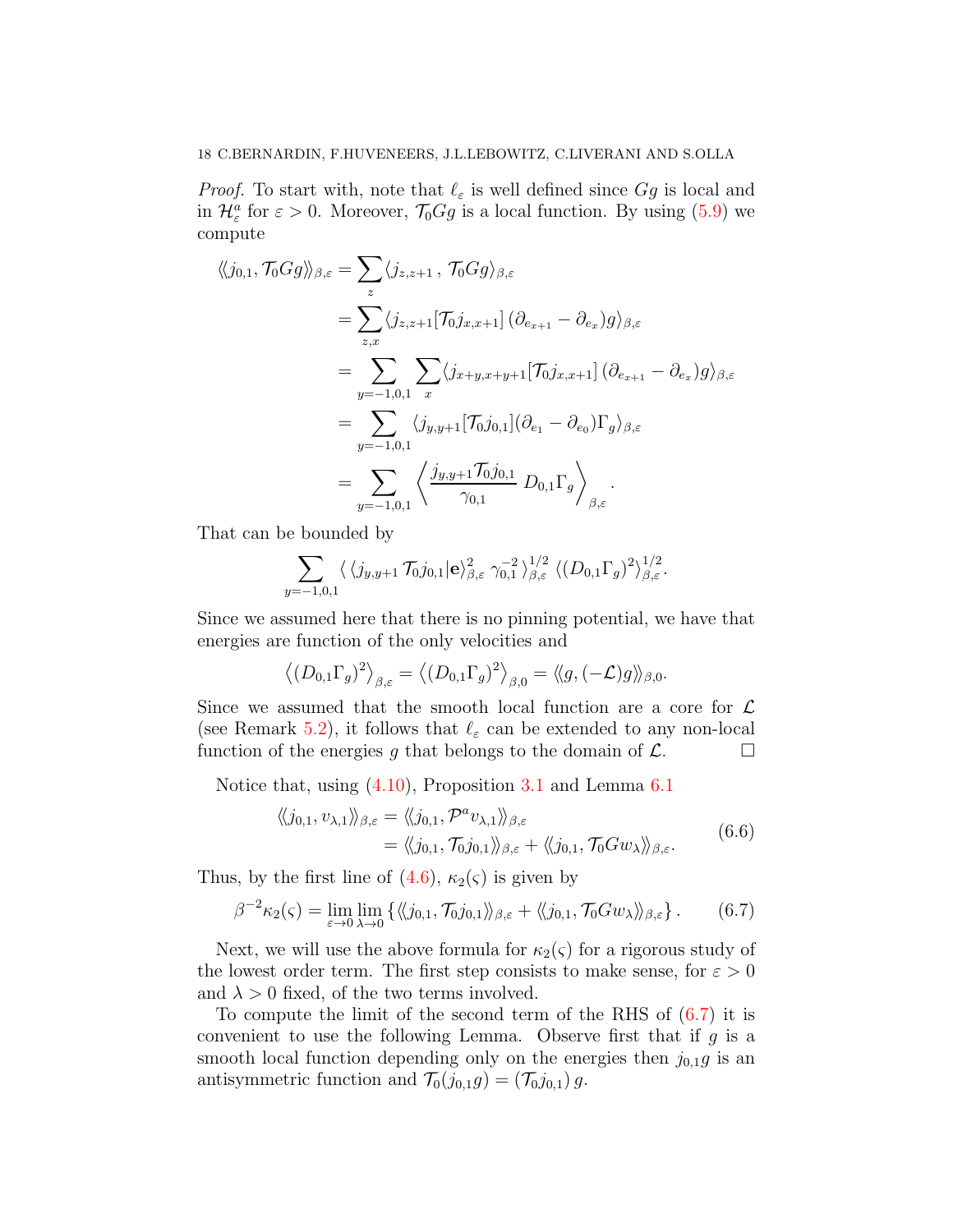<span id="page-18-4"></span>**Lemma 6.2.** There exists a constant  $C, \varepsilon_0 > 0$  such that for any  $0 \leq$  $\varepsilon < \varepsilon_0$  and for each function g of the energies  $\{e_x\}$  we have

<span id="page-18-2"></span>
$$
|\langle j_{-1,0}, \mathcal{T}_0 j_{0,1} g \rangle_{\beta,\varepsilon}| \le C \varepsilon \sqrt{\langle g^2 \rangle_{\beta,0}}.
$$
 (6.8)

and

<span id="page-18-3"></span>
$$
\left| \langle j_{0,1}, \mathcal{T}_0 j_{0,1} g \rangle_{\beta,\varepsilon} - \langle \gamma_{0,1}^2 g \rangle_{\beta,\varepsilon} \right| \le C \varepsilon \sqrt{\langle g^2 \rangle_{\beta,0}}.
$$
 (6.9)

*Proof.* Note that the adjoint of  $L_0$  with respect to  $\langle \cdot \rangle_{\beta,\varepsilon}$  is given by

$$
L'_0 f = L_0^* f - \varepsilon \beta \sum_x (p_{x+1} - p_x) \nabla V (q_{x+1} - q_x) f,
$$

where  $L_0^*$  is the adjoint with respect to  $\langle \cdot \rangle_{\beta,0}$ . Notice that the second term of the above expression contains a formal infinite sum, i.e.  $L'_0 f$  is a distribution well defined against any local function.

Then, observing that

$$
\langle p_{-1} \cdot \nabla V(q_0 - q_{-1}), \mathcal{T}_0 j_{0,1} g \rangle_{\beta, \varepsilon} = 0
$$

we have

<span id="page-18-0"></span>
$$
\langle j_{-1,0}, \mathcal{T}_0 j_{0,1} g \rangle_{\beta,\varepsilon} = \frac{1}{2} \langle (p_0 - p_{-1}) \cdot \nabla V(q_0 - q_{-1}), \mathcal{T}_0 j_{0,1} g \rangle_{\beta,\varepsilon}
$$
  
\n
$$
= \frac{1}{2} \langle L_0^* V(q_0 - q_{-1}), \mathcal{T}_0 j_{0,1} g \rangle_{\beta,\varepsilon}
$$
  
\n
$$
= \frac{1}{2} \langle L_0^* V(q_0 - q_{-1}), \mathcal{T}_0 j_{0,1} g \rangle_{\beta,\varepsilon}
$$
  
\n
$$
+ \frac{1}{2} \varepsilon \beta \sum_x \langle (p_{x+1} - p_x) \cdot \nabla V(q_{x+1} - q_x) V(q_0 - q_{-1}), \mathcal{T}_0 j_{0,1} g \rangle_{\beta,\varepsilon}.
$$
  
\n(6.10)

In the above equation, the term  $\langle L'_0 V(q_0 - q_{-1}), \mathcal{T}_0 j_{0,1}g \rangle_{\beta,\varepsilon}$  is well defined as well as the second one because  $V(q_0 - q_1)$  is a local function and

$$
\sum_{x} \langle (p_{x+1} - p_x) \cdot \nabla V(q_{x+1} - q_x) V(q_0 - q_{-1}), \mathcal{T}_0 j_{0,1} g \rangle_{\beta,\varepsilon}
$$

is a finite sum, in fact equal to

<span id="page-18-1"></span>
$$
\sum_{x=-1,0,1} \langle \langle [\mathcal{T}_{0}j_{0,1}](p_{x+1}-p_x)|\mathbf{q}, \mathbf{e} \rangle_{\beta,\varepsilon} \cdot \nabla V(q_{x+1}-q_x) V(q_0-q_{-1})g \rangle_{\beta,\varepsilon}
$$
\n(6.11)

since  $\langle [\mathcal{T}_{0}j_{0,1}](p_{x+1} - p_x)|\mathbf{q}, \mathbf{e} \rangle_{\beta,\varepsilon} = 0$  if  $x \neq -1, 0, 1$ .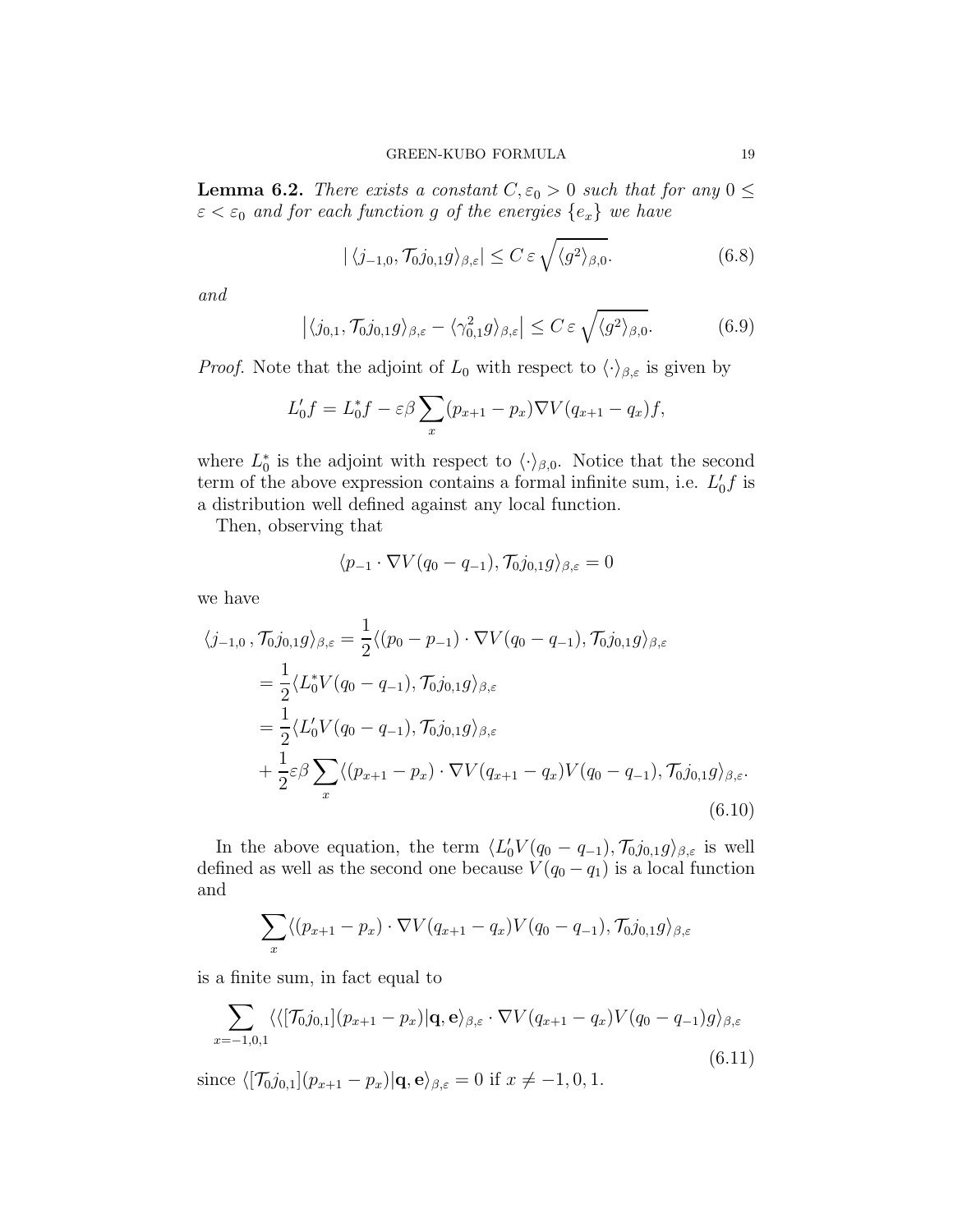The first term of the RHS of the last equality in  $(6.10)$  is equal to

$$
\langle L'_0 V(q_0 - q_{-1}), \mathcal{T}_0 j_{0,1} g \rangle_{\beta, \varepsilon}
$$
  
=  $\langle V(q_0 - q_{-1}), L_0 (\mathcal{T}_0 j_{0,1} g) \rangle_{\beta, \varepsilon}$   
=  $\langle V(q_0 - q_{-1}), [L_0(\mathcal{T}_0 j_{0,1})] g \rangle_{\beta, \varepsilon}$   
=  $\langle f, [L_0(\mathcal{T}_0 j_{0,1})] \rangle_{\beta, \varepsilon}$  (6.12)

where  $f = gV(q_0 - q_{-1})$  is a symmetric function of the velocities. We claim now that

<span id="page-19-0"></span>
$$
\langle f, [L_0(\mathcal{T}_0 j_{0,1})] \rangle_{\beta,\varepsilon} = 0. \tag{6.13}
$$

Indeed, let  $\nu > 0$  and write

$$
j_{0,1} = (\nu - L_0)\mathcal{P}^a((\nu - L_0)^{-1}j_{0,1} + (\nu - L_0)\mathcal{P}^s((\nu - L_0)^{-1}j_{0,1})
$$
  
and take the scalar product of both sides with f to get

 $0 = \langle (\nu - L_0) \mathcal{P}^a (\nu - L_0)^{-1} j_{0,1} , f \rangle_{\beta, \varepsilon} + \langle (\nu - L_0) \mathcal{P}^s (\nu - L_0)^{-1} j_{0,1} , f \rangle_{\beta, \varepsilon}.$ The first term of the RHS goes to  $\langle f, [-L_0(\mathcal{T}_0, j_{0,1})]\rangle_{\beta,\varepsilon}$  as  $\nu \to 0$  and the second term is equal to

$$
\nu \langle \mathcal{P}^s(\nu - L_0)^{-1} j_{0,1} , f \rangle_{\beta, \varepsilon} - \langle L_0 \mathcal{P}^s(\nu - L_0)^{-1} j_{0,1} , f \rangle_{\beta, \varepsilon}.
$$

It is easy to see that the second term of the previous expression is equal to 0. This is because  $L_0 = A + \varsigma S$ , A maps a symmetric function of the  $p_x$ 's into an antisymmetric function of the  $p_x$ 's, S is symmetric w.r.t.  $\mu_{\beta,\varepsilon}$  and  $Sf=0$ .

Thus, to prove the claim [\(6.13\)](#page-19-0) we are reduced to show that

$$
\lim_{\nu \to 0} \nu \langle \mathcal{P}^s(\nu - L_0)^{-1} j_{0,1} , f \rangle_{\beta, \varepsilon} = \lim_{\nu \to 0} \nu \langle (\nu - L_0)^{-1} j_{0,1} , f \rangle_{\beta, \varepsilon} = 0.
$$
\n(6.14)

By Schwarz inequality it is sufficient to bound the  $L^2(\mu_{\beta,\varepsilon})$  norm of the local function  $u_{\nu} = (\nu - L_0)^{-1} j_{0,1}$ . By definition we have

 $\nu u_{\nu} - L_0 u_{\nu} = j_{0,1}.$ 

Since 
$$
j_{0,1} = -\frac{1}{2} S j_{0,1}
$$
 a classical argument ([20] Chapter 1) shows that  

$$
\langle u_{\nu}, u_{\nu} \rangle_{\beta,0} \leq C \nu^{-1}
$$
(6.15)

where C is a constant independent of  $\nu$ . Observe that the support of the local function  $u_{\nu}$  is fixed independently of  $\nu$  so that there exist  $K, \varepsilon_0 > 0$  such that for any  $0 < \varepsilon < \varepsilon_0$ , we have

$$
\langle u_{\nu}, u_{\nu} \rangle_{\beta, \varepsilon} \le K \langle u_{\nu}, u_{\nu} \rangle_{\beta, 0} \le C K \nu^{-1}.
$$
 (6.16)

This concludes the proof of [\(6.13\)](#page-19-0) and it remains only to show that there exists  $C, \varepsilon_0 > 0$  independent of g such that  $(6.11)$  is bounded by

$$
C \,\varepsilon \,\sqrt{\langle g^2 \rangle_{\beta,0}}, \quad \varepsilon < \varepsilon_0. \tag{6.17}
$$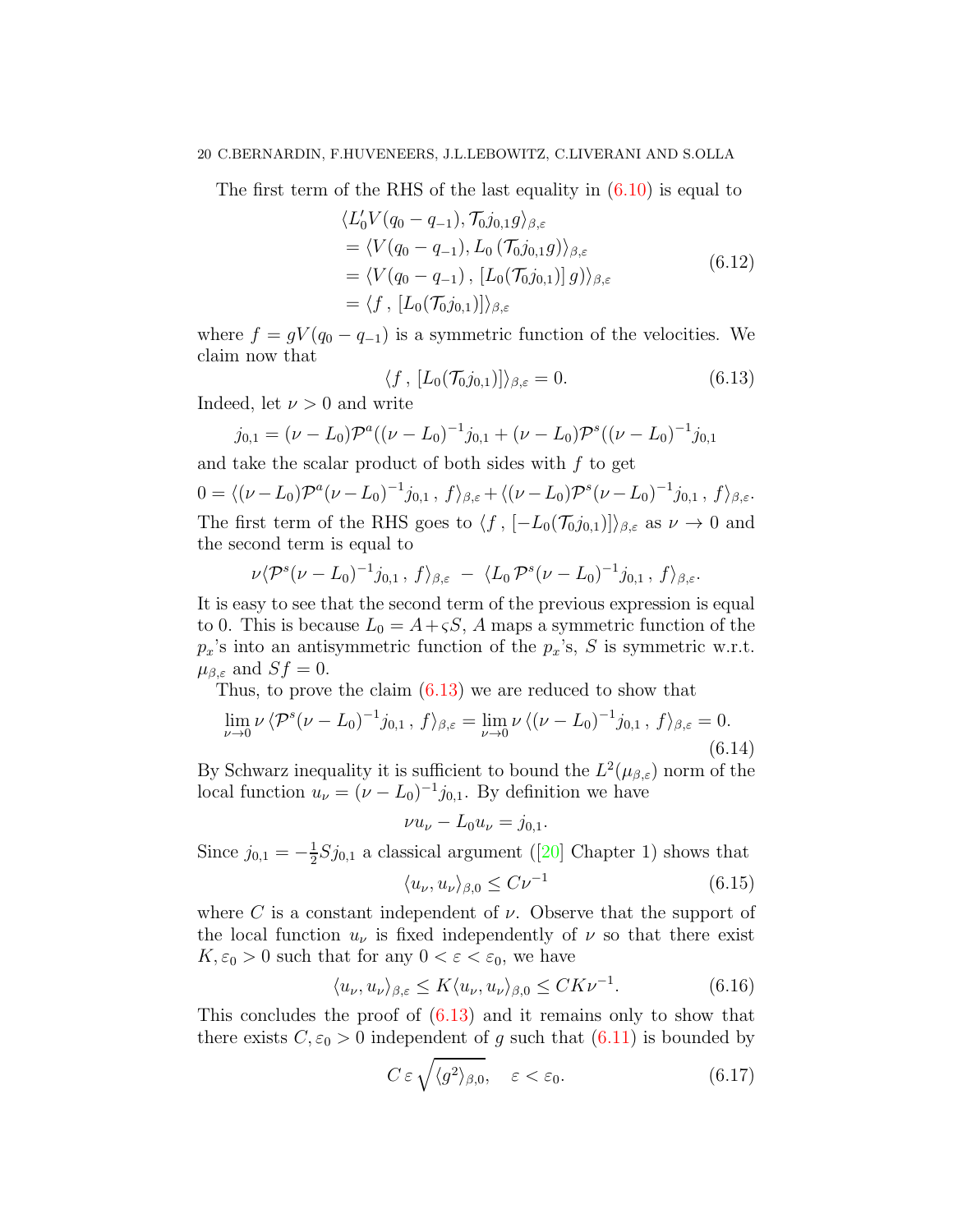This follows from Schwarz inequality. Therefore [\(6.8\)](#page-18-2) is proved.

Proof of  $(6.9)$  follows a similar line.

Applying the above lemma with  $q \equiv 1$  to [\(6.7\)](#page-17-0), it follows

$$
\langle\!\langle j_{0,1},\mathcal{T}_0 j_{0,1} \rangle\!\rangle_{\beta,\varepsilon} = \langle \gamma_{0,1}^2 \rangle_{\beta,0} + \mathcal{O}(\varepsilon).
$$

We are left with the second term in  $(6.7)$ . Using again Lemma  $6.2$  we have

$$
\sum_{y} \langle \langle j_{0,1}, \mathcal{T}_0 j_{y-1,y} (\partial_{e_y} - \partial_{e_{y-1}}) w_\lambda \rangle \rangle_{\beta, \varepsilon}
$$
\n
$$
= \sum_{x,y} \langle j_{x-1,x}, \mathcal{T}_0 j_{y-1,y} (\partial_{e_y} - \partial_{e_{y-1}}) w_\lambda \rangle_{\beta, \varepsilon}
$$
\n
$$
= \sum_{x} \langle j_{x-1,x}, \mathcal{T}_0 j_{x-1,x} (\partial_{e_x} - \partial_{e_{x-1}}) w_\lambda \rangle_{\beta, \varepsilon} + \mathcal{O}(\varepsilon)
$$
\n
$$
= \langle j_{0,1}, \mathcal{T}_0 j_{0,1} (\partial_{e_1} - \partial_{e_0}) \Gamma_{w_\lambda} \rangle_{\beta, \varepsilon} + \mathcal{O}(\varepsilon)
$$
\n
$$
= \langle \gamma_{0,1}^2 (\partial_{e_1} - \partial_{e_0}) \Gamma_{w_\lambda} \rangle_{\beta, 0} + \mathcal{O}(\varepsilon) = \langle \gamma_{0,1} D_{0,1} \Gamma_{w_\lambda} \rangle_{\beta, 0} + \mathcal{O}(\varepsilon)
$$

In the second equality we used the fact that the sum over  $y$  can be reduced to the sum over  $y = x - 1, x, x + 1$  since the other terms are 0. Observe that he remainder terms  $\mathcal{O}(\varepsilon)$  are uniform in  $\lambda$ .

Therefore, we have that

$$
\lim_{\lambda \to 0} \langle\langle j_{0,1}, v_{\lambda,1} \rangle\rangle_{\beta,\varepsilon} = \langle \gamma_{0,1}^2 \rangle_{\beta,0} + \lim_{\lambda \to 0} \langle \gamma_{0,1} D_{0,1} \Gamma_{w_{\lambda}} \rangle_{\beta,0} + \mathcal{O}(\varepsilon)
$$
  
\n
$$
= \langle \gamma_{0,1}^2 \rangle_{\beta,0} - \langle \eta^2 \rangle_{\beta,0} + \mathcal{O}(\varepsilon)
$$
  
\n
$$
= \langle \gamma_{0,1}^2 \rangle_{\beta,0} + \langle \eta^2 \rangle_{\beta,0} + 2 \langle \gamma_{0,1} \eta \rangle_{\beta,0} + \mathcal{O}(\varepsilon)
$$
  
\n
$$
= \langle (\gamma_{0,1} + \eta)^2 \rangle_{\beta,0} + \mathcal{O}(\varepsilon).
$$
 (6.18)

We conclude that

$$
\kappa_2(\varsigma) = \beta^2 \left\langle (\gamma_{0,1} + \eta)^2 \right\rangle_{\beta,0} \ge 0. \tag{6.19}
$$

<span id="page-20-1"></span>It follows from the above calculation that (recalling the notations introduced at the beginning of this section)

$$
\beta^{-2}\kappa_2(\varsigma) = \left\langle \gamma_{0,1}^2 \right\rangle_{\beta} - \left\langle \alpha_{0,1}, \left( -\mathcal{L} \right)^{-1} \alpha_{0,1} \right\rangle_{\beta}.
$$
 (6.20)

<span id="page-20-0"></span>The right hand side of  $(6.20)$  is **exactly** the macroscopic diffusion of the energy in the autonomous stochastic dynamics describing the evolution of e, obtained in the weak coupling limit [\[12,](#page-41-1) [24,](#page-41-0) [25\]](#page-41-4). Thus even if [\(6.20\)](#page-20-0) is obtained from a formal expansion it is a mathematically well defined object and we expect it coincides with  $\lim_{\varepsilon \to 0} \varepsilon^{-2} \kappa(\varepsilon, \varsigma)$ .

So that we have proved the following proposition.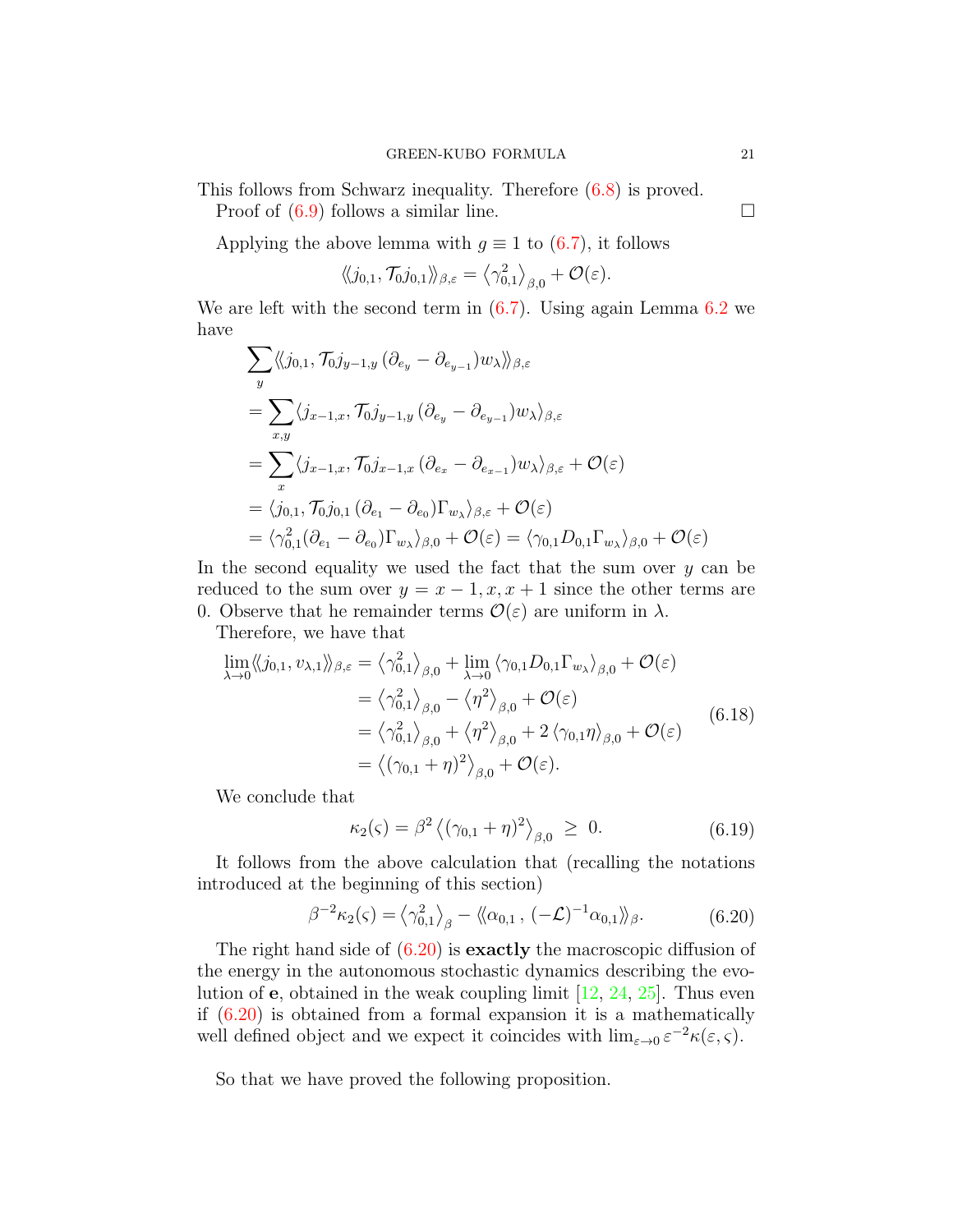**Proposition 6.3.** Assume that the pinning potential  $W = 0$  and that  $V, \nabla V$  are uniformly bounded. Then we have

$$
\lim_{\varepsilon \to 0} \lim_{\lambda \to 0} \{ \langle \langle j_{0,1}, \mathcal{T}_0 j_{0,1} \rangle \rangle_{\beta,\varepsilon} + \langle \langle j_{0,1}, \mathcal{T}_0 G w_\lambda \rangle \rangle_{\beta,\varepsilon} \}
$$
(6.21)

exists and is equal to

$$
\left\langle \gamma_{0,1}^2 \right\rangle_{\beta} - \left\langle \left(\alpha_{0,1} , \, (-\mathcal{L})^{-1} \alpha_{0,1} \right\rangle \right)_{\beta}.
$$

**Remark:** Lower bounds on  $\kappa_2(\varsigma)$ . Notice that  $\langle \gamma_{0,1}^{-1} \eta \rangle_{\beta} = 0$ , so

$$
1 = \langle \gamma_{0,1}^{-1}(\gamma_{0,1} + \eta) \rangle_{\beta} \le \langle \gamma_{0,1}^{-2} \rangle_{\beta}^{1/2} \langle (\gamma_{0,1} + \eta)^2 \rangle_{\beta}^{1/2}
$$

In particular using the last line of [\(6.19\)](#page-20-1)

<span id="page-21-1"></span>
$$
\left\langle \gamma_{0,1}^{-2} \right\rangle_{\beta}^{-1} \leq \beta^{-2} \kappa_2(\varsigma) \leq \left\langle \gamma_{0,1}^2 \right\rangle_{\beta} \tag{6.22}
$$

In [\[24\]](#page-41-0), a single particle Hamiltonian of the form  $H = p^2/2 + W(q)$ is considered in dimension  $d = 2$ . It is shown there under suitable assumptions on the potentials V and W that the bound  $\gamma^2(e_0, e_1) \ge$  $c_-(\varsigma)e_0e_1$  holds, for small energies and  $c_-(\varsigma) > 0$  for  $\varsigma > 0$ . It follows that the lower bound  $(6.22)$  is strictly positive as soon as  $\varsigma > 0$  for that system. We conjecture that this holds in general for  $\varsigma > 0$  and we prove it for the examples of Section [8.](#page-26-0)

When the Hamiltonian part of the cell dynamics is given by a geodesic flow on a manifold of negative curvature, the lower bound in  $(6.22)$  is strictly positive even without the noise  $(5, 0)$ , in dimension  $d > 3$  $d > 3$  $d > 3$  ([\[12\]](#page-41-1)).

### 7. The non-equilibrium stationary state

<span id="page-21-0"></span>Instead of studying the energy flux via the GK, an alternative, more direct, approach is possible: one can consider the stationary state in a finite open system with Langevin thermostats at the boundaries having temperatures T and  $T + \delta T$  respectively, [\[3\]](#page-40-1). To simplify the study we assume that  $d = 1$ . The generator of the dynamics is then

$$
L_{\varepsilon, N, \delta T} = \sum_{x=1}^{N} (A^x + \varsigma S^x) + \varepsilon G + B_{1, T + \delta T} + B_{N, T}
$$

where  $B_{1,T+\delta T}$ ,  $B_{N,T}$  are the generators of the corresponding Langevin dynamics at the boundaries:

$$
B_{x,T} = \frac{T}{2}\partial_{p_x}^2 - p_x \partial_{p_x}
$$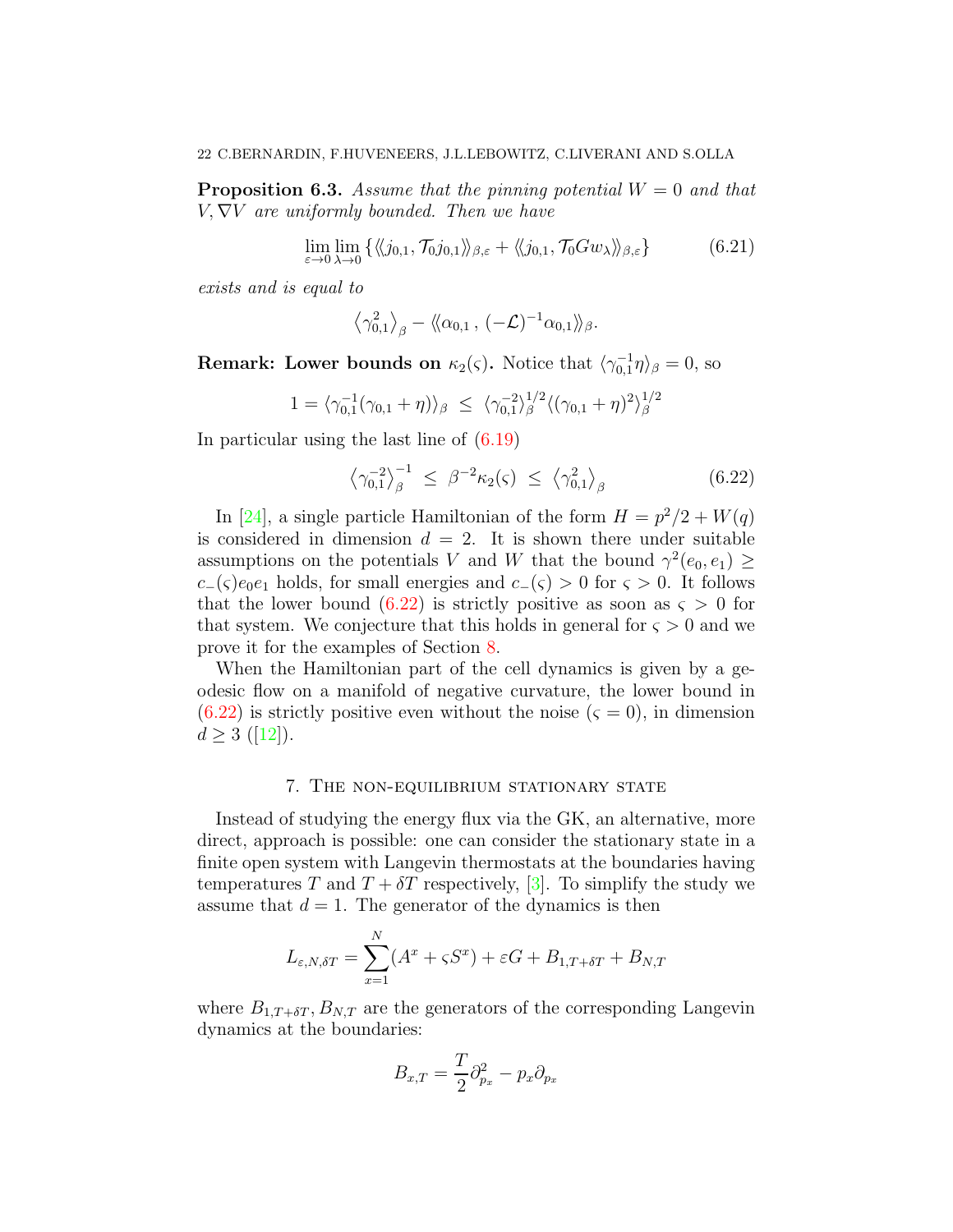and

$$
G = \sum_{x=2}^{N} \nabla V(q_x - q_{x-1})(\partial_{p_{x-1}} - \partial_{p_x}).
$$

Our goal is to compute the thermal conductivity of the stationary state, e.g. the stationary current divided by the temperature gradient  $\delta T/N$ :

<span id="page-22-1"></span>
$$
\kappa_{N,T,\varepsilon} = \lim_{\delta T \to 0} \frac{N}{\delta T} \varepsilon \left\langle j_{0,1} \right\rangle_{N,\delta T,\varepsilon},\tag{7.1}
$$

where  $\langle \cdot \rangle_{N,\delta T,\varepsilon}$  is the expectation with respect to the stationary measure. To this end we are going to expand the stationary measure in  $\varepsilon$  and  $\delta T$ .

Let us reiterate once more that the following is only formal. Indeed, to simplify the presentation, we do not insist on issues that have already been treated more carefully in the previous sections. As a preliminary step, we use as a reference measure the inhomogeneous Gibbs distribution with linear profile of inverse temperature  $\{\beta_x\}_{x=1,\dots,N}$ , interpolating between the two inverse temperatures by setting  $\beta_{x+1} - \beta_x \sim -\frac{\delta T}{NT^2}$ . We will call  $E$  the expectation with respect to such a measure, that is

<span id="page-22-0"></span>
$$
\mathbb{E}(f) = Z^{-1} \int e^{-\sum_{x=1}^{N} \beta_x e_x^{\varepsilon}} f(q, p) dq dp, \qquad (7.2)
$$

where as before  $e_x^{\varepsilon} = \frac{1}{2}$  $\frac{1}{2}p_x^2 + W(q_x) + \frac{1}{2}\varepsilon[V(q_x - q_{x-1}) + V(q_{x+1} - q_x)],$ for  $x = 2,..., N - 1$  and  $e_1^{\varepsilon} = \frac{1}{2}$ for  $x = 2,..., N-1$  and  $e_1^{\varepsilon} = \frac{1}{2}p_1^2 + W(q_x) + \frac{1}{2}\varepsilon V(q_2 - q_1), e_N^{\varepsilon} = \frac{1}{2}p_1^2 + W(q_x) + \frac{1}{2}\varepsilon V(q_2 - q_1), e_N^{\varepsilon} =$  $\frac{1}{2}p_N^2 + W(q_x) + \frac{1}{2}\varepsilon V(q_N - q_{N-1})$ .<sup>7</sup> To keep consistency with previous notations, we will use  $e_x$  to designate  $e_x^0$ , the internal energy of the isolated cell.

The corresponding adjoint operator is

$$
L_{\varepsilon, N, \delta T}^* = \sum_{x=1}^N (-A^x + \varsigma S^x) - \varepsilon G + \varepsilon \sum_{x=1}^{N-1} (\beta_{x+1} - \beta_x) j_{x, x+1} + B_{1, T + \delta T} + B_{N, T}.
$$

We assume that there exists a unique stationary probability distribution with smooth density. The existence and uniqueness of such a probability measure still remains an open problem for most of the dynamics that appear in this work, though for some models, proofs can be found in [\[3\]](#page-40-1) (see also [\[29\]](#page-41-18)). For certain choices of the local dynamics  $L_0$ and interaction  $V$ , the smoothness of the density follows by applying results of  $|13|, |8|$ .

<sup>7</sup>Since we will compute a correction of order one, the correction to the local energies does not really matter.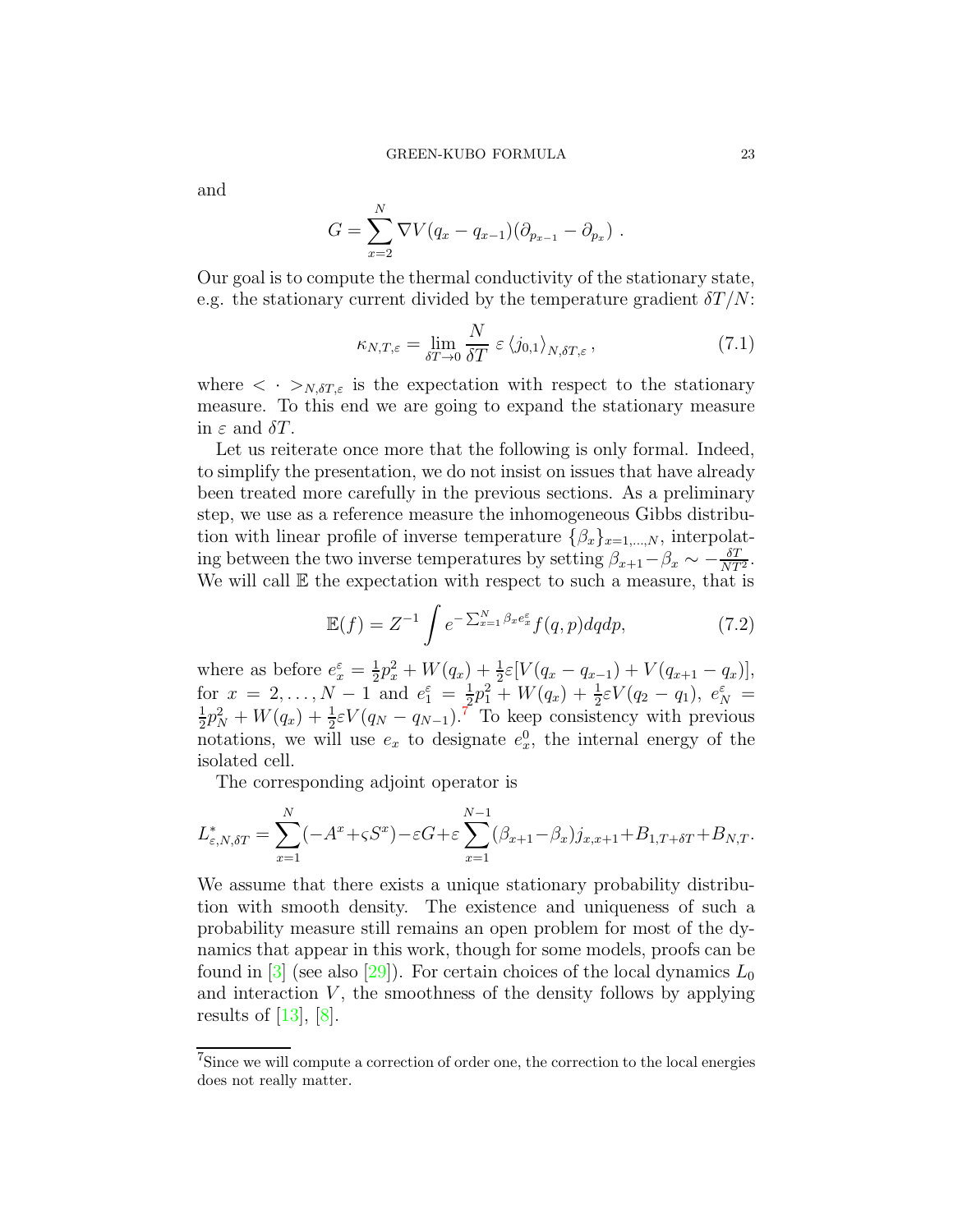Let  $f_{\varepsilon, N, \delta T}$  be the density of this stationary measure with respect to this inhomogeneous Gibbs measure, i.e. the solution of

$$
L_{\varepsilon,N,\delta T}^* f_{\varepsilon,N,\delta T} = 0, \quad f_{\varepsilon,N,\delta T} \ge 0.
$$

It is observed that the energy of the particles at the boundary sites  $(x = 1, N)$  is not conserved due to the action of the reservoirs. So, if  $e = \{e_2, \ldots, e_{N-1}\}\$ , it is convenient to define the projector<sup>8</sup>

$$
\Pi f(e_2,\ldots,e_{N-1})=\mathbb{E}(f\mid \mathbf{e})\ .
$$

Also let  $B = B_{1,T} + B_{N,T}$  and

$$
\mathbb{k} = \frac{1}{NT^2} \sum_{x=1}^{N-1} j_{x,x+1}.
$$

We expand the stationary measure as follows

$$
f_{\varepsilon,N,\delta T} = 1 + \delta T \left[ w_0 + \sum_{n \ge 1} \left( v_n + w_n \right) \varepsilon^n \right] + \mathcal{O}((\delta T)^2) \tag{7.3}
$$

where  $\Pi w_n = w_n$  and  $\Pi v_n = 0$ . Next, it is convenient to set

$$
L_B = \sum_{x=1}^{N} (A^x + \varsigma S^x) + B = L_{0,N,0}.
$$

Note that<sup>9</sup>

$$
L_B^* = \sum_{x=1}^N (-A^x + \varsigma S^x) + B = L_{0,N,0}^*
$$

and that  $L_B^* \Pi = \Pi L_B^* = 0$ . Since  $L_{\varepsilon, N, \delta T}^* \mathbf{1} = \mathbb{k} \delta T + \mathcal{O}((\delta T)^2)$ , if we compute at the first order in  $\delta T$  we have

$$
-\varepsilon \mathbb{k} - \varepsilon G w_0 + \sum_{n \ge 1} \varepsilon^n \left\{ L_B^* v_n - \varepsilon G v_n - \varepsilon G w_n \right\} = 0.
$$

<span id="page-23-0"></span>From the above it follows

$$
L_B^* v_1 = \mathbb{k} + G w_0
$$
  
\n
$$
L_B^* v_{n+1} = G w_n + G v_n \quad \text{for } n > 0.
$$
\n(7.4)

We proceed similarly to Section [4,](#page-9-0) starting from  $n = 1$ . Since, again,  $\Pi$ GII = 0, applying  $\Pi$  to the second equation in [\(7.4\)](#page-23-0), when  $n = 1$ , we

<sup>8</sup>Note that this projector is different from the one used in Section [4.](#page-9-0)

<sup>&</sup>lt;sup>9</sup>Here the adjoint is taken with respect to all the measures  $\mathbb{E}(\cdot | \mathbf{e})$ .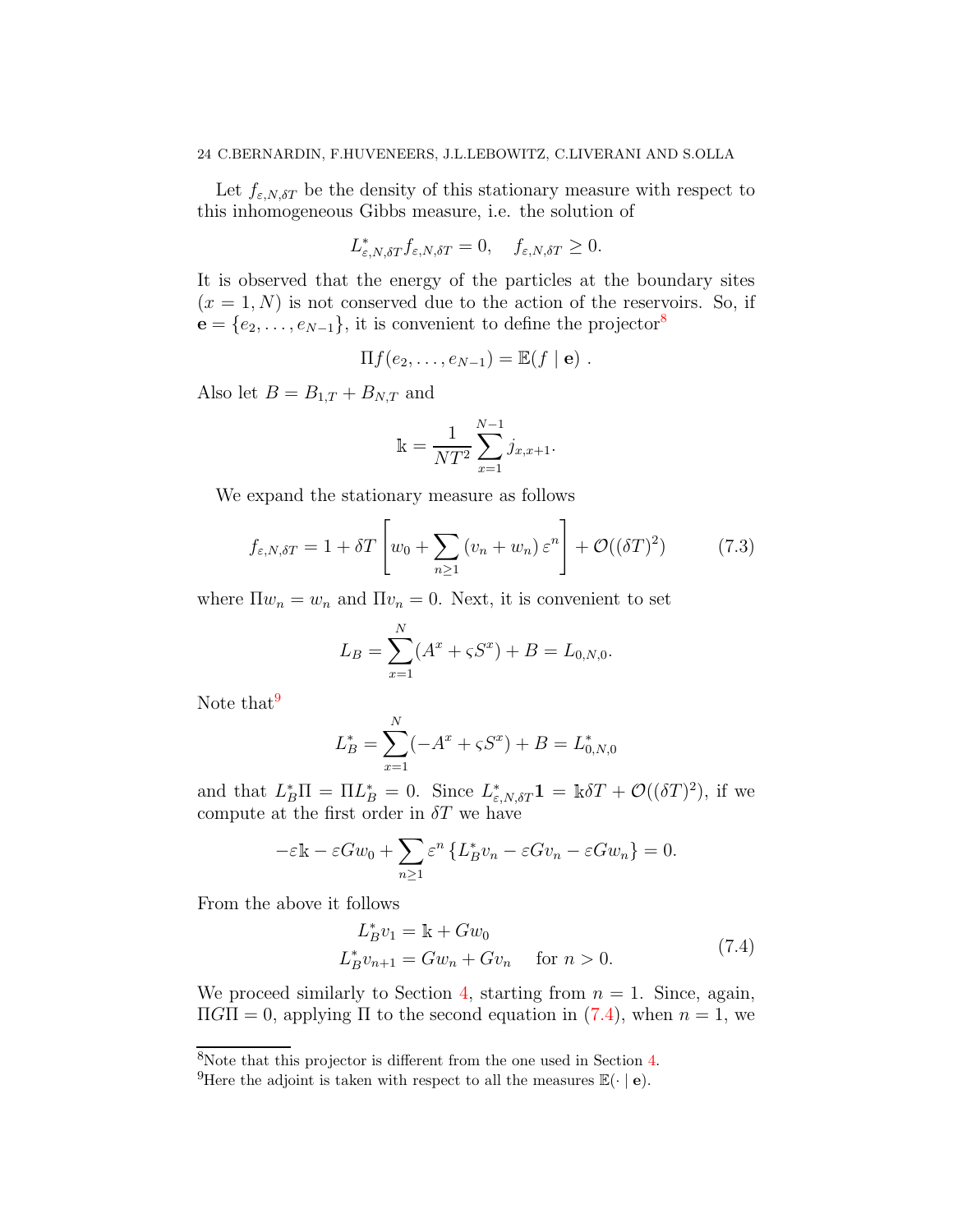<span id="page-24-0"></span> $obtain<sup>10</sup>$ 

$$
v_1 = (L_B^*)^{-1} [\mathbb{k} + Gw_0]
$$
  
\n
$$
\Pi G v_1 = 0.
$$
\n(7.5)

We can then multiply the first equation by  $\Pi G$  and define the operator

$$
\mathcal{L}_B = \Pi G (L_B^*)^{-1} G \Pi. \tag{7.6}
$$

This readily implies that

$$
w_0 = \mathcal{L}_B^{-1} \Pi G(-L_B^*)^{-1} \mathbb{k}
$$
  

$$
v_1 = (L_B^*)^{-1} \left[ \mathbb{k} + G w_0 \right],
$$
 (7.7)

solve [\(7.5\)](#page-24-0). Next, we consider  $n > 1$ . Applying  $\Pi$  to the second of the [\(7.4\)](#page-23-0) we have that  $v_n$  must satisfy  $\Pi Gv_n = 0$  for all  $n \in \mathbb{N}$  (recall that  $\Pi G \Pi = \Pi L_B^* = 0$ . As we have seen, this is indeed the case for  $n = 1$ . Assume it and try for  $n > 1$ . Then, we can apply  $(L_B^*)^{-1}$  and obtain

$$
v_{n+1} = (L_B^*)^{-1} [Gw_n + Gv_n].
$$

Multiplying for  $\Pi G$  yields, for  $n \geq 1$ ,

$$
w_n = \mathcal{L}_B^{-1} \Pi G(-L_B^*)^{-1} G v_n
$$
  

$$
v_{n+1} = (L_B^*)^{-1} [G w_n + G v_n].
$$
 (7.8)

Note that

$$
\Pi G v_{n+1} = \Pi G (L_B^*)^{-1} \left[ G w_n + G v_n \right] = \mathcal{L}_B w_n + \Pi G (L_B^*)^{-1} G v_n = 0
$$

as needed.

Next, we want to compute how  $\mathcal{L}_B$  acts on the space of function  ${f : \Pi f = f}.$ 

$$
Gf = \sum_{x=2}^{N} \nabla V(q_x - q_{x-1})(p_x \partial_{e_x} - p_{x-1} \partial_{e_{x-1}}) f
$$
  
= 
$$
\sum_{x=2}^{N} j_{x-1,x} (\partial_{e_x} - \partial_{e_{x-1}}) f - \frac{1}{2} \sum_{x=2}^{N} [L_B^* V(q_x - q_{x-1})](\partial_{e_x} + \partial_{e_{x-1}}) f.
$$

Thus, given two function of the energies  $f(e_2, \ldots, e_{N-1})$  and  $g(e_2, \ldots, e_{N-1})$ , we have  $11$ 

$$
\mathbb{E}_{\beta}(g\mathcal{L}_B f) = \mathbb{E}_{\beta}(g\Pi G(L_B^*)^{-1} G\Pi f)
$$
  
= 
$$
\sum_{x=2}^N \mathbb{E}_{\beta}(gG(L_B^*)^{-1} j_{x-1,x} (\partial_{e_x} - \partial_{e_{x-1}}) f),
$$
 (7.9)

<span id="page-24-1"></span><sup>10</sup>To simplify the presentation we assume that  $L_B^{-1}$  is well defined. For a more rigorous argument it suffices to use the analogous of Proposition [3.1.](#page-7-5)

<sup>&</sup>lt;sup>11</sup>By  $\mathbb{E}_{\beta}$  we mean the measure [\(7.2\)](#page-22-0) with  $\delta T = 0$ .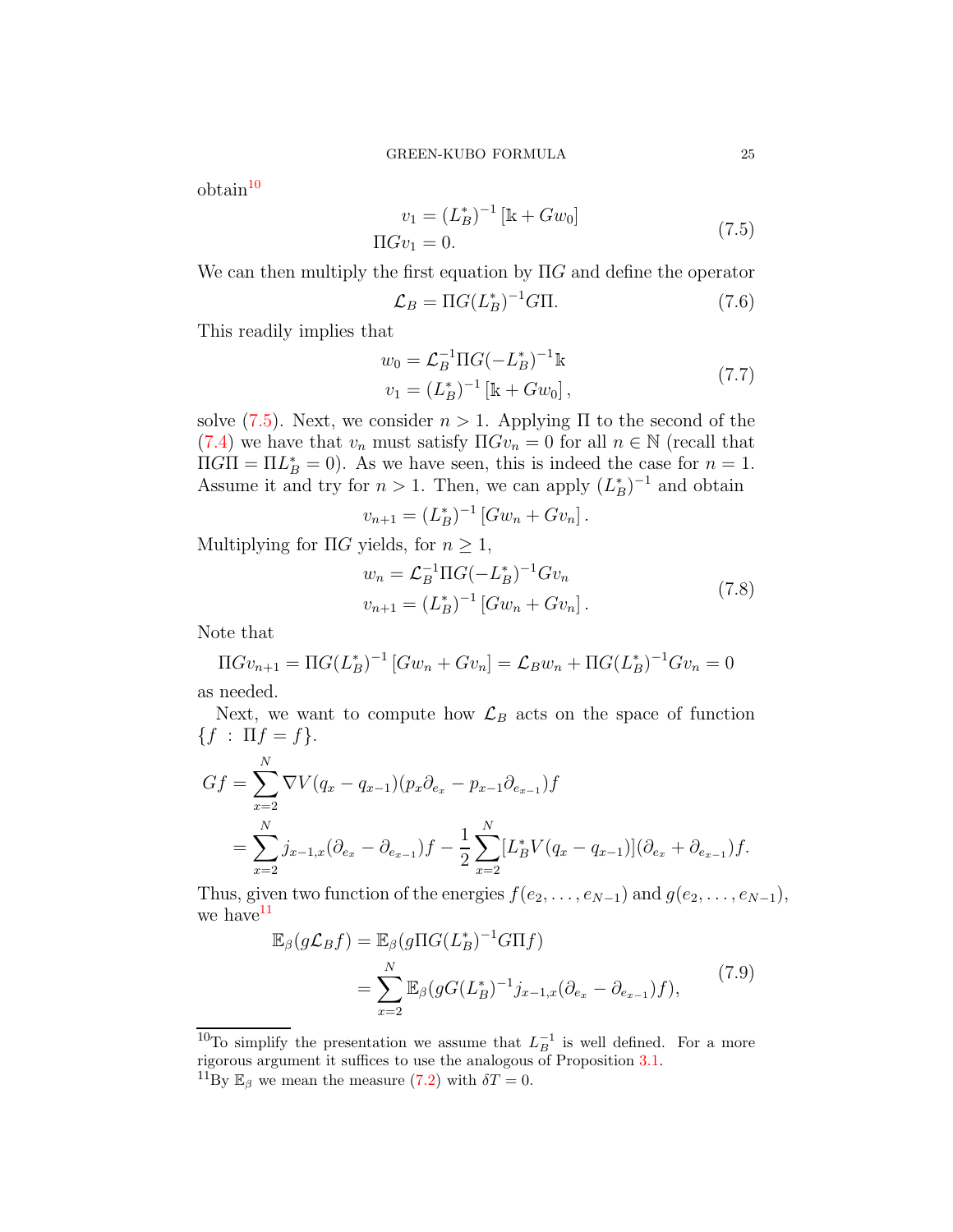where we have used the antisymmetry in  $p$  of the measure. Also, taking the adjoint with respect to  $\mathbb{E}_{\beta}$  yields

$$
G^* = -G + \beta \sum_{x=2}^{N} \nabla V (q_x - q_{x-1})(p_x - p_{x-1}) = -G + \beta L_B V. \tag{7.10}
$$

Inserting the above in  $(7.9)$  and using again the antisymmetry in p we have

$$
-\mathbb{E}_{\beta}(g\mathcal{L}_B f) = \frac{1}{4} \sum_{x,y=2}^N \mathbb{E}_{\beta}\left((j_{y,y-1}(\partial_{e_y} - \partial_{e_{y-1}})g \cdot (-L_B^*)^{-1}j_{x,x-1}(\partial_{e_x} - \partial_{e_{x-1}})f\right).
$$

Finally, we have

$$
\gamma(e_{x-1}, e_x)^2 \delta_{xy} = \mathbb{E}_{\beta}(j_{y-1,y}(-L_B^*)^{-1}j_{x-1,x} | \mathbf{e}) \qquad x \neq 2, N
$$

$$
\gamma(e_1, e_2)^2 \delta_{y,2} = \mathbb{E}_{\beta}(j_{y-1,y}(-L_B^*)^{-1}j_{1,2} | \mathbf{e})
$$

$$
\gamma(e_{N-1}, e_N)^2 \delta_{y,N} = \mathbb{E}_{\beta}(j_{y-1,y}(-L_B^*)^{-1}j_{N-1,N} | \mathbf{e})
$$

Thus

$$
-\mathbb{E}_{\beta}(g\mathcal{L}_{B}f) = \frac{1}{4} \sum_{x=2}^{N} \mathbb{E}_{\beta}(\gamma^{2}(e_{x-1}, e_{x})(\partial_{e_{x}} - \partial_{e_{x-1}})g \cdot (\partial_{e_{x}} - \partial_{e_{x-1}})f)
$$
  

$$
= \frac{1}{4} \sum_{x=3}^{N-1} \mathbb{E}_{\beta}(\gamma^{2}(e_{x-1}, e_{x})(\partial_{e_{x}} - \partial_{e_{x-1}})g \cdot (\partial_{e_{x}} - \partial_{e_{x-1}})f)
$$
  

$$
+ \frac{1}{4} \mathbb{E}_{\beta}(\gamma^{2}(e_{1}, e_{2})\partial_{e_{2}}g \cdot \partial_{e_{2}}f)
$$
  

$$
+ \frac{1}{4} \mathbb{E}_{\beta}(\gamma^{2}(e_{N-1}, e_{N})\partial_{e_{N-1}}g \cdot \partial_{e_{N-1}}f)
$$

which shows that  $\mathcal{L}_B$  is the operator that one would expect in [\[24,](#page-41-0) [12\]](#page-41-1) when adding the appropriate boundary terms.

Also note that, in analogy with Proposition [5.1](#page-13-0) and [\(6.1\)](#page-16-0),

$$
\alpha(e_x, e_{x+1}) = \Pi G(-L_B^*)^{-1} j_{x,x+1} = \Pi G^*(-L_B)^{-1} j_{x,x+1}
$$
  
=  $D_{x,x+1}^* \gamma(e_x, e_{x+1}).$  (7.11)

We can, at last, compute the current:

$$
\mathbb{E}(f_{\varepsilon,N,\delta T}j_{0,1}) = \delta T \mathbb{E}(\{w_0 + \varepsilon(v_1 + w_1)\}j_{0,1}) + \mathcal{O}(\varepsilon^2 \delta T + (\delta T)^2).
$$

Thus, setting

$$
\mathbf{j}_{0,N} = \lim_{\delta T \to 0} \frac{1}{\delta T} \mathbb{E}(f_{\varepsilon,N,\delta T} j_{0,1})
$$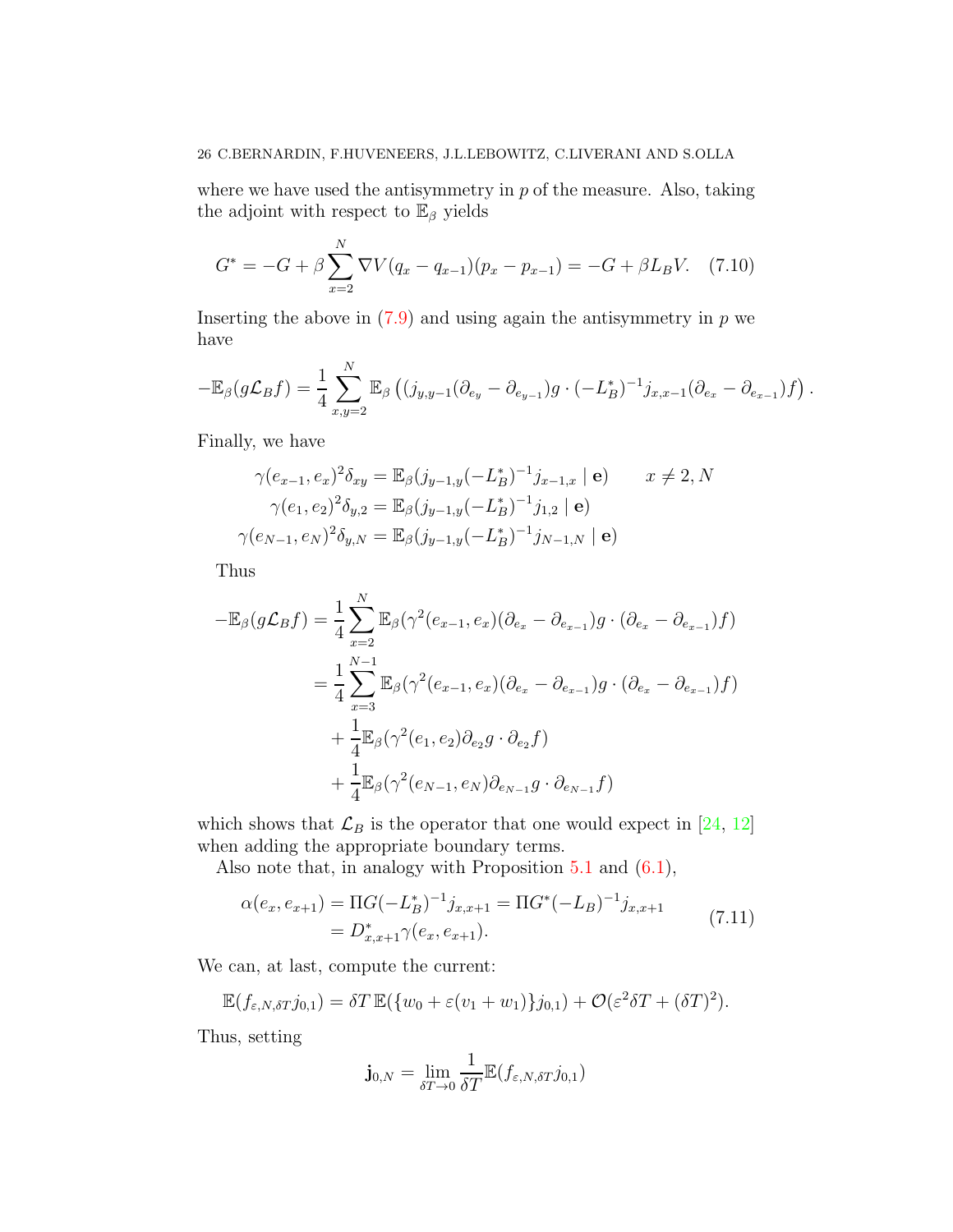we have formally  $12$ 

$$
\begin{split} \mathbf{j}_{0,N} &= \varepsilon \mathbb{E}_{\beta}(v_1 j_{0,1}) + \mathcal{O}(\varepsilon^2) \\ &= \frac{\varepsilon}{NT^2} \mathbb{E}_{\beta}(\gamma(e_0, e_1)^2) + \varepsilon \mathbb{E}_{\beta}(\mathbb{k} \cdot (L_B^*)^{-1} G w_0) + \mathcal{O}(\varepsilon^2) \\ &= \frac{\varepsilon \beta^2}{N} \mathbb{E}_{\beta}(\gamma(e_0, e_1)^2) \\ &+ \frac{\varepsilon \beta^2}{N} \sum_{x=1}^{N-1} \mathbb{E}_{\beta}(\alpha(e_{x-1}, e_x)[(-\mathcal{L}_B)^{-1} \alpha(e_0, e_1)]) + \mathcal{O}_N(\varepsilon^2) \end{split}
$$

Therefore, formally, the limit

$$
\lim_{\varepsilon \to 0} \lim_{N \to \infty} \lim_{\delta T \to 0} \frac{1}{\varepsilon^2} \kappa_{N,T,\varepsilon} = \lim_{\varepsilon \to 0} \lim_{N \to \infty} \frac{N}{\varepsilon} \mathbf{j}_{0,N},
$$

with  $\kappa_{N,T,\varepsilon}$  given by [\(7.1\)](#page-22-1), yields the formula for  $\kappa_2(\varsigma)$  in agreement with the Green-Kubo formula expansion of Section [6.](#page-15-0)

# <span id="page-26-0"></span>8. BEHAVIOR OF  $\kappa_2(\varsigma)$  in the limit  $\varsigma \to 0$  for some model **SYSTEMS**

We now study the behavior of  $\kappa_2(\varsigma)$  in the deterministic limit  $\varsigma \to 0$ . This limit is singular, since the operator  $\mathcal{L} = \Pi G(-L_0)^{-1}G\Pi$  formally vanishes at  $\varsigma = 0$  for the whole class of systems considered in this work: both operators  $(-L_0)^{-1}$  and G exchange symmetric and antisymmetric functions under the operation  $p \to -p$ , while  $\Pi$  annihilates antisymmetric functions. It is therefore important to analyse some particular cases in more detail. When the dynamics of individual cells is chaotic, the operator  $(-L_0)^{-1}$  can be defined at  $\varsigma = 0$  only on appropriate spaces of distributions, [\[23\]](#page-41-20), in which the operator induced by the map  $p \rightarrow -p$  is unbounded. Thus the above formal argument does not hold and the operator  $\mathcal L$  does not trivially vanishes for  $\zeta = 0$ , [\[12\]](#page-41-1).

Another way to bypass the above problems is by looking at integrable isolated dynamics for which fairly explicit computations can be carried out. Here we consider three such examples. In all these cases, the uncoupled cells are one-dimensional and the stochasticity is the random velocity flip with rate  $\varsigma^{-1}$ .

1. Anharmonic oscillators. It is a common belief, based on extensive numerical simulation, that the transport of energy in anharmonic onedimensional pinned chains is diffusive  $[22][9]$  $[22][9]$  (see also [\[16\]](#page-41-21) for physical approaches passing through a weak coupling limit). However, to our knowledge, there are no rigorous mathematical arguments supporting

<sup>12</sup>Note that here, since we are dealing with finite systems, there is no problems in expanding the Gibbs measure in  $\delta T$  and  $\varepsilon$ .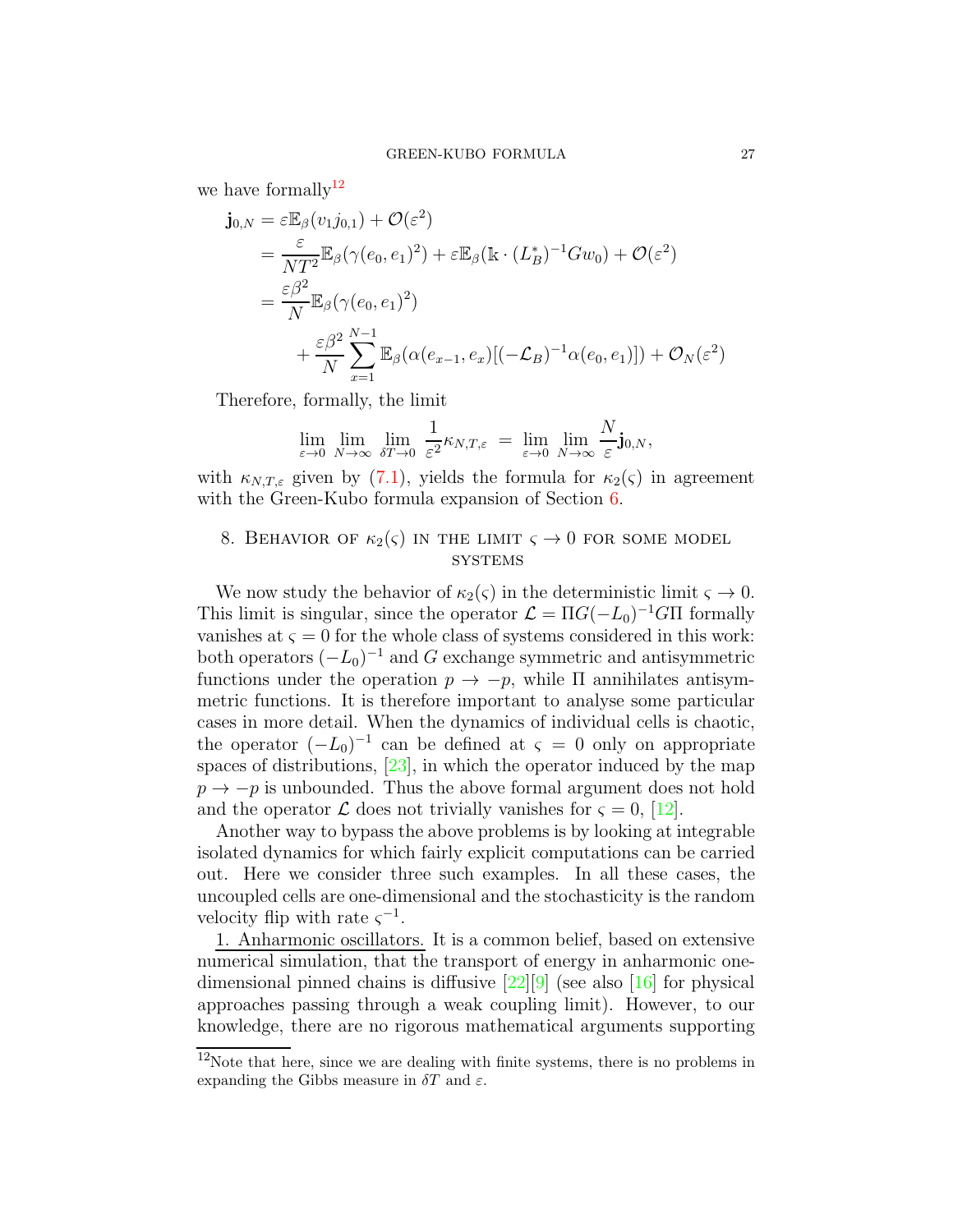this. We show here that  $\limsup_{\zeta\to 0} \kappa_2(\zeta) < \infty$  for one-dimensional oscillators with rather generic pinning potentials  $W$  and interaction  $V$ .

We consider the Hamiltonian  $(8.1)$  below which allows for an explicit description. The fact that as  $\varsigma \to 0$ ,  $\kappa_2(\varsigma)$  does not diverge results from averaging oscillations in the uncoupled cells, and not from decay of correlations as it would be the case for a chaotic dynamics. The control of the time integrated current-current correlations in the limit  $\varsigma \rightarrow 0$  is possible if resonances between near atoms occur with small probability in the Gibbs state. This condition is violated if the pinning W is harmonic, but is otherwise typically satisfied.

2. Disordered oscillators and rotors. We next consider in more details two examples of chains of one dimensional systems that display a similar structure: the disordered harmonic chain and the rotor model. In each case, the atoms are one-dimensional systems, so that, when both noise and coupling are removed, the full dynamics becomes again integrable. Moreover, then, neighboring particles typically oscillate at different frequencies. For these two examples, we are able to give explicit formulas for the weak coupling operator  $\mathcal L$  (see Proposition [8.3](#page-29-0)) and Proposition [8.5\)](#page-30-0).

In the absence of noise  $(\varsigma = 0)$ , the disordered chain is well known to be a perfect insulator:  $\kappa = 0$  [\[2\]](#page-40-2), while it is conjectured that the conductivity of the rotor chain is finite and positive  $[22]$ , but decays faster than any power law in  $\varepsilon$  as  $\varepsilon \to 0$  [\[11\]](#page-41-22). Thus in these two cases it is expected that the conductivity of the deterministic system  $\kappa(\varepsilon, \varsigma)$ has no expansion in powers of  $\varepsilon$ . What we are actually able to prove is that for the disordered harmonic chain

$$
\lim_{\varsigma \to 0} \kappa_2(\varsigma) = 0.
$$

We also show in Subsection [8.3](#page-30-1) that for the rotor chain  $\limsup_{s\to 0} \kappa_2(s)$  $+\infty$ , extending the conclusions of Proposition [8.1](#page-28-0) to this case.

# 8.1. Upper bound on the conductivity for pinned anharmonic oscillators. Let

$$
H(q, p) = \sum_{x} \frac{p_x^2}{2} + W(q_x) + \varepsilon V(q_{x+1} - q_x)
$$
  
= 
$$
\sum_{x} H_0(q_x, p_x) + \varepsilon V(q_{x+1} - q_x)
$$
 (8.1)

<span id="page-27-0"></span>with  $(q_x, p_x) \in \mathbb{R}^2$ . The potential W is assumed to be smooth, strictly convex, except possibly at the origin, and symmetric. The potential V is also taken smooth, symmetric, bounded below, and of polynomial growth, always satisfying the requirement that  $\mu_{\beta,\varepsilon}$  is analytic in  $\varepsilon$  for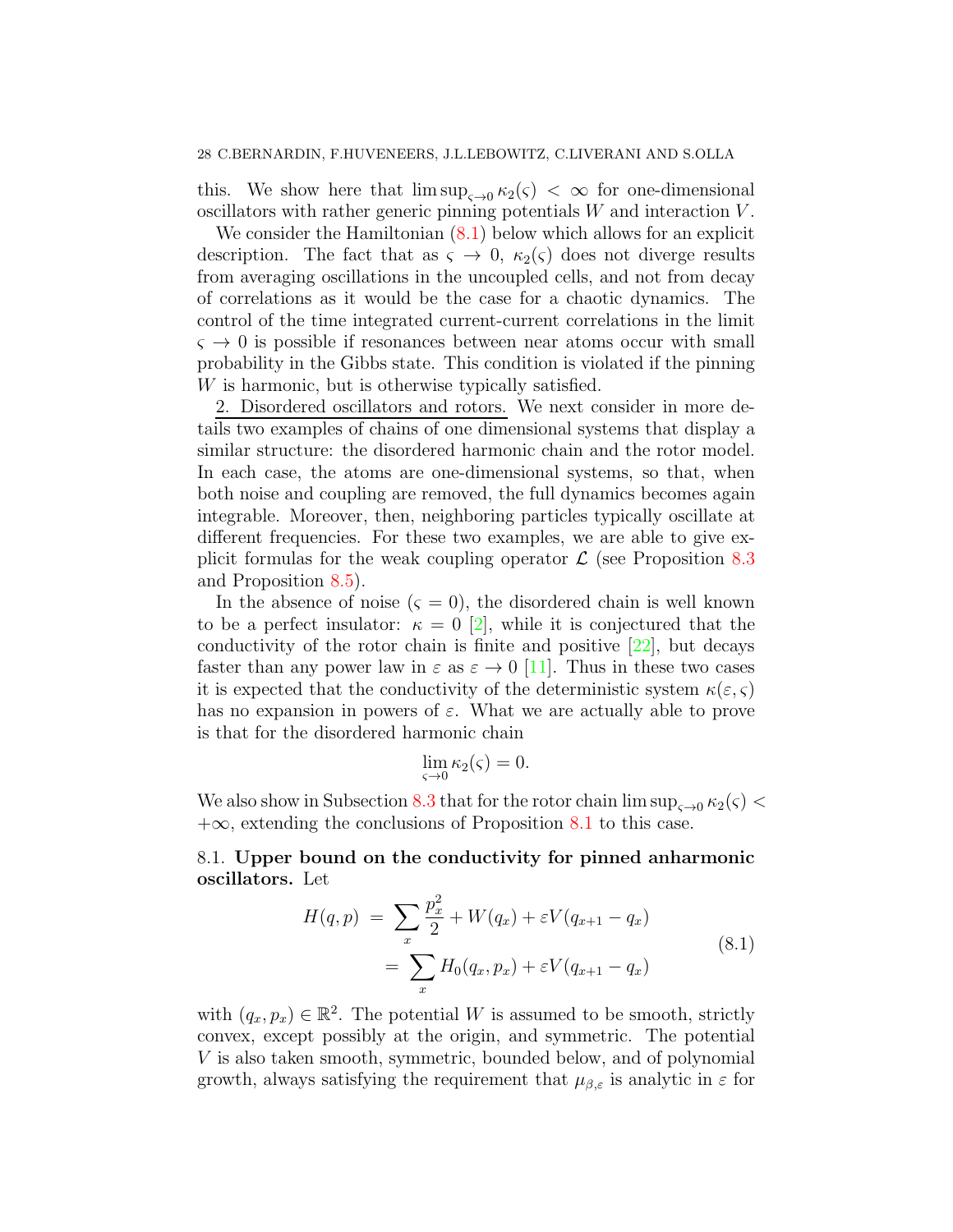small  $\varepsilon$ . To make things simple and concrete, we will actually focus on W given by

<span id="page-28-1"></span>
$$
W(q) = \frac{|q|^r}{r}, \qquad r > 2. \tag{8.2}
$$

<span id="page-28-0"></span>**Proposition 8.1.** Let W be given by  $(8.2)$  for some  $r > 2$ . Then, with the assumptions on V given after  $(8.1)$ ,  $\limsup \kappa_2(\varsigma) < +\infty$ .

Proof. Because of its length, the proof as well as the needed introduc-tory material are postponed to Appendix [A.](#page-32-0)  $\Box$ 

Remark. In Proposition [8.1,](#page-28-0) we have limited ourselves to a case leading to rather clean computations. A closer look at the proof in appendix [A](#page-32-0) shows that our hypotheses are too restrictive: what is important is that the map  $\omega(I)$ , giving the frequency of oscillation as a function of the action, can be inverted. The main advantage of taking the  $W$  given by [\(8.2\)](#page-28-1), is that this can be done explicitly.

It then arises as a natural question whether the proof could be further generalized to cases where  $\omega(I)$  is invertible everywhere but on a finite or countable number of points. This would for example be the case if we consider the pinning potential  $W(q) = q^2 + a \cos(q)$  for some small enough constant  $a > 0$ . This is unfortunatly not the case, as some logarithmic divergence in  $\varsigma$  shows up in the limit  $\varsigma \to 0$ , if one just tries to mimic the proof of Proposition [8.1.](#page-28-0) Unless the system posseses some hidden symmetry, this in fact means that  $\langle \gamma^2(e_0, e_1) \rangle_{\beta,0}$ diverges logarithmically in the deterministic limit. This however does not necessarily imply that  $\kappa_2$  itself will diverge in this limit, as the term  $\langle \eta^2 \rangle_{\beta,0}$  in [\(6.19\)](#page-20-1) can compensate this divergence. This is in fact what is expected to happen.

8.2. The disordered harmonic chain. The hamiltonian part of the generator is now given by

$$
A = \sum_{x} p_x \partial_{q_x} - \omega_x^2 q_x \partial_{p_x}, \qquad G = \sum_{x} (q_{x-1} - 2q_x + q_{x+1}) \partial_{p_x}, \quad (8.3)
$$

where  $\omega_x^2$  are random, independent and identically distributed squared frequencies, that satisfy the bound  $c^{-1} \leq \omega_x^2 \leq c$ , for some constant  $c > 0$ . The internal energy is given by  $e_x = p_x^2/2 + \omega_x^2 q_x^2/2$ , while for  $\varepsilon \geq 0$  the energy flux  $\varepsilon j_{x,x+1}$  between two adjacent oscillators is given by

$$
\varepsilon j_{x,x+1} = -\varepsilon \frac{p_x + p_{x+1}}{2} (q_{x+1} - q_x).
$$

**Lemma 8.2.** Let  $x, y \in \mathbb{Z}$ . A solution  $\psi_{x,y}$  to the equation

$$
-L_0\psi_{x,y} = q_x p_y
$$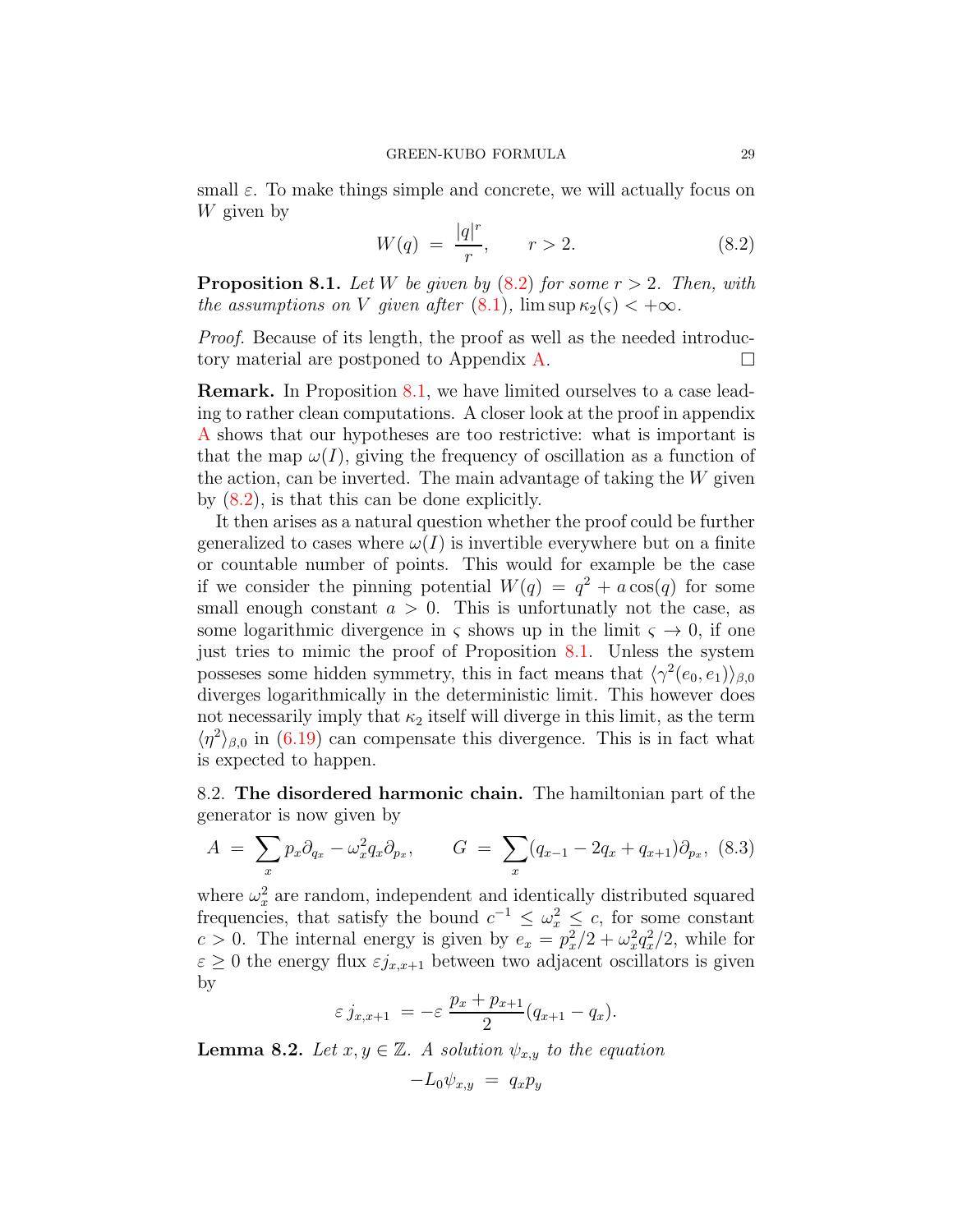is given by

$$
\psi_{x,y} = \frac{4\varsigma \left(\omega_x^2 q_x p_y - \omega_y^2 q_y p_x\right) + (\omega_x^2 - \omega_y^2) p_x p_y + \left((\omega_x^2 - \omega_y^2 - 8\varsigma^2)\omega_y^2\right) q_x q_y}{\Delta(x,y)}
$$

with

<span id="page-29-1"></span>
$$
\Delta_{x,y} = 8\varsigma^2(\omega_x^2 + \omega_y^2) + (\omega_x^2 - \omega_y^2)^2.
$$
 (8.4)

*Proof.* This follows by a direct computation.  $\Box$ 

This lemma allows us to give an explicit form of the operator  $\mathcal{L} =$  $\Pi G(L_0)^{-1}G\Pi$ . We know that  $\mathcal L$  is the generator of a Ginzburg-Landau dynamics.

<span id="page-29-0"></span>**Proposition 8.3.** Let  $\mathcal{L} = \Pi G(L_0)^{-1} G \Pi$ . Then

$$
\rho_{\beta}(\mathbf{e}) = \prod_{x} \left( \beta e^{-\beta e_x} \right), \tag{8.5}
$$

$$
\gamma^{2}(e_{x}, e_{x+1}) = \frac{4\varsigma}{\Delta_{x,x+1}} e_{x} e_{x+1}, \tag{8.6}
$$

$$
\alpha(e_x, e_{x+1}) = \frac{8\varsigma}{\Delta_{x,x+1}}(e_x - e_{x+1}). \tag{8.7}
$$

Proof. To obtain the expression for the invariant measure, let us take an f that depends only on  $e_x = (p_x^2 + \omega_x^2 q_x^2)/2$ , and let us compute

$$
\langle f \rangle_{\beta,0} = Z_x(\beta)^{-1} \int_{\mathbb{R}^2} f\left(\frac{p_x^2 + \omega_x^2 q_x^2}{2}\right) e^{-\beta(p_x^2 + \omega_x^2 q_x^2)/2} dq_x dp_x
$$

$$
\sim \int_0^\infty f(e) e^{-\beta e} de
$$

from which the expression for  $\rho_\beta$  follows<sup>13</sup>.

Next we have that

$$
\gamma^{2}(e_{x}, e_{x+1}) = \Pi(j_{x,x+1}(-L_{0})^{-1}j_{x,x+1})
$$
  
=  $\frac{1}{4}\Pi(q_{x+1}p_{x} - q_{x}p_{x+1} + q_{x+1}p_{x+1} - q_{x}p_{x})$   

$$
(\psi_{x+1,x} - \psi_{x,x+1} + \psi_{x+1,x+1} - \psi_{x,x})
$$
  
=  $\frac{2\varsigma}{\Delta_{x,x+1}}\Pi(\omega_{x+1}^{2}q_{x+1}^{2}p_{x}^{2} + \omega_{x}^{2}q_{x}^{2}p_{x+1}^{2})$ 

<sup>&</sup>lt;sup>13</sup>Here and in the sequel, we use  $a ∼ b$  to say that there exist two postive constants  $C_1, C_2$  such that  $a \leq C_1b$  and  $b \leq C_2a$ .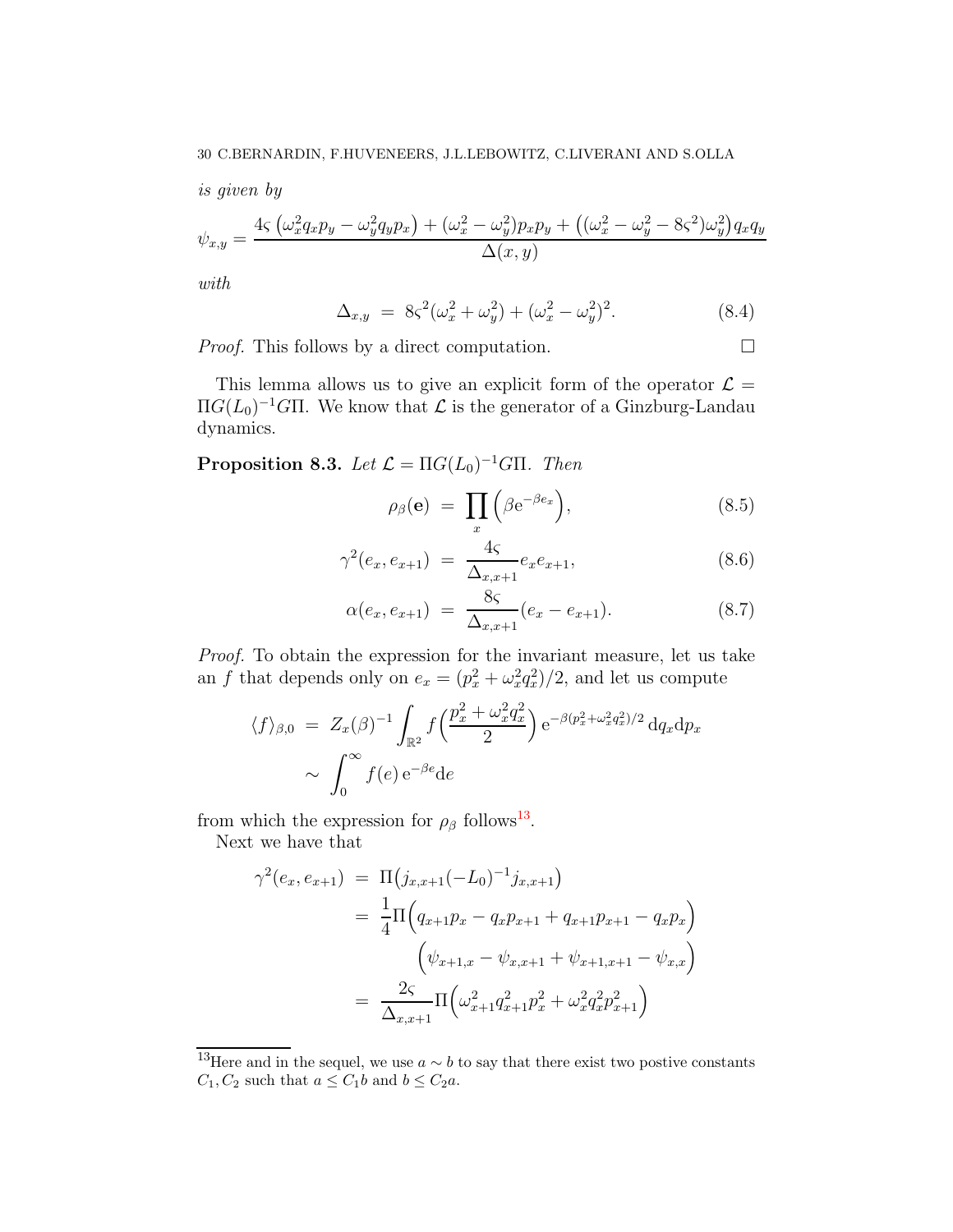where we have used the fact that odd powers of  $q_x, p_x, q_{x+1}, p_{x+1}$  are annihilated by the projection Π. Using then polar coordinates

$$
\frac{\omega_x q_x}{\sqrt{2}} = \sqrt{e_x} \cos \theta_x, \quad \frac{p_x}{\sqrt{2}} = \sqrt{e_x} \sin \theta_x,
$$

it is computed that both

$$
\Pi(p_x^2) = \Pi(\omega_x^2 q_x^2) = \frac{1}{2\pi} \int_0^{2\pi} 2e \sin^2 \theta_x \, d\theta_x = e_x.
$$

This yields the announced expression for  $\gamma^2(e_x, e_{x+1})$ .

The current  $\alpha(e_x, e_{x+1})$  follows using [\(5.5\)](#page-13-1).

<span id="page-30-2"></span>**Corollary 8.4.** For  $\varsigma > 0$ , we have that a.s. in  $\omega$ 

$$
\kappa_2(\varsigma) = \frac{8\varsigma\beta^2}{\langle \Delta_{0,1}(\varsigma) \rangle_*} > 0
$$

where  $\langle \cdot \rangle_*$  represents the average with respect to the realizations of the disorder. In particular, a.s. in  $\omega$ ,

$$
\lim_{\varsigma \to 0} \kappa_2(\varsigma) = 0.
$$

<span id="page-30-1"></span>*Proof.* The proof is given in Appendix [B.](#page-38-0)

8.3. The rotor chain. The Hamiltonian part of the dynamics is given by

$$
A = \sum_{x} p_x \partial_{q_x}, \qquad G = \sum_{x} \left[ \sin(q_{x-1} - q_x) - \sin(q_x - q_{x+1}) \right] \partial_{p_x}, \tag{8.8}
$$

with  $q_x \in \mathbb{R}/2\pi\mathbb{Z}$ . The individual energy for the uncoupled dynamics  $(\varepsilon = 0)$  is  $e_x = p_x^2/2$ . If  $\varepsilon > 0$ , there is a flux of energy which is given by  $\varepsilon j_{x,x+1}$  where

<span id="page-30-5"></span>
$$
j_{x,x+1} = -\frac{1}{2}(p_x + p_{x+1})\sin(q_{x+1} - q_x).
$$

<span id="page-30-0"></span>Proposition 8.5. For this system

$$
\rho(\mathbf{e}) = \prod_{x} \left( e^{-(U(e_x) + \beta e_x)} \sqrt{\beta/\pi} \right) \quad with \quad U(e_x) = \frac{1}{2} \log e_x,
$$
\n(8.9)

$$
\gamma^{2}(e_{x}, e_{x+1}) = \frac{2\varsigma e_{x}e_{x+1}}{\Delta(e_{x}, e_{x+1})},\tag{8.10}
$$

$$
\alpha(e_x, e_{x+1}) = \frac{\varsigma(e_x - e_{x+1})}{\Delta^2(e_x, e_{x+1})} \left(\Delta(e_x, e_{x+1}) + 8e_x e_{x+1}\right) \tag{8.11}
$$

<span id="page-30-4"></span><span id="page-30-3"></span>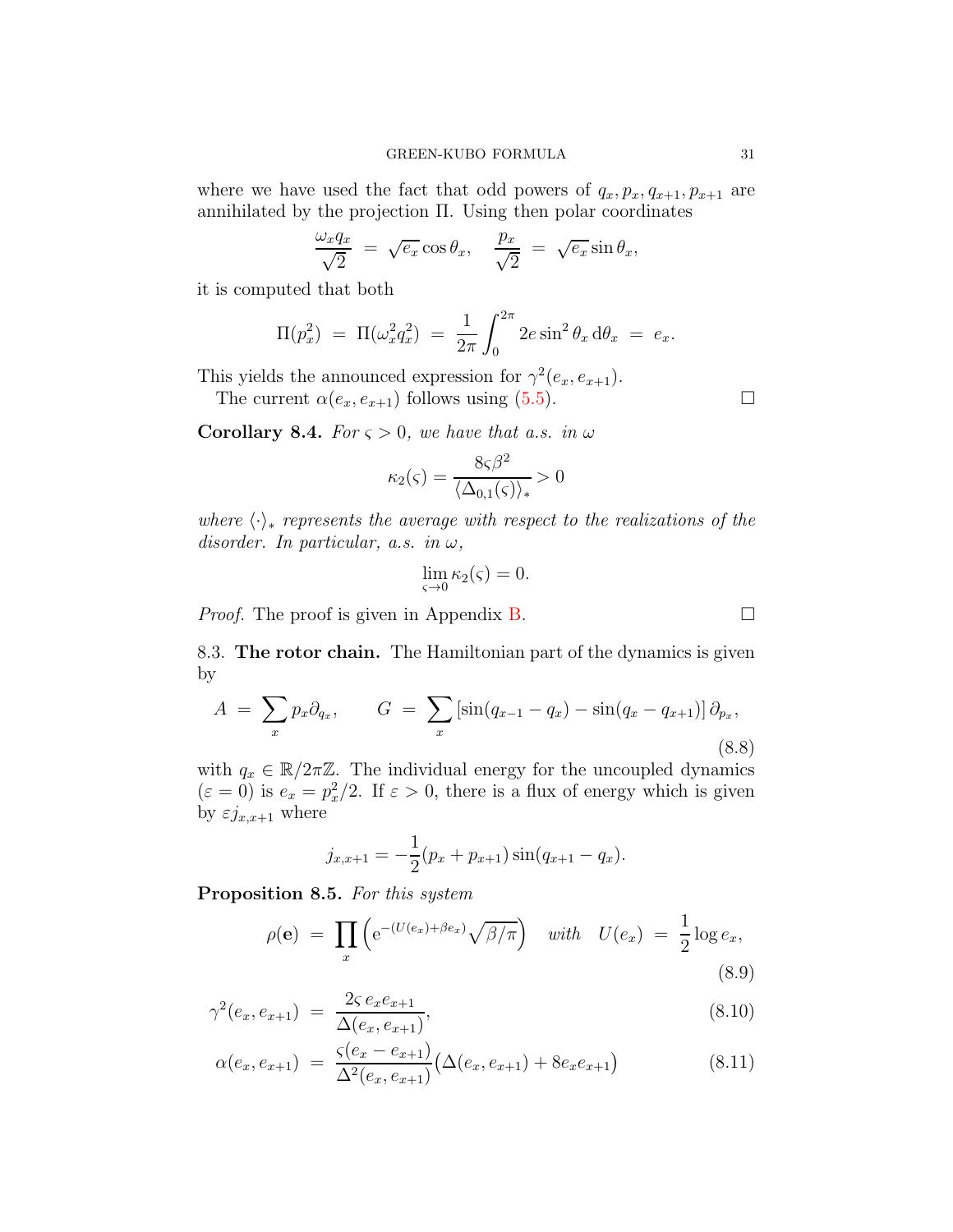with

$$
\Delta(e_x, e_{x+1}) = 4\varsigma^2(e_x + e_{x+1}) + (e_{x+1} - e_x)^2.
$$

*Proof.* The proof is given in Appendix [C.](#page-39-0)  $\Box$ 

It is seen from the above expressions that as noted earlier the generator  $\mathcal L$  formally vanishes as  $\varsigma \to 0$ . However, for  $\varsigma$  small but positive, the coefficient  $\gamma^2(e_x, e_{x+1})$  can become of order  $1/\varsigma$  in case a resonance occurs, such that  $|e_{x+1} - e_x| \leq \varsigma$ . We have unfortunately not been able to decide whether, despite of this phenomenon, the value of  $\kappa_2(\varsigma)$  still vanishes as  $\varsigma \to 0$ , as suggested by the results in [\[11\]](#page-41-22).

We have however a result analogous to that of Proposition [8.1:](#page-28-0)

# **Proposition 8.6.** For any  $\varsigma > 0$ ,  $\kappa_2(\varsigma)$  is strictly positive and

$$
\limsup_{\varsigma \to 0} \kappa_2(\varsigma) < +\infty.
$$

*Proof.* By [\(6.22\)](#page-21-1) and the explicit form of  $\gamma$  we have that

$$
\beta^{-2}\kappa_2(\varsigma) \ge \langle \gamma^{-2}(e_0, e_1) \rangle_{\beta,0}^{-1} \ge c\varsigma
$$

for a positive constant c independent of  $\zeta$ . By [\(6.22\)](#page-21-1) it holds also that

$$
\beta^{-2}\kappa_2 \leq \langle \gamma^2(e_0, e_1) \rangle_{\beta,0}.
$$

The function  $\langle \gamma^2(e_0, e_1) \rangle_{\beta,0}$  has the behavior

$$
\langle \gamma^2(e_0, e_1) \rangle_{\beta,0} \sim \int_{\mathbb{R}^2_+} \frac{\varsigma e_0 e_1}{4\varsigma^2(e_0 + e_1) + (e_1 - e_0)^2} e^{-\beta(e_0 + e_1)} \frac{de_0 d e_1}{\sqrt{e_0 e_1}} \\
\sim \int_{\mathbb{R}^2} \frac{\varsigma x^2 y^2}{8\varsigma^2(x^2 + y^2) + (y^2 - x^2)^2} e^{-\beta(x^2 + y^2)/2} dxdy \\
\sim \int_0^\infty dr \int_0^{2\pi} d\theta \frac{\varsigma r^3 \cos^2 \theta \sin^2 \theta}{8\varsigma^2 + r^2(\cos^2 \theta - \sin^2 \theta)^2} e^{-\beta r^2/2}
$$

In the limit  $\varsigma \to 0$ , only the values of  $\theta$  such that  $\cos^2 \theta - \sin^2 \theta \sim 0$ contribute ( $\theta \sim \pm \pi/4$  and  $\theta \sim \pm 3\pi/4$ ), so that, by a Taylor expansion,

$$
\langle \gamma^2(e_0, e_1) \rangle_{\beta,0} \sim \int_0^\infty dr \int_0^1 du \frac{\varsigma r^3}{8\varsigma^2 + r^2 u^2} e^{-\beta r^2/2}
$$

$$
\sim \int_0^\infty r^2 e^{-\beta r^2/2} \left( \int_0^1 \frac{\varsigma/r}{8(\varsigma/r)^2 + u^2} du \right) dr
$$

$$
\sim 1 \text{ as } \varsigma \to 0.
$$

This proves the claim.

.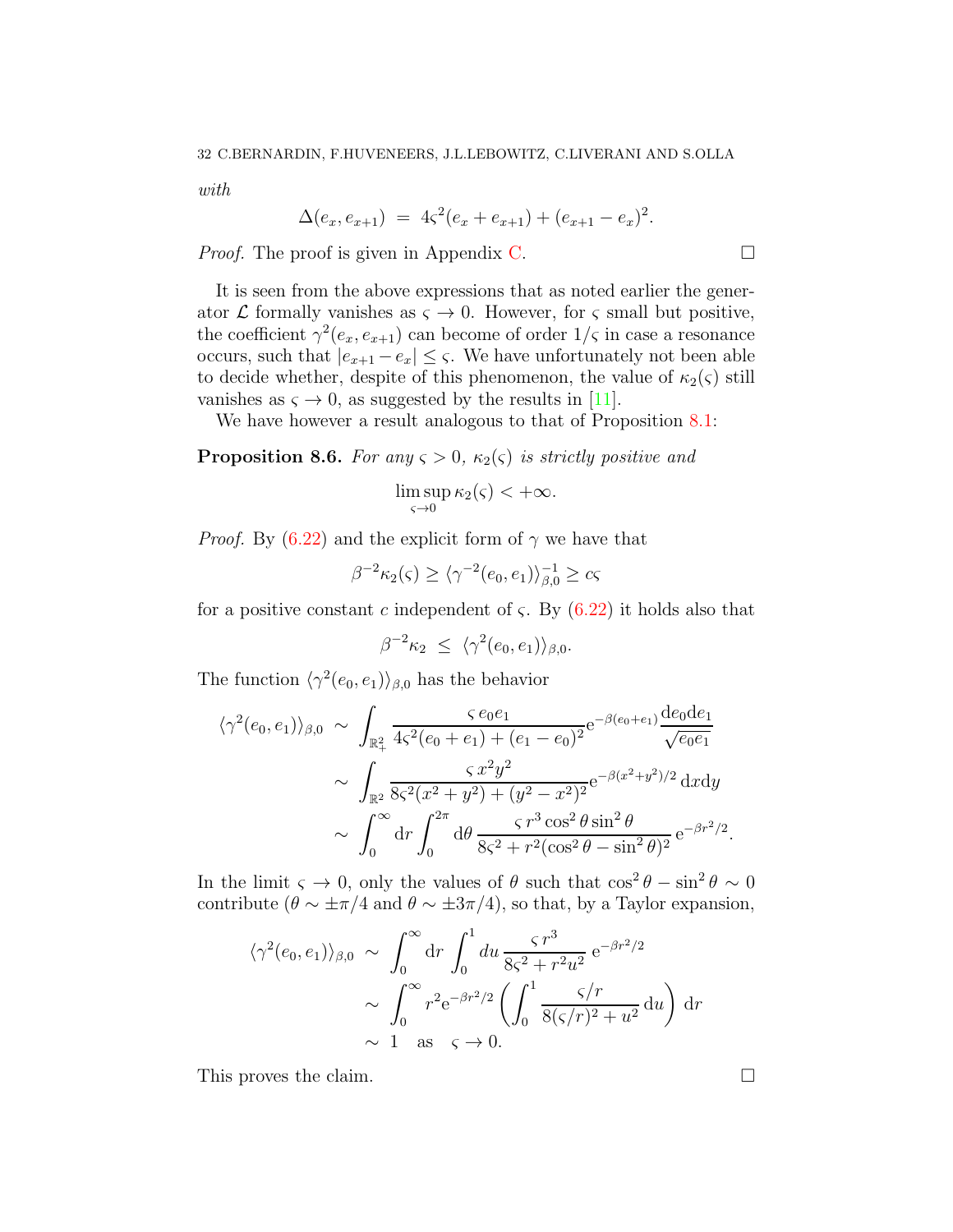# APPENDIX A. PROOF OF PROPOSITION [8.1](#page-28-0)

<span id="page-32-0"></span>To study the system at hand, it is convenient to pass to action-angle variables. Let  $I: \mathbb{R}_+ \to \mathbb{R}_+$  be defined by

$$
I(E) = \frac{1}{2\pi} \int_{A(E)} dqdp \text{ with } A(E) = \{(q, p) \in \mathbb{R}^2 : H_0(q, p) \le E\}.
$$

Our assumptions on W ensure that  $I'(E) = dI/dE(E) > 0$  for any  $E > 0$ . Given  $E \geq 0$ , we also set

$$
q^*(E) = \max\{q \in \mathbb{R} : H_0(q, p) = E \text{ for some } p \in \mathbb{R}\}.
$$

Then we define the action-angle variables by

$$
I_x = I(q_x, p_x) = I(H_0(q_x, p_x)),
$$
  
\n
$$
\theta_x = \theta(q_x, p_x) = \frac{-sgn(p_x)}{I'(H_0(q_x, p_x))} \int_{q_x}^{q^*(H_0(q_x, p_x))} \frac{dq'}{\sqrt{2(H_0(q_x, p_x) - W(q'))}}
$$

It is checked that  $(I_x, \theta_x) \in \mathbb{R}_+ \times \mathbb{T}$  with  $\mathbb{T} = \mathbb{R}/(2\pi\mathbb{Z})$ . The potential W is such that this change of variable is invertible, except at origin. We denote by  $Q$  and  $P$  the inverse maps:

$$
q_x = Q(I_x, \theta_x), \qquad p_x = P(I_x, \theta_x).
$$

The change of variables  $(q_x, p_x) \leftrightarrow (I_x, \theta_x)$  is known to be a canonical change of variables.

Let  $H_0 : \mathbb{R}_+ \to \mathbb{R}_+$  be the inverse function of I:  $H_0 \circ I(E) = E$  for any  $E \in \mathbb{R}_+$ . In the action-angle variables, the Hamiltonian  $(8.1)$  reads

$$
H(I, \theta) = \sum_{x} \text{H}_{0}(I_{x}) + \epsilon V \big(Q(I_{x+1}, \theta_{x+1}) - Q(I_{x}, \theta_{x})\big).
$$

Defining

$$
\omega(I_x) = \mathrm{H}'_0(I_x) = \mathrm{dH}_0/\mathrm{d}I_x,
$$

Hamilton equations read

$$
\dot{I}_x = -\epsilon \frac{\partial}{\partial \theta_x} V\big(Q(I_{x+1}, \theta_{x+1}) - Q(I_x, \theta_x)\big),
$$
  

$$
\dot{\theta}_x = \omega_x + \epsilon \frac{\partial}{\partial I_x} V\big(Q(I_{x+1}, \theta_{x+1}) - Q(I_x, \theta_x)\big).
$$

The current, given by  $(2.5)$ , has the form

<span id="page-32-1"></span>
$$
j_{x,x+1} = -\frac{1}{2} \left( P(I_x, \theta_x) + P(I_{x+1}, \theta_{x+1}) \right) V' \left( Q(I_{x+1}, \theta_{x+1}) - Q(I_x, \theta_x) \right)
$$
\n(A.1)

with  $V'(x) = dV/dx$ .

.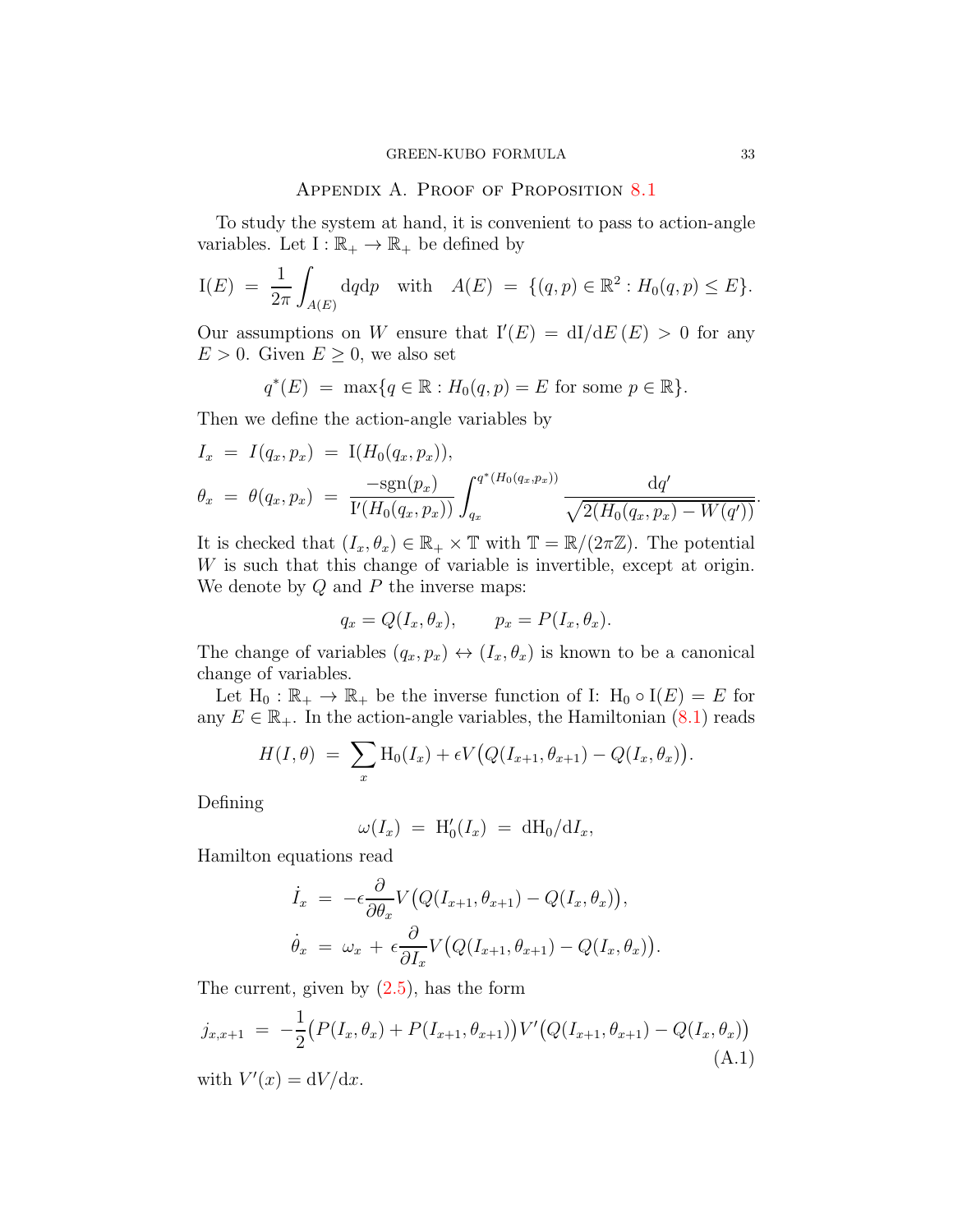### 34 C.BERNARDIN, F.HUVENEERS, J.L.LEBOWITZ, C.LIVERANI AND S.OLLA

Since we are in dimension  $d = 1$ , the noise written in the action-angle coordinates is given by

<span id="page-33-0"></span>
$$
Sf(I,\theta) = \sum_{x} (f(I,\theta^x) - f(I,\theta)), \qquad (A.2)
$$

with  $\theta^x$  is obtained from  $\theta$  by changing  $\theta_x$  to  $-\theta_x$  ( $-\theta_x$  is the inverse of  $\theta_x$  for the addition on T). The symmetry of the potential W implies

$$
P(I_x, -\theta_x) = -P(I_x, \theta_x)
$$
 and  $Q(I_x, -\theta_x) = Q(I_x, \theta_x)$ .

This implies that the noise S, as defined by  $(A.2)$ , preserves the total energy, and that the relation

$$
Sj_{x,x+1} = -4j_{x,x+1}
$$

holds.

A.1. The special case W given by  $(8.2)$ . Let us now assume that  $W(q) = |q|^r/r$ , i.e.

$$
H_0(q, p) = \frac{p^2}{2} + \frac{|q|^r}{r}, \qquad r > 2.
$$
 (A.3)

The following scaling relation are readily checked:

<span id="page-33-1"></span>
$$
H_0(I) = H_0(1) \cdot I^{2r/(r+2)}
$$
 and  $\omega(I) = \omega(1) \cdot I^{(r-2)/(r+2)}$ . (A.4)

Moreover, writing

<span id="page-33-3"></span>
$$
Q(I,\theta) = \sum_{k \in \mathbb{Z}} \hat{Q}(I,k) e^{ik\theta}, \qquad P(I,\theta) = \sum_{k \in \mathbb{Z}} \hat{P}(I,k) e^{ik\theta}, \qquad (A.5)
$$

we obtain

<span id="page-33-2"></span>
$$
Q(I,\theta) = I^{2/(r+2)} \sum_{k \in \mathbb{Z}} \hat{Q}(1,k) e^{ik\theta}, \qquad P(I,\theta) = I^{r/(r+2)} \sum_{k \in \mathbb{Z}} \hat{P}(1,k) e^{ik\theta}.
$$
\n(A.6)

Because  $Q(1, \theta)$  and  $P(1, \theta)$  are smooth, the Fourier coefficients  $\hat{Q}(1, k)$ ,  $\hat{P}(1, k)$ , with  $k \in \mathbb{Z}$ , have good decay property as  $|k| \to \infty$ .

A.2. Poisson equation for the uncoupled dynamics. In this subsection, we consider functions on  $\mathbb{R}^2_+ \times \mathbb{T}^2$ , that depend on two actions  $(I_0, I_1)$  and two angles  $(\theta_0, \theta_1)$ . The actions play the role of a parameter, and, for clarity, will be dropped from several notations. A function  $f \in C^{\infty}(\mathbb{T}^2)$  is expanded in Fourier series as

$$
f(I_0, I_1, \theta_0, \theta_1) = \sum_{(k_0, k_1) \in \mathbb{Z}} \hat{f}(I_0, I_1, k_0, k_1) e^{i(k_0 \theta_0 + k_1 \theta_1)}
$$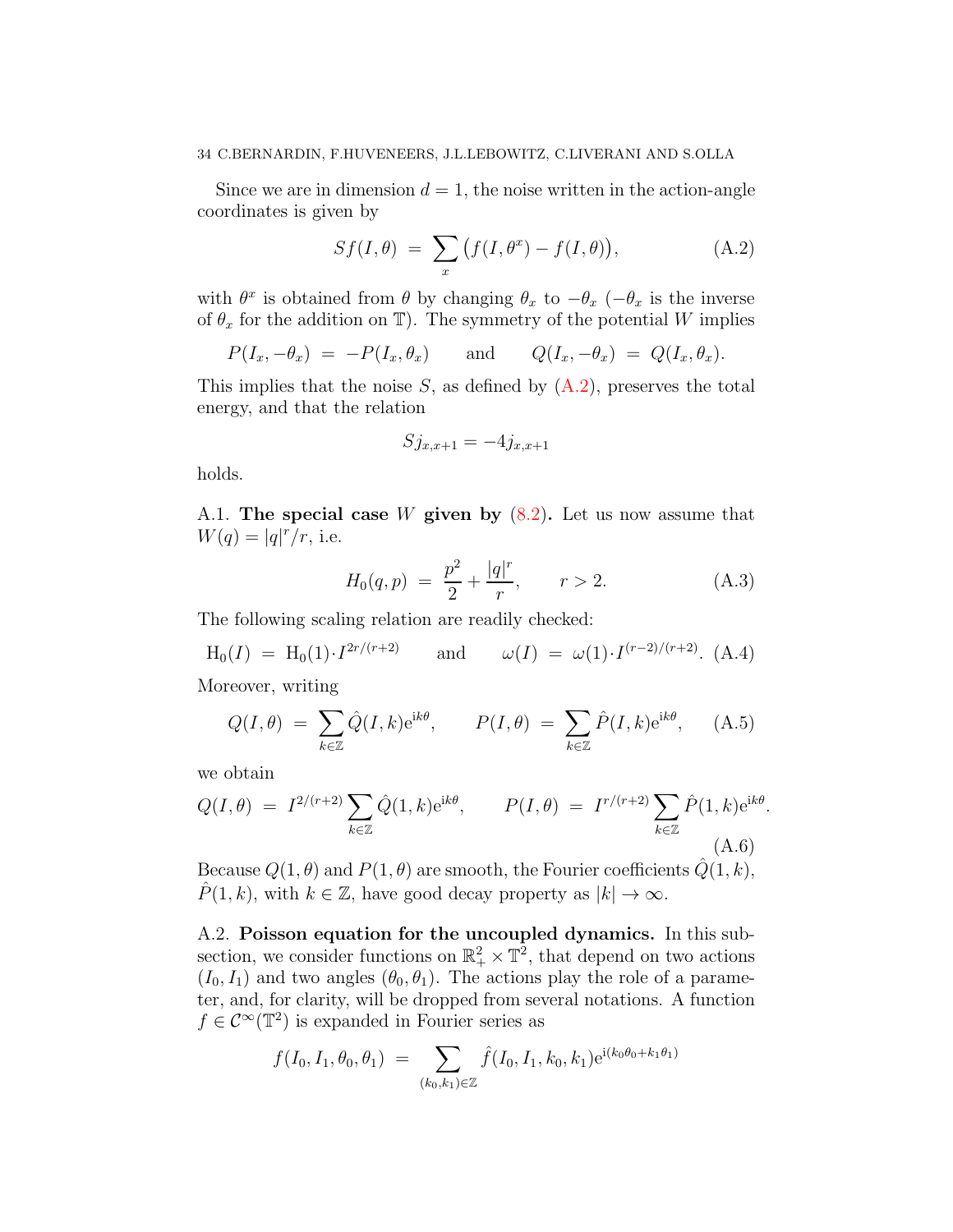with

$$
\hat{f}(I_0, I_1, k_0, k_1) = \frac{1}{(2\pi)^2} \int_{[-\pi,\pi]^2} f(I_0, I_1, \theta_0, \theta_1) e^{-i(k_0\theta_0 + k_1\theta_1)} d\theta_0 d\theta_1.
$$

It is seen that the current satisfies  $\hat{j}_{0,1}(I_0, I_1, 0, 0) = 0$  for all  $(I_0, I_1) \in$  $\mathbb{R}^2_+$ . We introduce the notations

$$
\eta(k_0, k_1) = \mathbf{i}(k_0 \omega(I_0) + k_1 \omega(I_1)) - 2\varsigma
$$
  

$$
D(k_0, k_1) = \eta(k_0, k_1)\eta(-k_0, -k_1) - \frac{16\varsigma^4}{\eta(-k_0, k_1)\eta(k_0, -k_1)}.
$$

<span id="page-34-1"></span>**Lemma A.1.** Let f be a function on  $\mathbb{R}^2_+ \times \mathbb{T}^2$  such that  $f(I_0, I_1, \cdot, \cdot)$  is smooth and satisfies  $\hat{f}(I_0, I_1, 0, 0) = 0$ , for any  $(I_0, I_1) \in \mathbb{R}^2_+$ . Writing  $\hat{f}(k_0, k_1)$  for  $\hat{f}(I_0, I_1, k_0, k_1)$ , we define

$$
g(I_0, I_1, k_0, k_1) = \hat{f}(k_0, k_1) - \varsigma \Big( \frac{\hat{f}(-k_0, k_1)}{\eta(-k_0, k_1)} + \frac{\hat{f}(k_0, -k_1)}{\eta(k_0, -k_1)} \Big) + \frac{\varsigma^2}{\eta(-k_0, -k_1)} \Big( \frac{1}{\eta(-k_0, k_1)} + \frac{1}{\eta(k_0, -k_1)} \Big) \big( \hat{f}(-k_0, -k_1) - \hat{f}(k_0, k_1) \big).
$$
\n(A.7)

A solution u to the equation  $-L_0u = f$  is given, in the Fourier variables, by

$$
\hat{u}(I_0, I_1, 0, 0) = 0,
$$
  

$$
\hat{u}(I_0, I_1, k_0, k_1) = -\frac{\eta(-k_0, -k_1)}{D(k_0, k_1)} g(I_0, I_1, k_0, k_1) \text{ for } (k_x, k_y) \neq (0, 0).
$$

*Proof.* In the Fourier variables, the equation  $-L_0u = f$  reads

<span id="page-34-0"></span>
$$
\eta(k_0,k_1)\hat{u}(k_0,k_1) + \varsigma \hat{u}(-k_0,k_1) + \varsigma \hat{u}(k_0,-k_1) = -\hat{f}(k_0,k_1)
$$

where we have written  $\hat{u}(k_0, k_1)$  for  $\hat{u}(I_0, I_1, k_0, k_1)$ . The result is then checked by means of a direct computation.

**Remarks.** 1. All other solutions are obtained by taking for  $\hat{u}(I_0, I_1, 0, 0)$ an arbitrary function of the actions  $I_0, I_1$ . This choice is irrelevant for the sequel.

2. Since  $|\varsigma/\eta(k_0, k_1)| \leq 1$  for all  $(k_0, k_1) \in \mathbb{Z}^2$ , we have the bound

$$
|g(I_0, I_1, k_0, k_1)| \leq 5 \max\{|\hat{f}(k_0, \pm k_1)|, |\hat{f}(-k_0, \pm k_1)|\}.
$$

3. For  $\varsigma = 0$ , the solution simply becomes

$$
\hat{u}(I_0, I_1, k_0, k_1) = \mathbf{i} \frac{\hat{f}(k_0, k_1)}{k_0 \omega(I_0) + k_1 \omega(I_1)} \quad \text{for} \quad (k_x, k_y) \neq (0, 0).
$$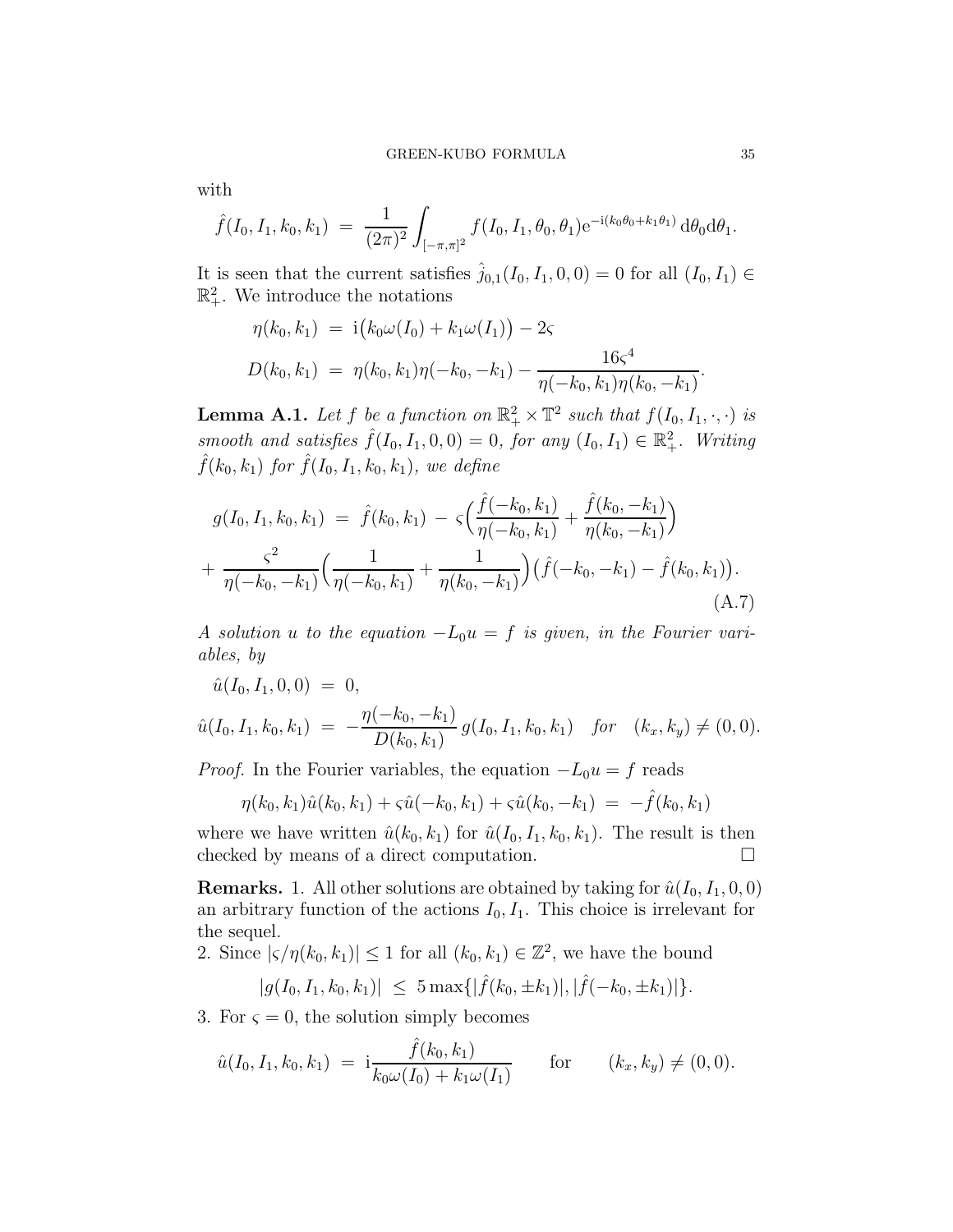# A.3. Proof of Proposition [8.1.](#page-28-0) By  $(6.22)$  we have

$$
\beta^{-2}\kappa_2(\varsigma) \leq \langle \gamma^2(e_0, e_1) \rangle_{\beta,0} = \langle j_{0,1}(-L_0)^{-1} j_{0,1} \rangle_{\beta,0},
$$

with  $\langle \cdot \rangle_{\beta,0}$  the uncoupled Gibbs state. Writing  $u = (-L_0)^{-1} j_{0,1}$  we have thus

$$
\langle j_{0,1}(-L_0)^{-1}j_{0,1}\rangle_{\beta,0} \sim \int_{\mathbb{R}^2_+} e^{-\beta \left(H_0(I_0) + H_0(I_1)\right)} dI_0 dI_1
$$
  

$$
\times \int_{\mathbb{T}^2} u(I_0, I_1, \theta_0, \theta_1) j_{0,1}(I_0, I_1, \theta_0, \theta_1) d\theta_0 d\theta_1
$$
  

$$
\sim \int_{\mathbb{R}^2_+} e^{-\beta \left(H_0(I_0) + H_0(I_1)\right)} dI_0 dI_1
$$
  

$$
\times \sum_{k_0, k_1 \in \mathbb{Z}^2} \hat{u}(I_0, I_1, k_0, k_1) \hat{j}_{0,1}(I_0, I_1, k_0, k_1).
$$

Writing

<span id="page-35-2"></span>
$$
h(I_0, I_1, k_0, k_1) = -g(I_0, I_1, k_0, k_1)\hat{j}(I_0, I_1, k_0, k_1), \qquad (A.8)
$$

with g as defined in  $(A.7)$ , we obtain by Lemma [A.1,](#page-34-1)

<span id="page-35-1"></span>
$$
\langle j_{0,1}(-L_0)^{-1}j_{0,1}\rangle_{\beta,0} \sim
$$
\n
$$
\sum_{(k_0,k_1)\neq(0,0)} \int_{\mathbb{R}_+^2} \frac{\eta(-k_0,-k_1)}{D(k_0,k_1)} h(I_0,I_1,k_0,k_1) e^{-\beta \left(H_0(I_0) + H_0(I_1)\right)} dI_0 dI_1.
$$
\n(A.9)

In this expression,

<span id="page-35-0"></span>
$$
\frac{\eta(-k_0, -k_1)}{D(k_0, k_1)} = -\frac{2\varsigma + i (k_0\omega(I_0) + k_1\omega(I_1))}{(k_0\omega(I_0) + k_1\omega(I_1))^2 + 4\varsigma^2 \frac{(k_0\omega(I_0) - k_1\omega(I_1))^2}{(k_0\omega(I_0) - k_1\omega(I_1))^2 + 4\varsigma^2}}.
$$
\n(A.10)

We now come to the crux of the argument, and start using the specific form of  $H_0$ . In view of  $(A.10)$ , it looks desirable to change integration variables in [\(A.9\)](#page-35-1) from  $(I_0, I_1)$  to  $(\omega_0, \omega_1) = (\omega(I_0), \omega(I_1))$ . The anharmonicity of  $W$ , specifically expressed in this case by relation  $(A.4)$ , makes this possible, giving

<span id="page-35-3"></span>
$$
\langle j_{0,1}(-L_0)^{-1} j_{0,1} \rangle_{\beta,0} \sim
$$
\n
$$
\sum_{(k_0,k_1)\neq(0,0)} \int_{\mathbb{R}_+^2} \frac{\eta(-k_0,-k_1)}{D(k_0,k_1)} \tilde{h}(\omega_0,\omega_1,k_0,k_1) (\omega_0\omega_1)^{\frac{4}{r-2}} \rho_\beta(\omega_0,\omega_1) d\omega_0 d\omega_1
$$
\n(A.11)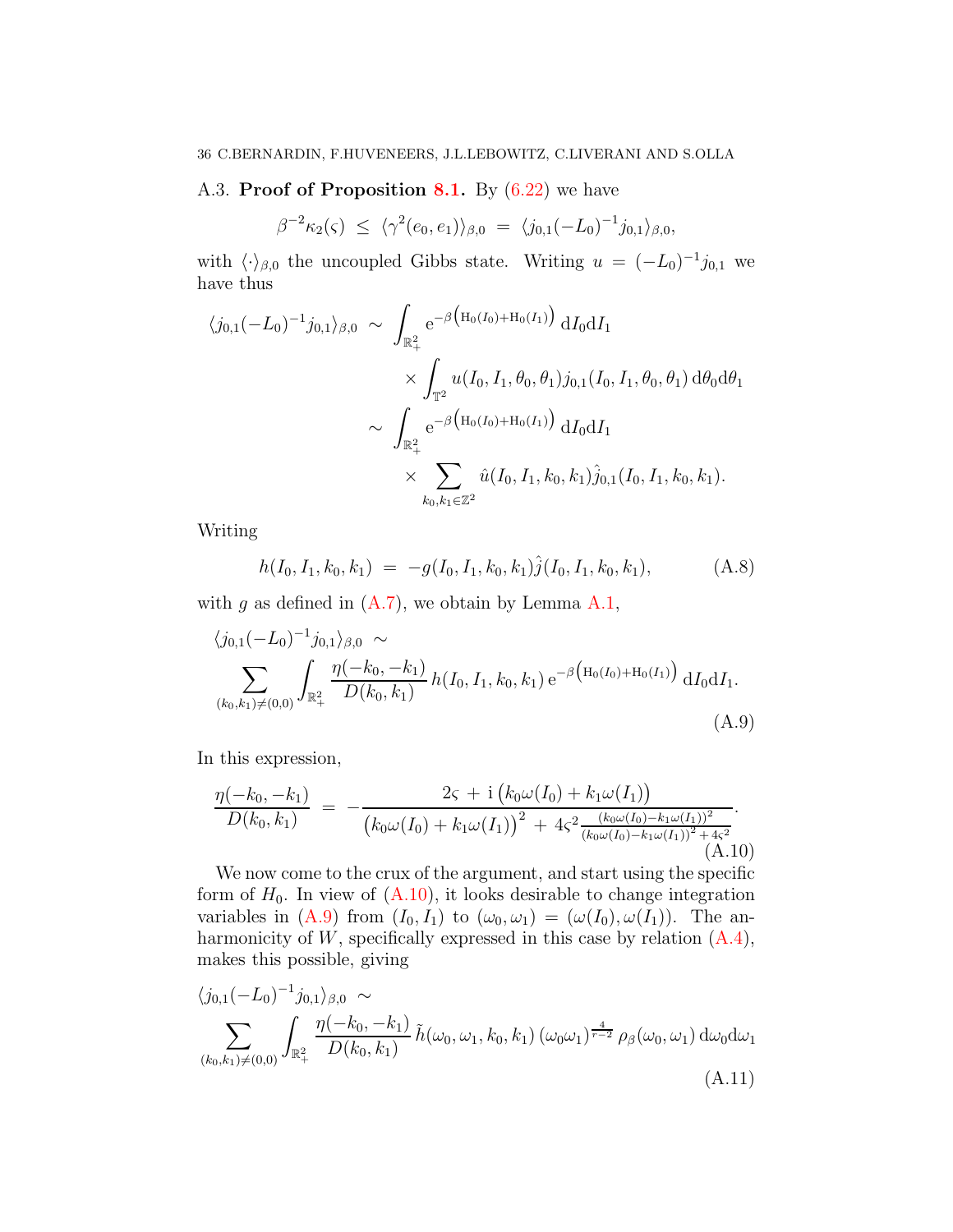$$
\tilde{h}(\omega_0, \omega_1, k_0, k_1) = h(c(r)\omega_0^{\frac{r+2}{r-2}}, c(r)\omega_1^{\frac{r+2}{r-2}}, k_0, k_1), \qquad c(r) > 0,
$$
  

$$
\rho_\beta(\omega_0, \omega_1) = e^{-c'(r)\beta(\omega_0^{\frac{2r}{r-2}} + \omega_1^{\frac{2r}{r-2}})}, \qquad c'(r) > 0.
$$

To proceed, we need some more technical informations on the function  $h(\omega_0, \omega_1, k_0, k_1)$ . The potential W is not strictly convex at the origin, implying that  $\omega(I)$  vanishes as  $I \to 0$ . For this reason, we need a relatively detailed knowledge on  $h(\omega_0, \omega_1, k_0, k_1)$  for  $(\omega_0, \omega_1)$  near the origin, in a order to exclude any divergence at small frequencies.

Using the general expression  $(A.1)$  for the current  $j_{0,1}$ , the specific expression [\(A.6\)](#page-33-2) for  $Q(I, \theta)$  and  $P(I, \theta)$ , the definition [\(A.7\)](#page-34-0) of g, and the definition  $(A.8)$  of h, we conclude that h is of the form

$$
h(I_0, I_1, k_0, k_1) = I_0^{\frac{2r}{r+2}} h_{0,0}(I_0, I_1, k_0, k_1) + I_0^{\frac{r}{r+2}} I_1^{\frac{r}{r+2}} h_{0,1}(I_0, I_1, k_0, k_1) + I_1^{\frac{2r}{r+2}} h_{1,1}(I_0, I_1, k_0, k_1),
$$

so that in turn  $\hat{h}$  takes the form

<span id="page-36-2"></span>
$$
\tilde{h}(\omega_0, \omega_1, k_0, k_1) = \omega_0^{2r/(r-2)} \tilde{h}_{0,0}(\omega_0, \omega_1, k_0, k_1) \n+ \omega_0^{r/(r-2)} \omega_1^{r/(r-2)} \tilde{h}_{0,1}(\omega_0, \omega_1, k_0, k_1) + \omega_1^{2r/(r-2)} \tilde{h}_{1,1}(\omega_0, \omega_1, k_0, k_1),
$$
\n(A.12)

where  $\tilde{h}_{i,j}$  satisfies the following bounds: there exists  $a < +\infty$  and, for any  $b > 0$ , there exists a constant  $C_b < +\infty$ , such that

<span id="page-36-0"></span>
$$
\tilde{h}_{i,j}(\omega_0, \omega_1, k_0, k_1) \leq C_b \frac{(|\omega_0| + |\omega_1| + 1)^a}{(|k_0| + |k_1| + 1)^b}, \quad (i, j) = (0, 0), (0, 1), (1, 1).
$$
\n(A.13)

Moreover, by symmetry, we have  $\hat{P}(I, 0) = 0$  for all  $I > 0$ , with  $\hat{P}(I, 0)$ defined by [\(A.5\)](#page-33-3). It follows that

<span id="page-36-1"></span>
$$
\tilde{h}_{0,0}(\omega_0, \omega_1, 0, k_1) = \tilde{h}_{0,1}(\omega_0, \omega_1, 0, k_1)
$$
\n
$$
= \tilde{h}_{0,1}(\omega_0, \omega_1, k_0, 0) = \tilde{h}_{1,1}(\omega_0, \omega_1, k_0, 0) = 0.
$$
\n(A.14)

We now move back to the evaluation of  $(A.11)$ . We distinguish three cases, according to the values of  $k_0$  and  $k_1$ ; resonances appear in case 3. The sum over  $(k_0, k_1) \in \mathbb{Z}^2/\{0, 0\}$  can then be controlled thanks to the decay in  $(A.13)$  with b large enough.

Case 1:  $k_0k_1 = 0$ . Let us, as an example, consider the case  $k_0 =$  $0, k_1 \neq 0$ . The integral [\(A.11\)](#page-35-3) has a possible divergence only for  $k_1 \rightarrow 0$ .

with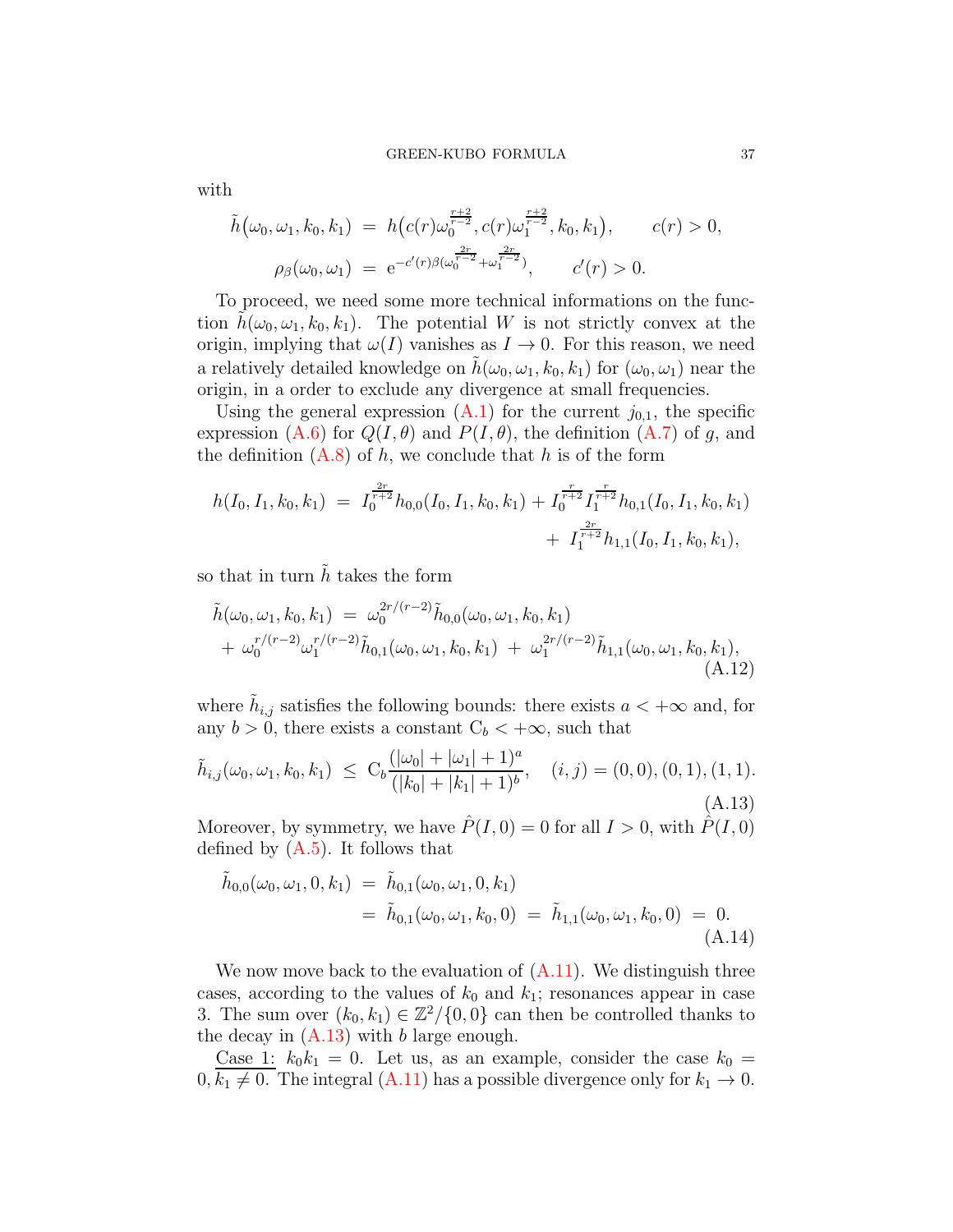We have

$$
\left|\frac{\eta(-k_0, -k_1)}{D(k_0, k_1)}\right| \leq C\omega_1^{-2} \quad \text{for} \quad \omega_0, \omega_1 \leq 1.
$$

Thanks to  $(A.14)$ , only the term in  $\tilde{h}_{1,1}$  survives in  $(A.12)$ , and we conclude that the integrand behaves as

$$
\omega_1^{4/(r-2)} \omega_1^{2r/(r-2)} \omega_1^{-2} = \omega_1^{8/(r-2)} \quad \text{as} \quad \omega_1 \to 0,
$$

so that there is in fact no singularity.

Case 2:  $k_0k_1 > 0$ . The only possible divergence of the integral  $(A.11)$ is at the origin. We have the bounds

$$
\left|\frac{\eta(-k_0, -k_1)}{D(k_0, k_1)}\right| \leq C\omega_0^{-2}, \text{C}\omega_0^{-1}\omega_1^{-1}, \text{C}\omega_1^{-2} \quad \text{for} \quad \omega_0, \omega_1 \leq 1,
$$

allowing to check, as in the previous case, that there is no singularity.

Case 3:  $k_0k_1 < 0$ . The integrand now becomes truly singular (resonances). Let us assume, for example, that  $k_0 > 0$  and  $k_1 < 0$ . We split the integral  $(A.11)$  as

<span id="page-37-0"></span>
$$
\int_{\mathbb{R}^2_+} (\dots) \ = \ \int_{k_0 \omega_0 + |k_1| \omega_1 < \varsigma} (\dots) \ + \ \int_{k_0 \omega_0 + |k_1| \omega_1 \geq \varsigma} (\dots). \tag{A.15}
$$

For the first integral, we are satisfied by the rough bound

$$
\left|\frac{\eta(-k_0, -k_1)}{D(k_0, k_1)}\right| \leq \frac{C}{\varsigma^2 (k_0 \omega_0 + |k_1| \omega_1)^2}.
$$

As in the cases treated previously, it is seen that there is no singularity. Moreover, the integration domain is of size  $\zeta^2$ , so that the integral is of order 1 at most.

We move to the second integral. We find it convenient to change again variables. With

$$
x = k_0 \omega_0 + |k_1| \omega_1, \qquad y = k_0 \omega_0 - |k_1| \omega_1,
$$

the second integral in the right hand side of [\(A.15\)](#page-37-0) becomes

$$
\int_{k_0\omega_0+|k_1|\omega_1\geq\varsigma}(\dots) \atop \sim \int_{\varsigma}^{\infty} dx \int_{-x}^{x} dy \frac{2\varsigma + iy}{y^2 + 4\varsigma^2 \frac{x^2}{x^2 + 4\varsigma^2}} \phi(x, y, k_0, k_1) \tilde{\rho}_{\beta}(x, y, k_0, k_1)
$$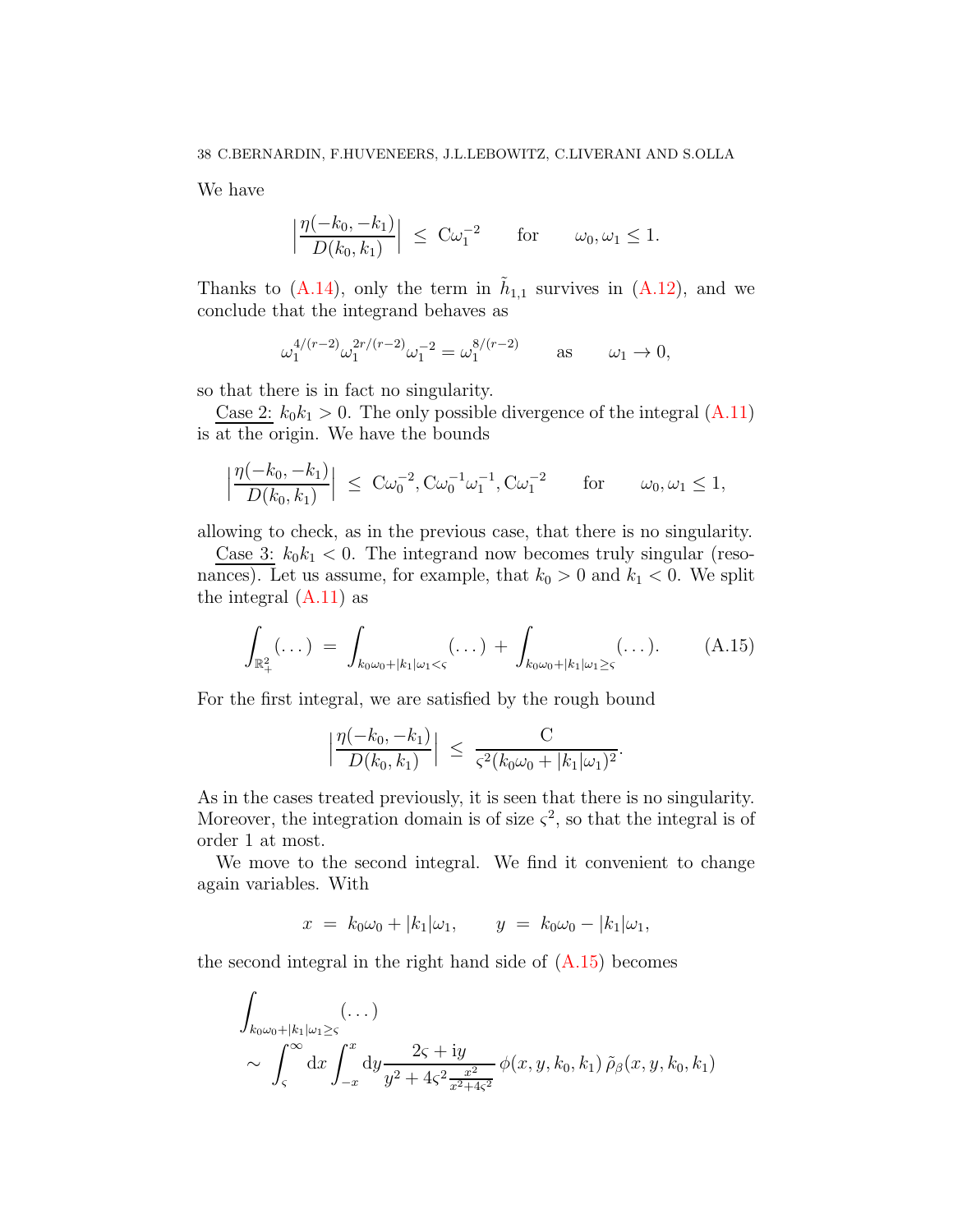with

$$
\phi(x, y, k_0, k_1) = h\left(\frac{x+y}{2k_0}, \frac{x-y}{2|k_1|}, k_0, k_1\right) \left(\frac{(x+y)(x-y)}{4k_0|k_1|}\right)^{4/(r-2)}
$$

$$
\tilde{\rho}_{\beta}(x, y, k_0, k_1) = \rho_{\beta}\left(\frac{x+y}{2k_0}, \frac{x-y}{2|k_1|}\right).
$$

We observe that, in the domain of integration  $x \geq \varsigma$ :

$$
4\varsigma^2 \frac{x^2}{x^2 + 4\varsigma^2} \, \ge \, \frac{4}{5}\varsigma^2.
$$

<span id="page-38-0"></span>Therefore, the integral converges to a finite value as  $\zeta \to 0$ .  $\Box$ 

Appendix B. Proof of Corollary [8.4](#page-30-2)

Consider the quenched space-time correlations of the energy:

$$
S(x, t, \omega) = \langle e_x(t)e_0(0)\rangle_{\rho_\beta} - \beta^{-2}
$$

where  $\omega = (\omega_x)_{x \in \mathbb{Z}}$ , and where  $\{e_x(t)\}\$ is the time evolved energy generated by the Ginzburg-Landau dynamics  $\mathcal L$  with the coefficients  $\gamma^2$ and  $\alpha$  computed above, starting with the equilibrium distribution at temperature  $\beta^{-1}$ . Computing the time derivative, we have

$$
\partial_t S(x, t, \omega) = 8\varsigma \Delta_{x+1, x, \omega}^{-1} \left[ S(x+1, t, \omega) - S(x, t, \omega) \right]
$$

$$
-8\varsigma \Delta_{x, x-1, \omega}^{-1} \left[ S(x, t, \omega) - S(x-1, t, \omega) \right]
$$

with  $\Delta_{x,y,\omega}$  defined by [\(8.4\)](#page-29-1). Thus  $S(x,t,\omega) = \mathbb{E}_{0,\omega}(\delta_x(X(t)))$ , the transition probability of a 1-dimensional random walk on random bonds  $X(t)$  (so called bond diffusion). It is well known and easy to compute the asymptotic variance of this bond diffusion, it is given by the harmonicaverage of the bonds variables  $([20])$  $([20])$  $([20])$ :

$$
\lim_{t \to \infty} \frac{1}{t} \sum_{x} x^2 S(x, t, \omega) = \lim_{t \to \infty} \frac{1}{t} \mathbb{E}_{0, \omega}(X(t)^2)
$$
\n
$$
= \left\langle \left(\frac{8\varsigma}{\Delta_{0,1}(\varsigma)}\right)^{-1} \right\rangle_*^{-1} = \frac{8\varsigma}{\langle \Delta_{0,1}(\varsigma) \rangle_*} \tag{B.1}
$$

almost surely in  $\omega$ .

By the Green-Kubo formula for the diffusivity for  $\mathcal{L}$ , this is yields

$$
\kappa_2(\varsigma) = \frac{8\varsigma\beta^2}{\langle \Delta_{0,1}(\varsigma) \rangle_*} \to 0 \quad \text{as} \quad \varsigma \to 0, \quad (B.2)
$$

which gives the claims.  $\square$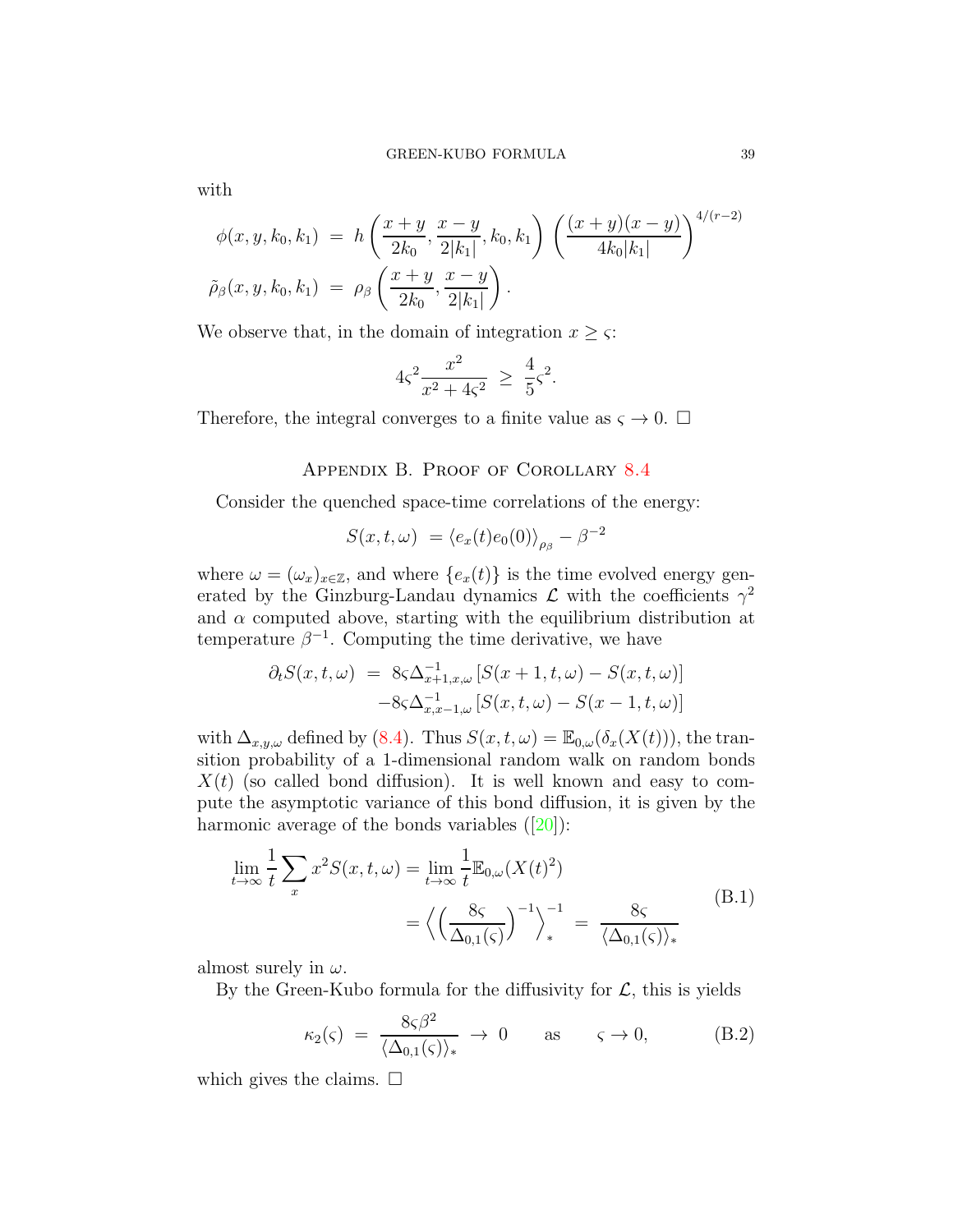# APPENDIX C. PROOF OF PROPOSITION [8.5](#page-30-0)

<span id="page-39-0"></span>We start by the following lemma.

<span id="page-39-1"></span>**Lemma C.1.** Let  $x, y \in \mathbb{Z}$ . A solution  $\psi_{x,y}$  to the equation

$$
-L_0 \psi_{x,y} = \sin(q_x - q_y)p_x \tag{C.1}
$$

is given by

$$
\psi_{x,y} = \Delta_{x,y}^{-1} \left\{ [4\zeta^2 + (e_x - e_y)]e_x + \frac{1}{2}(e_x - e_y)p_x p_y \right\} \cos(q_x - q_y) + \Delta_{x,y}^{-1} \left\{ 2\zeta(e_y p_x + e_x p_y) \right\} \sin(q_x - q_y)
$$
\n(C.2)

with

$$
\Delta_{x,y} := \Delta(e_x, e_y) = 4\varsigma^2(e_x + e_y) + (e_y - e_x)^2. \quad (C.3)
$$

Proof. We compute

$$
A\psi_{x,y} = 2\varsigma \Delta_{x,y}^{-1} (e_y p_x + e_x p_y) (p_x - p_y) \cos(q_x - q_y)
$$
  
- 
$$
\Delta_{x,y}^{-1} \Big\{ (4\varsigma^2 + (e_x - e_y)) e_x + \frac{1}{2} (e_x - e_y) p_x p_y \Big\} (p_x - p_y) \sin(q_x - q_y)
$$

and

$$
S\psi_{x,y} = -4\varsigma \Delta_{x,y}^{-1}(e_y p_x + e_x p_y) \sin(q_x - q_y) - 2\Delta_{x,y}^{-1}(e_x - e_y) p_x p_y \cos(q_x - q_y).
$$
  
Remembering that  $p_x^2 = 2e_x$  and  $p_y^2 = 2e_y$ , the terms in  $\cos(q_x - q_y)$   
cancel in  $(A + \varsigma S)\psi_{x,y}$ , so that

$$
[A + \varsigma S] \psi_{x,y} = \Delta_{x,y}^{-1} \theta_{x,y} \sin(q_x - q_y)
$$

with

$$
\theta_{x,y} = \left\{ \left( 4\zeta^2 + (e_x - e_y) \right) e_x + \frac{1}{2} (e_x - e_y) p_x p_y \right\} (p_x - p_y) \n- 4\zeta^2 (e_y p_x + e_x p_y) \n= -p_x \Delta_{x,y}.
$$

This proves the claim.

Proof of Proposition [8.5.](#page-30-0) The Gibbs measure at inverse temperature  $\beta$  is readily computed. For a function f depending only on the uncoupled energy  $e_x = p_x^2/2$ , it holds that

$$
\langle f \rangle_{\beta,0} = \sqrt{\frac{\beta}{2\pi}} \int_{\mathbb{R}} f(p_x^2/2) e^{-\beta p_x^2/2} dp_x = \sqrt{\frac{\beta}{4\pi}} \int_0^\infty f(e) e^{-\beta e} \frac{de}{\sqrt{e}}
$$

from which  $(8.9)$  follows.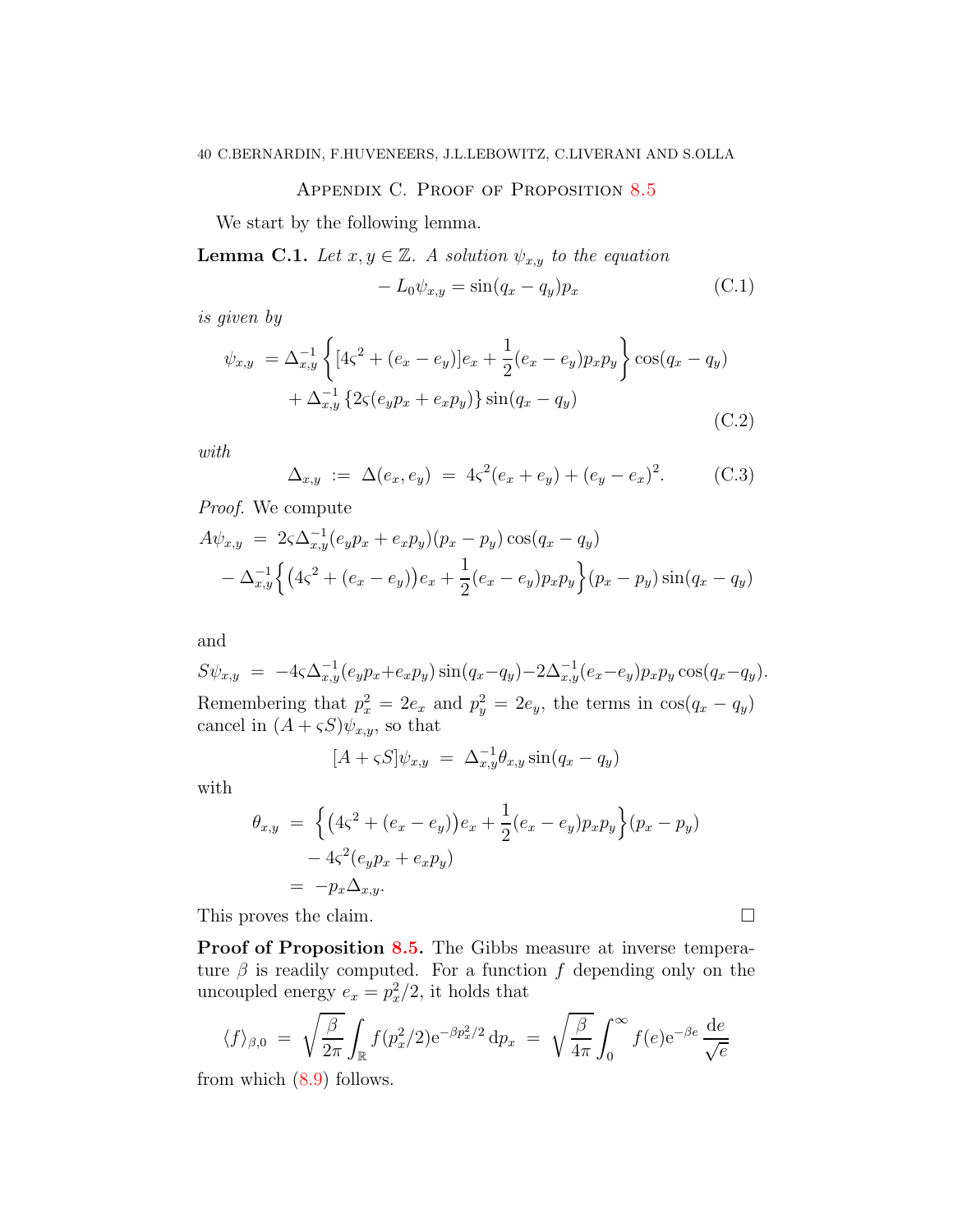Next, 
$$
\gamma^2(e_x, e_{x+1})
$$
 is computed by means of Lemma C.1:  
\n
$$
\gamma^2(e_x, e_{x+1}) = \Pi j_{x,x+1}(-L_0)^{-1}j_{x,x+1}
$$
\n
$$
= \frac{1}{2}\Pi j_{x,x+1}[(-L_0)^{-1}\sin(q_{x+1} - q_x)p_{x+1} - (-L_0)^{-1}\sin(q_x - q_{x+1})p_x]
$$
\n
$$
= \frac{1}{2}\Pi j_{x,x+1}[\psi_{x+1,x} - \psi_{x,x+1}].
$$

The terms in  $\cos(q_x - q_{x+1})$  in  $\psi_{x+1,x}$  and  $\psi_{x,x+1}$  will vanish due to the projection Π, so that we are left with

$$
\gamma^{2}(e_{x}, e_{x+1}) = \frac{1}{4}\Pi(p_{x}+p_{x+1})\sin(q_{x+1}-q_{x})\frac{4\zeta(e_{x+1}p_{x}+e_{x}p_{x+1})\sin(q_{x+1}-q_{x})}{\Delta_{x,x+1}}
$$

Since  $\frac{1}{(2\pi)^2} \int_{[0,2\pi]^2} \sin^2(x-y) \, dx dy = 1/2$ , and since the projection of expressions containing uneven powers of  $p_x$  or  $p_{x+1}$  vanishes, we obtain  $(8.10).$  $(8.10).$ 

The current  $\alpha(e_x, e_{x+1})$  can be computed in two possible ways: directly by the definition  $\alpha(e_x, x_{x+1}) = \Pi G(-L_0)^{-1} j_{x,x+1}$ , or by means of the expression

$$
\alpha(e_x, e_{x+1}) = e^{\mathcal{U}(e_x) + \mathcal{U}(e_{x+1})} \left( \partial_{e_{x+1}} - \partial_{e_x} \right) e^{-\left( \mathcal{U}(e_x) + \mathcal{U}(e_{x+1}) \right)} \gamma^2(e_x, e_{x+1})
$$

with  $\mathcal{U}(x) = \frac{1}{2} \log x$ . Both computations lead to [\(8.11\)](#page-30-5).

# **REFERENCES**

- <span id="page-40-5"></span>[1] C. Bernardin, Stationary non-equilibrium properties for a heat conduction model, Phys. Rev E, 78, no. 2, (2008).
- <span id="page-40-2"></span>[2] C. Bernardin and F. Huveneers, Small perturbation of a disordered harmonic chain by a noise and an anharmonic potential, Prob. Th. Rel. Fields 157, 301-331 (2013).
- <span id="page-40-1"></span>[3] C. Bernardin and S. Olla, Transport Properties of a Chain of Anharmonic Oscillators with Random Flip of Velocities, J. Stat.Phys. 145, 1224-1255 (2012).
- [4] C. Bernardin and S. Olla, Thermodynamics and Non-equilibrium Macroscopic Dynamics of Chains Anharmonic Oscillators, https://www.ceremade.dauphine.fr/ olla/springs13.pdf
- <span id="page-40-0"></span>[5] F. Bonetto, J.L. Lebowitz, L. Rey-bellet, Fourier's Law: a challenge to theorist, Mathematical Physics 2000, Imperial College Press, London, 2000, pp.128-150.
- <span id="page-40-3"></span>[6] Oliver Butterley and Carlangelo Liverani, Smooth anosov flows: correlation spectra and stability. Journal of Modern Dynamics, 1, 2:301-322, 2007.
- <span id="page-40-4"></span>[7] Oliver Butterley and Carlangelo Liverani, Robustly invariant sets in fiber contracting bundle flows. Journal of Modern Dynamics, 7, 2, 255–267 (2013)
- <span id="page-40-6"></span>[8] P. Carmona, Existence and uniqueness of an invariant measure for a chain of oscillators in contact with two heat baths, Stochastic Process. Appl. 117, no. 8, 1076–1092 (2007).

.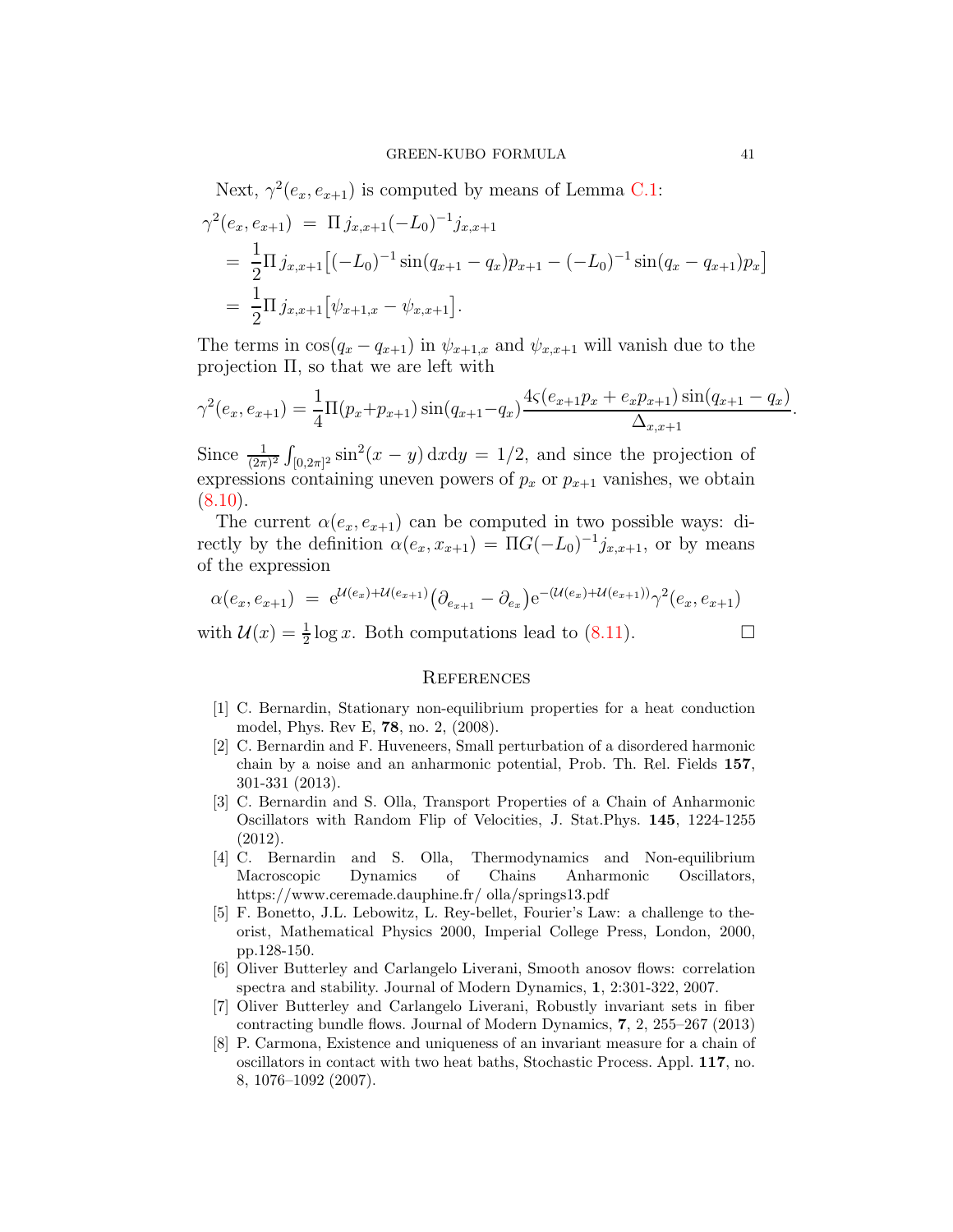### <span id="page-41-3"></span>42 C.BERNARDIN, F.HUVENEERS, J.L.LEBOWITZ, C.LIVERANI AND S.OLLA

- [9] A. Dhar, Heat Transport in low-dimensional systems, Advances in Physics Vol. 57, No. 5, 2008, 457–537.
- <span id="page-41-8"></span>[10] A. Dhar, J.L. Lebowitz, V. Kannan, Heat conduction in disordered harmonic lattices with energy conserving noise, Phys. rev. E , 83, 021108, (2011),
- <span id="page-41-22"></span><span id="page-41-1"></span>[11] W. De Roeck and F. Huveneers, Asymptotic localization of energy in nondisordered oscillator chains, arXiv:1305.5127, 1-31 (2013).
- <span id="page-41-19"></span>[12] D. Dolgopyat and C. Liverani, Energy transfer in a fast-slow Hamiltonian system, Commun. Math. Phys. 308, 201–225 (2011).
- [13] J.-P. Eckmann and M. Hairer, Non-Equilibrium Statistical Mechanics of Strongly Anharmonic Chains of Oscillators, Commun. Math. Phys. 212, 105- 164 (2000).
- <span id="page-41-14"></span><span id="page-41-9"></span>[14] J. Fritz, Gradient dynamics of infinite point systems, Ann. Prob. 15 (1987), 478–514.
- [15] J. Fritz, T. Funaki and J.L. Lebowitz, Stationary states of random Hamiltonian systems, Probab. Theory Related Fields 99, (1994), 211–236.
- <span id="page-41-21"></span>[16] P. Gaspard and T. Gilbert, Heat conduction and Fourier's law by consecutive local mixing and thermalization Physical Review Letters 101, 020601 (2008).
- <span id="page-41-7"></span><span id="page-41-5"></span>[17] Sébastien Gouëzel and Carlangelo Liverani, Banach spaces adapted to Anosov systems. Ergodic Theory and Dynamical Systems, 26, 1:189–217, 2006.
- [18] F. Huveneers, Energy fluctuations in simple conduction models, Stochastic Processes and their Applications, 123 (10), 3753–3769, 2013.
- <span id="page-41-16"></span>[19] C. Kipnis and S.R.S. Varadhan, Central limit theorem for additive functionals of reversible Markov processes and applications to simple exclusions, Comm. Math. Phys. 104, Number 1, 1-19 (1986).
- <span id="page-41-17"></span>[20] T. Komorowski, C. Landim, and S. Olla, Fluctuations in Markov processes. Time symmetry and martingale approximation. Springer (2012).
- <span id="page-41-10"></span>[21] O.E. Lanford III, J.L. Lebowitz, E. H. Lieb, Time evolution of infinite anharmonic systems. J. Statist. Phys. 16, no. 6, 453–461 (1977).
- <span id="page-41-2"></span>[22] S. Lepri, R. Livi, A. Politi, Thermal Conduction in classical low-dimensional lattices, Phys. Rep. 377, 1–80 (2003).
- <span id="page-41-20"></span>[23] C. Liverani, On contact Anosov flows. Ann. of Math. (2) 159, no. 3, 1275– 1312 (2004).
- <span id="page-41-0"></span>[24] C. Liverani and S. Olla, Toward the Fourier law for a weakly interacting anharmonic crystal, JAMS 25, N. 2, 555–583, (2012).
- <span id="page-41-4"></span>[25] C. Liverani, S. Olla, M. Sasada, Macroscopic Energy diffusion after weak coupling, in preparation.
- <span id="page-41-11"></span>[26] C. Marchioro, A. Pellegrinotti, E. Presutti, Existence of time evolution in  $\nu$ dimensional statistical mechanics, Commun. Math. Phys. 40, 175-185 (1975).
- <span id="page-41-12"></span>[27] S. Olla, C. Tremoulet, Equilibrium fluctuations for interacting Ornstein-Uhlenbeck particles, Comm. Math. Phys. 233 (3), 463-491 (2003).
- <span id="page-41-13"></span>[28] Georgii, Hans-Otto, Gibbs measures and phase transitions. Second edition. de Gruyter Studies in Mathematics, 9. Walter de Gruyter & Co., Berlin, 2011.  $xiv+545$  pp.
- <span id="page-41-18"></span><span id="page-41-15"></span>[29] L. Rey-Bellet, Open Classical System, LNM XX, Springer.
- [30] H. Spohn, Equilibrium Fluctuations for Interacting Brownian Particles, Comm. Math. Phys, 103, 1-33, (1986).
- <span id="page-41-6"></span>[31] H. Spohn, private communication.